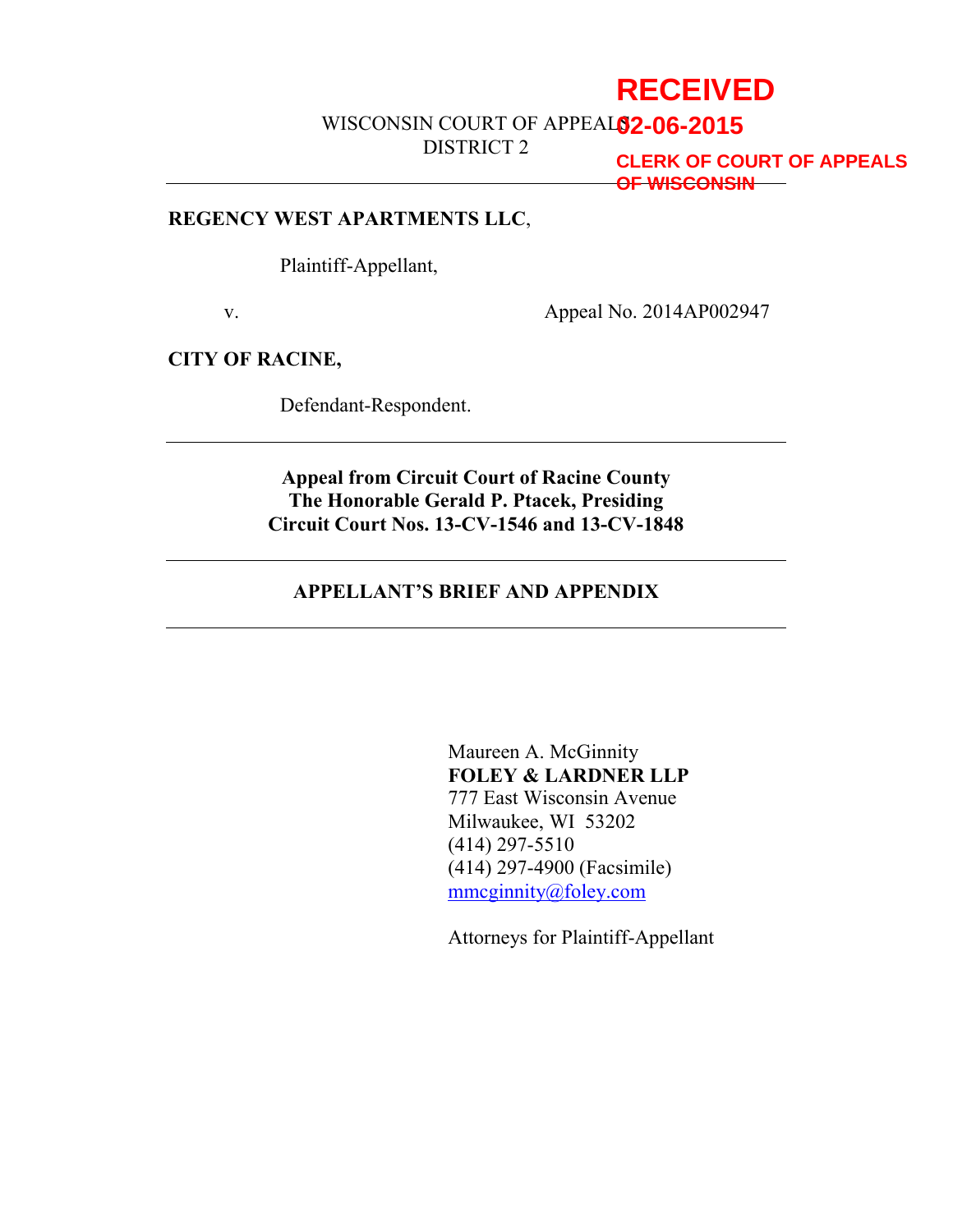# **TABLE OF CONTENTS**

| STATEMENT ON ORAL ARGUMENT AND PUBLICATION  4 |                                                                                                                                                                                                                      |                  |  |  |  |  |
|-----------------------------------------------|----------------------------------------------------------------------------------------------------------------------------------------------------------------------------------------------------------------------|------------------|--|--|--|--|
|                                               |                                                                                                                                                                                                                      |                  |  |  |  |  |
|                                               | $\mathsf{A}$ .                                                                                                                                                                                                       |                  |  |  |  |  |
|                                               | B.                                                                                                                                                                                                                   |                  |  |  |  |  |
|                                               |                                                                                                                                                                                                                      | 1.               |  |  |  |  |
|                                               |                                                                                                                                                                                                                      | 2.               |  |  |  |  |
|                                               |                                                                                                                                                                                                                      | 3.               |  |  |  |  |
|                                               |                                                                                                                                                                                                                      | $\overline{4}$ . |  |  |  |  |
|                                               |                                                                                                                                                                                                                      | 5.               |  |  |  |  |
|                                               |                                                                                                                                                                                                                      | 6.               |  |  |  |  |
|                                               |                                                                                                                                                                                                                      |                  |  |  |  |  |
|                                               |                                                                                                                                                                                                                      |                  |  |  |  |  |
| $\mathbf{I}$ .                                | SPECIAL ASSESSMENT RULES APPLY TO SUBSIDIZED                                                                                                                                                                         |                  |  |  |  |  |
| II.                                           | THE TRIAL COURT ERRED IN CONCLUDING THAT<br>THE HUD § 8 PROPERTIES AND MARKET RATE<br><b>BUILDING THE ASSESSORS USED FOR THEIR</b><br><b>COMPARABLE SALES APPROACH ARE</b><br>"REASONABLY COMPARABLE" TO THE SUBJECT |                  |  |  |  |  |
| III.                                          | THE TRIAL COURT ERRED IN EXCUSING THE<br>ASSESSORS' RELIANCE UPON A MARKET<br><b>EXPENSE RATIO RATHER THAN PLAINTIFF'S</b>                                                                                           |                  |  |  |  |  |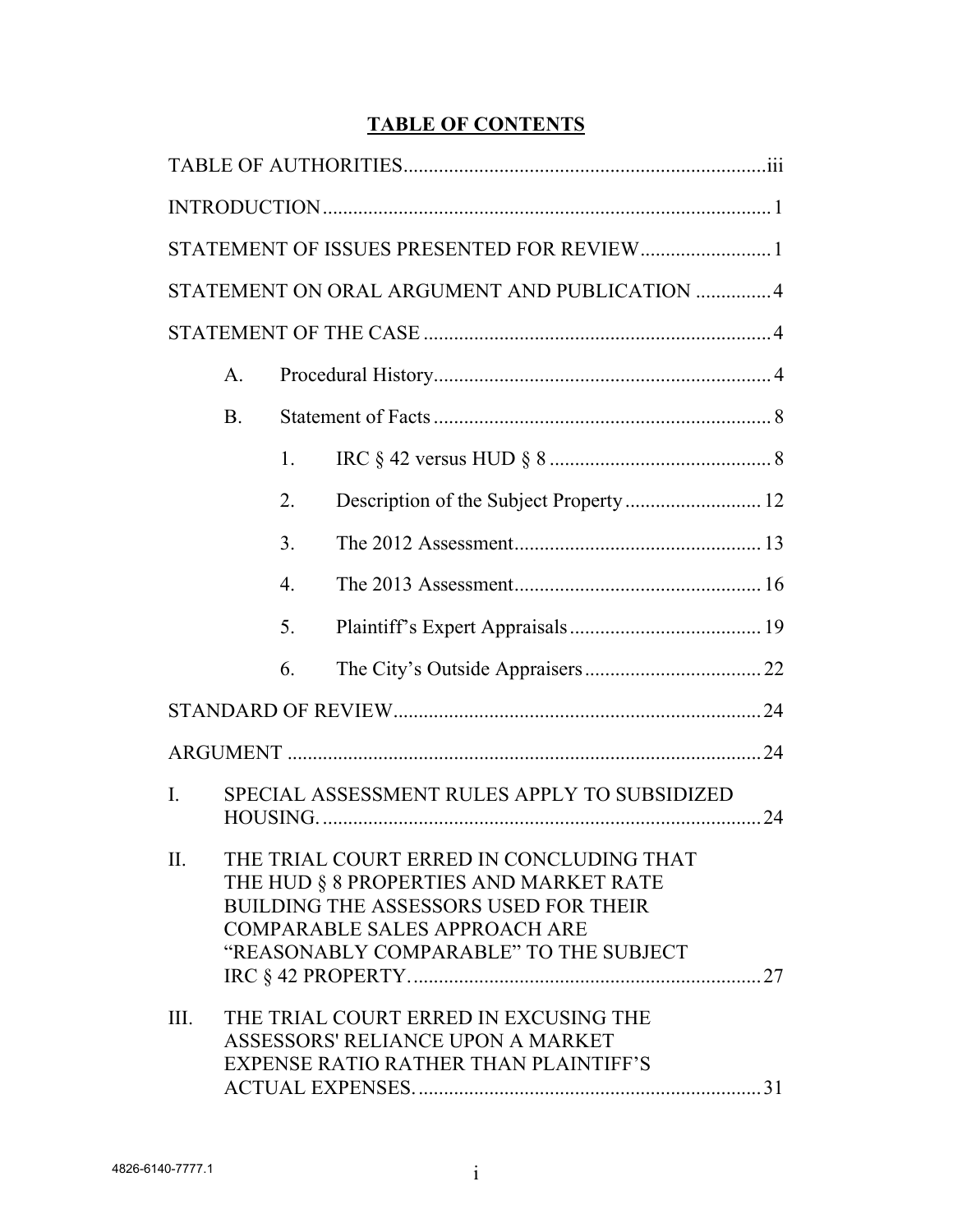| IV.     | THE TRIAL COURT ERRED IN EXCUSING THE         |  |
|---------|-----------------------------------------------|--|
|         | ASSESSORS' FAILURE TO DERIVE A MARKET         |  |
|         | <b>CAPITALIZATION RATE FROM SALES OF</b>      |  |
|         |                                               |  |
| $V_{.}$ | THE TRIAL COURT ERRED IN RULING THAT          |  |
|         | PLAINTIFF'S EXPERT VIOLATED THE MARKARIAN     |  |
|         | HIERARCHY BY RELYING SOLELY UPON THE          |  |
|         |                                               |  |
| VI.     | THE TRIAL COURT ERRED IN CONCLUDING THAT      |  |
|         | PLAINTIFF'S EXPERT FAILED TO FOLLOW THE STEPS |  |
|         | IN THE WPAM FOR VALUING SUBSIDIZED HOUSING41  |  |
|         |                                               |  |
| VII.    | THE TRIAL COURT ERRED IN CONCLUDING THAT      |  |
|         | PLAINTIFF FAILED TO OVERCOME THE PRESUMPTION  |  |
|         | OF CORRECTNESS OF THE 2012 AND 2013           |  |
|         |                                               |  |
|         |                                               |  |
|         |                                               |  |
|         |                                               |  |
|         |                                               |  |
|         |                                               |  |
|         |                                               |  |
|         |                                               |  |
|         |                                               |  |
|         |                                               |  |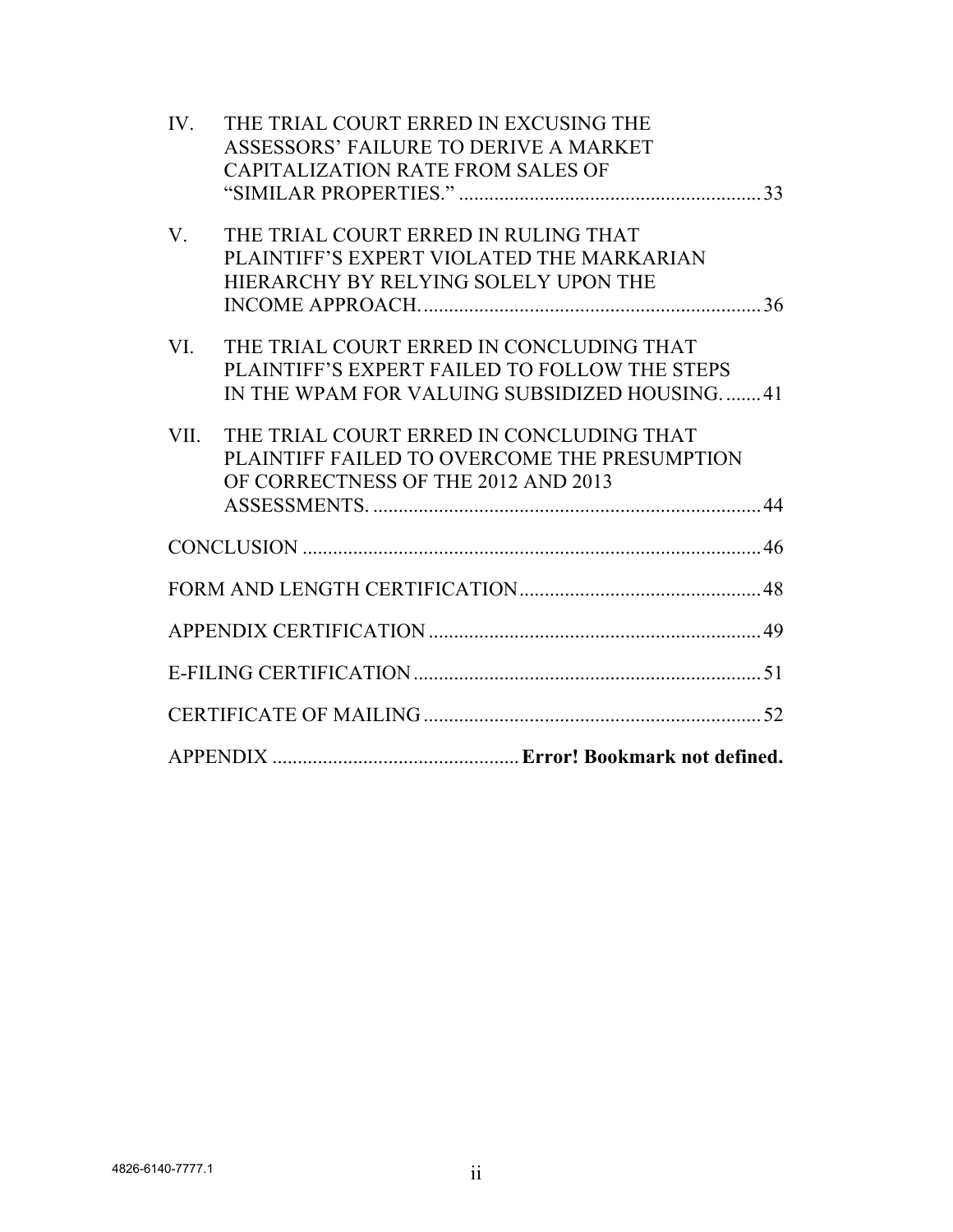# **TABLE OF AUTHORITIES**

# **STATE CASES**

| Adams Outdoor Adver., Ltd. v. City of Madison,                                                                                                          |  |
|---------------------------------------------------------------------------------------------------------------------------------------------------------|--|
| Allright Props. v. City of Milwaukee,<br>2009 WI App 46, 317 Wis. 2d 228, 767 N.W.2d 567  24, 44                                                        |  |
| Bischoff v. Appleton,                                                                                                                                   |  |
| Bloomer Hous. Ltd. P'ship v. City of Bloomer,<br>2002 WI App 252, 257 Wis. 2d 883, 653 N.W.2d 309  35, 40                                               |  |
| Bonstores Realty One, LLC v. City of Wauwatosa,<br>2013 Wis. App 131, 351 Wis. 2d 439, 839 N.W.2d 893 44                                                |  |
| Hicks v. New York Fire Ins. Co.,                                                                                                                        |  |
| Metro. Holding Co. v. Bd. of Review of Milwaukee,<br>173 Wis. 2d 626, 495 N.W.2d 314 (1993) 24, 27, 31, 39                                              |  |
| Mineral Point Valley Ltd. P'ship v. City of Mineral<br>Point Bd. of Review, 2004 WI App 158,<br>275 Wis. 2d 784, 686 N.W.2d 697 3, 7, 24, 35,36, 39, 40 |  |
| Northland Whitehall Apts. Ltd. P'Ship v. City of Whitehall<br>Bd. of Review, 2006 WI App 60, 290 Wis. 2d 488,                                           |  |
| Soo Line R.R. Co. v. DOR,                                                                                                                               |  |
| State ex rel. Markarian v. Cudahy,                                                                                                                      |  |
| Steenberg v. Oakfield, 167 Wis. 2d 566,                                                                                                                 |  |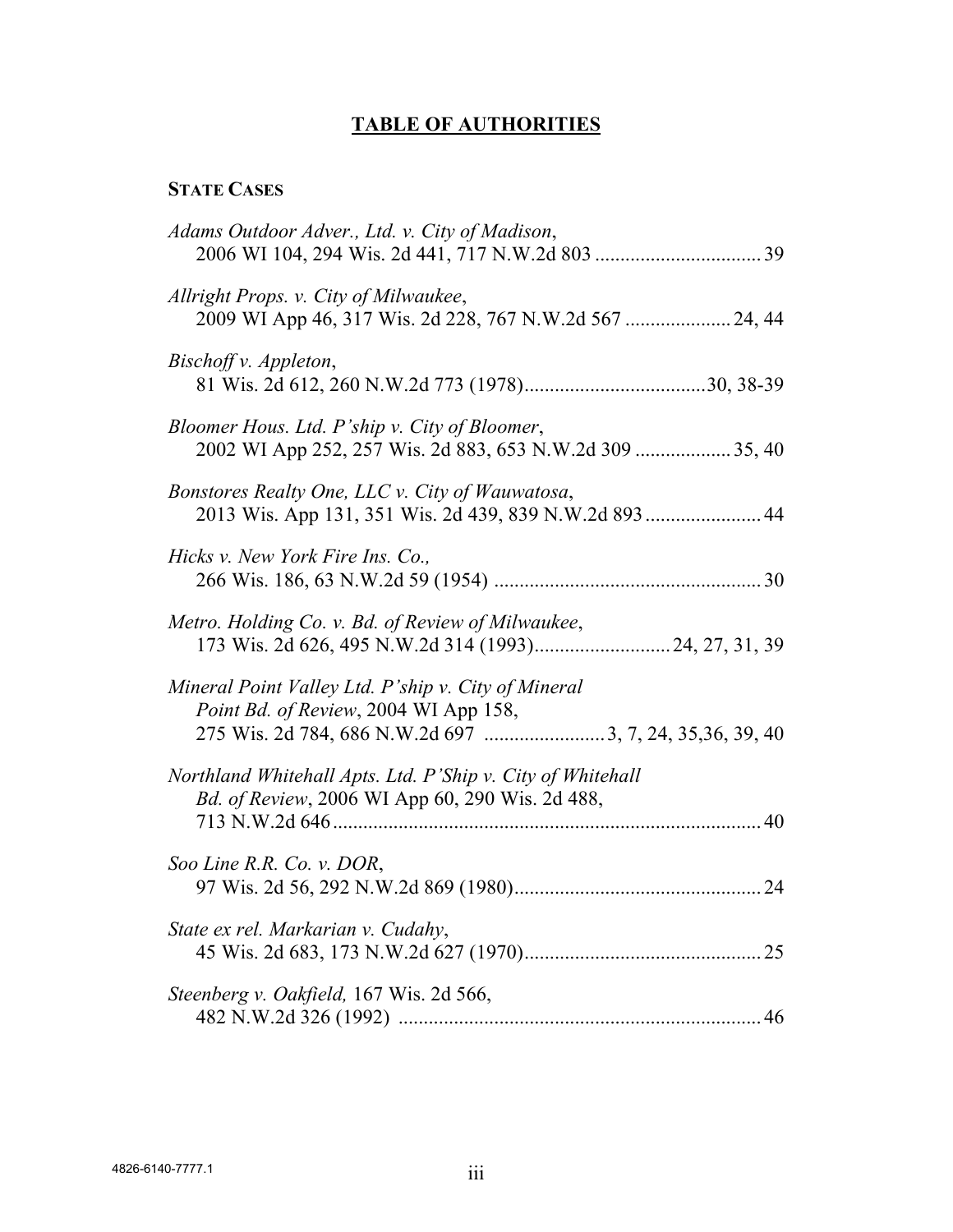# **FEDERAL STATUTES**

# **STATE STATUTES**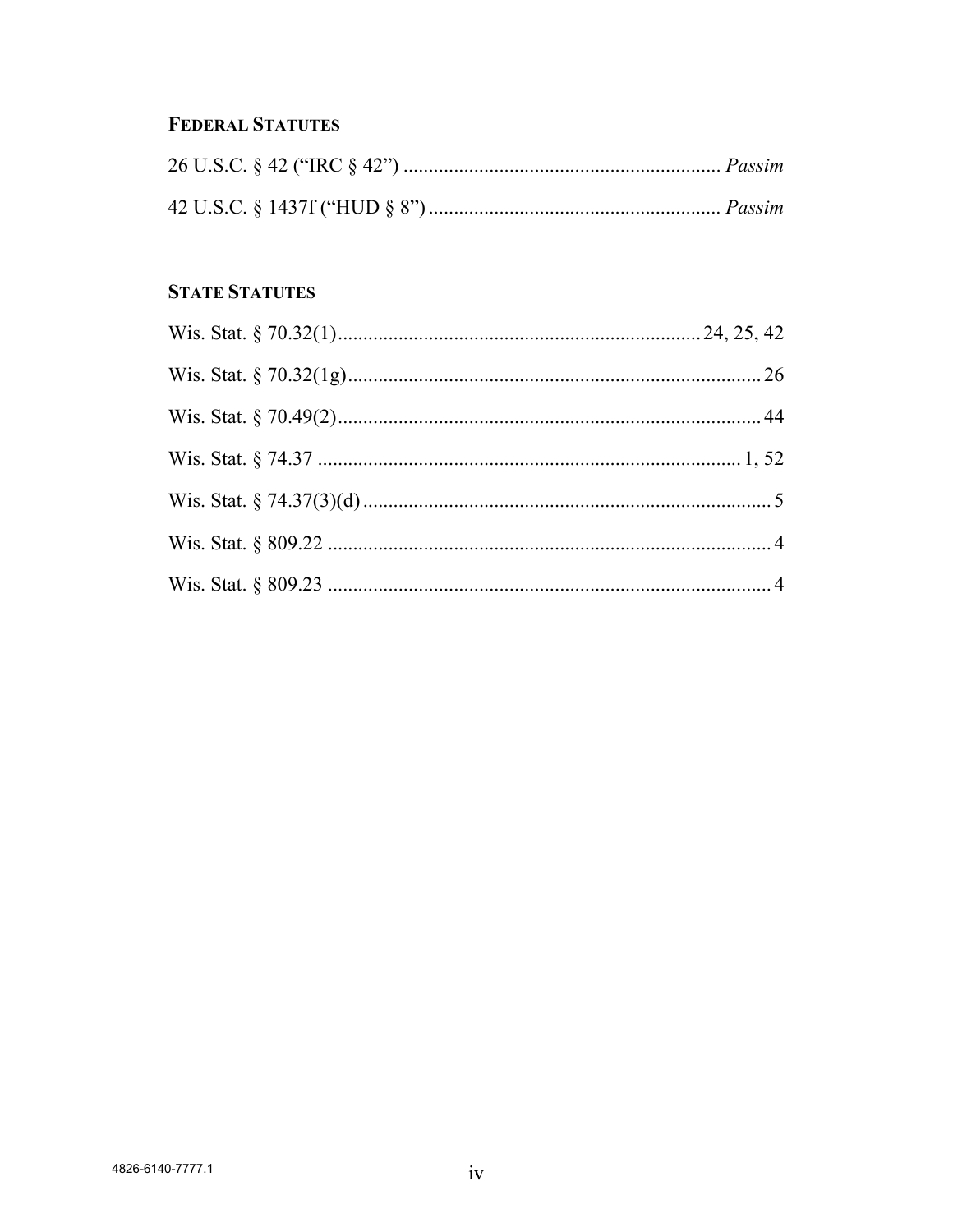#### **INTRODUCTION**

These consolidated *de novo* actions were commenced under Wis. Stat. § 74.37 to recover refunds of excessive property taxes assessed by the City of Racine ("City") for the years 2012 and 2013. The property at issue is a 72-unit IRC § 42 low income housing tax credit development (the "subject property"). The City assessed the subject property at \$4,425,000 and \$4,169,000 for the years 2012 and 2013, respectively. Plaintiffappellant Regency West Apartments LLC ("plaintiff") contends the actual fair market values for those years were \$2,700,000 and \$2,730,000.

Following a bench trial, the trial court entered judgment in favor of the City, upholding the 2012 and 2013 assessments. The trial court's rationale is fraught with legal errors, demonstrating its disregard for special considerations in valuing § 42 properties. Application of the correct law mandates the reversal of the judgment and direction of judgment in plaintiff's favor.

#### **STATEMENT OF ISSUES PRESENTED FOR REVIEW**

1. Did the trial court err in concluding that HUD  $\S 8<sup>1</sup>$  rent subsidized properties and a predominantly market rate apartment complex are "reasonably comparable" to the plaintiff's IRC  $\S 42^2$  low income housing tax credit property and that it was appropriate for the City's

 $^{1}$  42 U.S.C. § 1437f.

 $^{2}$  26 U.S.C. § 42.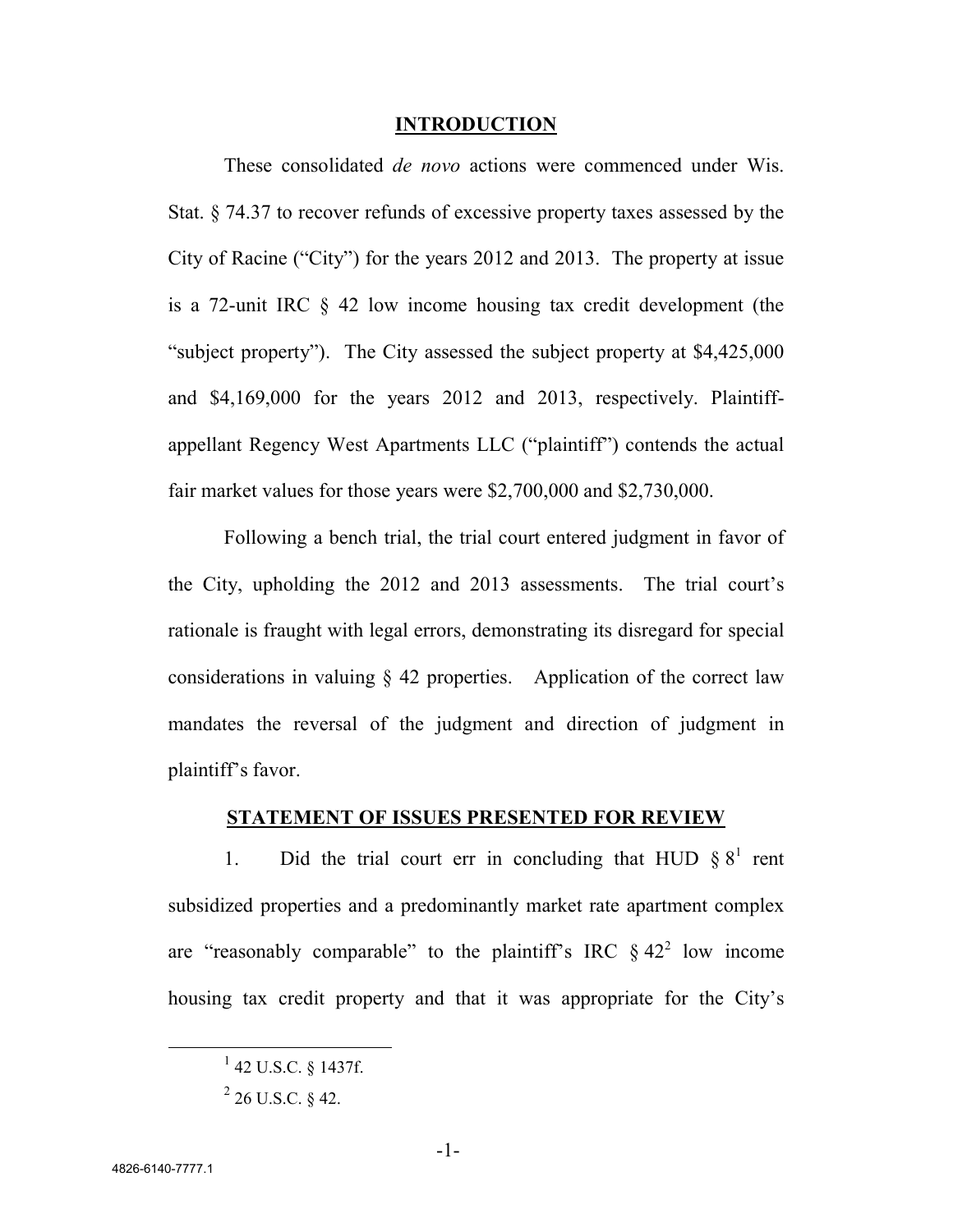assessors to rely upon such properties in applying the comparable sales approach?

The trial court ignored the governing Wisconsin Property Assessment Manual ("WPAM") and undisputed evidence regarding material differences between HUD § 8 and IRC § 42, and between market rate and § 42 properties, and accepted the assessors' sales as reasonably comparable to the subject property.

2. Did the trial court err in excusing the assessors' violation of law in utilizing estimated rather than actual expenses in applying their income valuation methodology?

The trial court acknowledged that the assessors erred in using a market expense ratio rather than plaintiff's actual expenses for purposes of their income approach. The court concluded the error was immaterial because the 2013 assessment was based on the comparable sales approach, even though the 2012 assessment was based solely on the income approach, and even though the comparable sales approach was not a valid methodology for 2013.

3. Did the trial court err in upholding the market derived base capitalization rate the assessors used for their income approach even though that rate was derived from sales of market rate apartment buildings rather than from sales of restricted properties similar to plaintiff's § 42 property?

-2-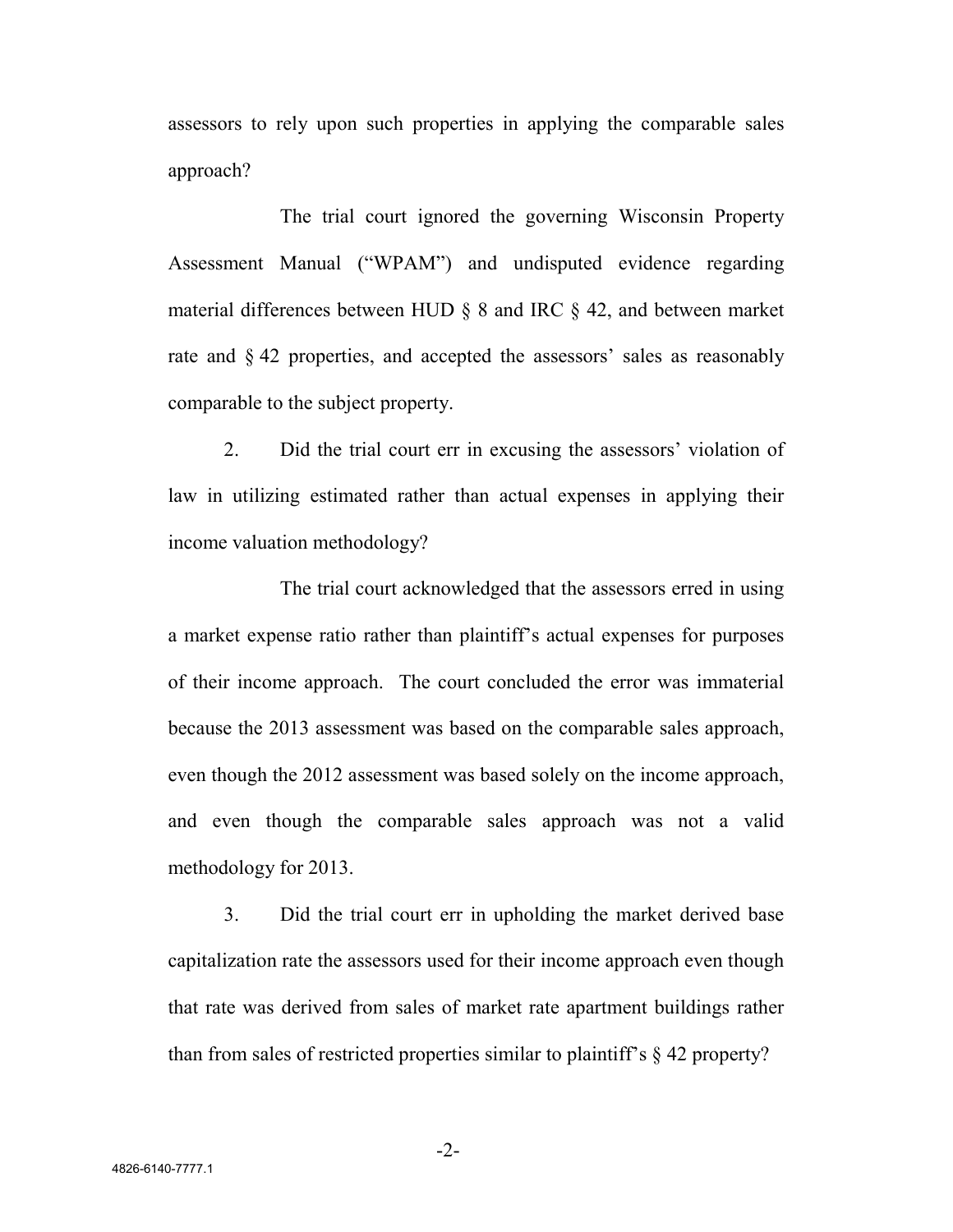The trial court upheld the assessors' capitalization rate based solely upon Mineral Point Valley Ltd. P'ship v. City of Mineral Point Bd. of Review, 2004 WI App 158, 275 Wis. 2d 784, 686 N.W.2d 697. That case involved subsidized interest rates under HUD § 515 for which the capitalization rate was determined using the band of investment method, not the market derived method used by the assessors.

4. Did the trial court err in concluding that plaintiff's expert failed to comply with Wisconsin law by basing his valuations solely on the income approach?

The trial court ignored controlling legal authority and discredited the testimony and opinions of plaintiff's expert, Scott McLaughlin, because he concluded the income approach was the only approach that reliably could be applied in valuing the subject property.

5. Did the trial court err in concluding that plaintiff's expert's application of the income valuation approach failed to comply with Wisconsin law?

Based on its misreading of Mineral Point Valley, the trial court held that McLaughlin's application of the income approach failed to comply with Wisconsin law because he utilized a capitalization rate derived from sales of other IRC § 42 properties rather than a rate derived from sales of market rate apartment buildings. The court also held McLaughlin failed to follow the WPAM steps for valuing properties like plaintiff's, without

-3-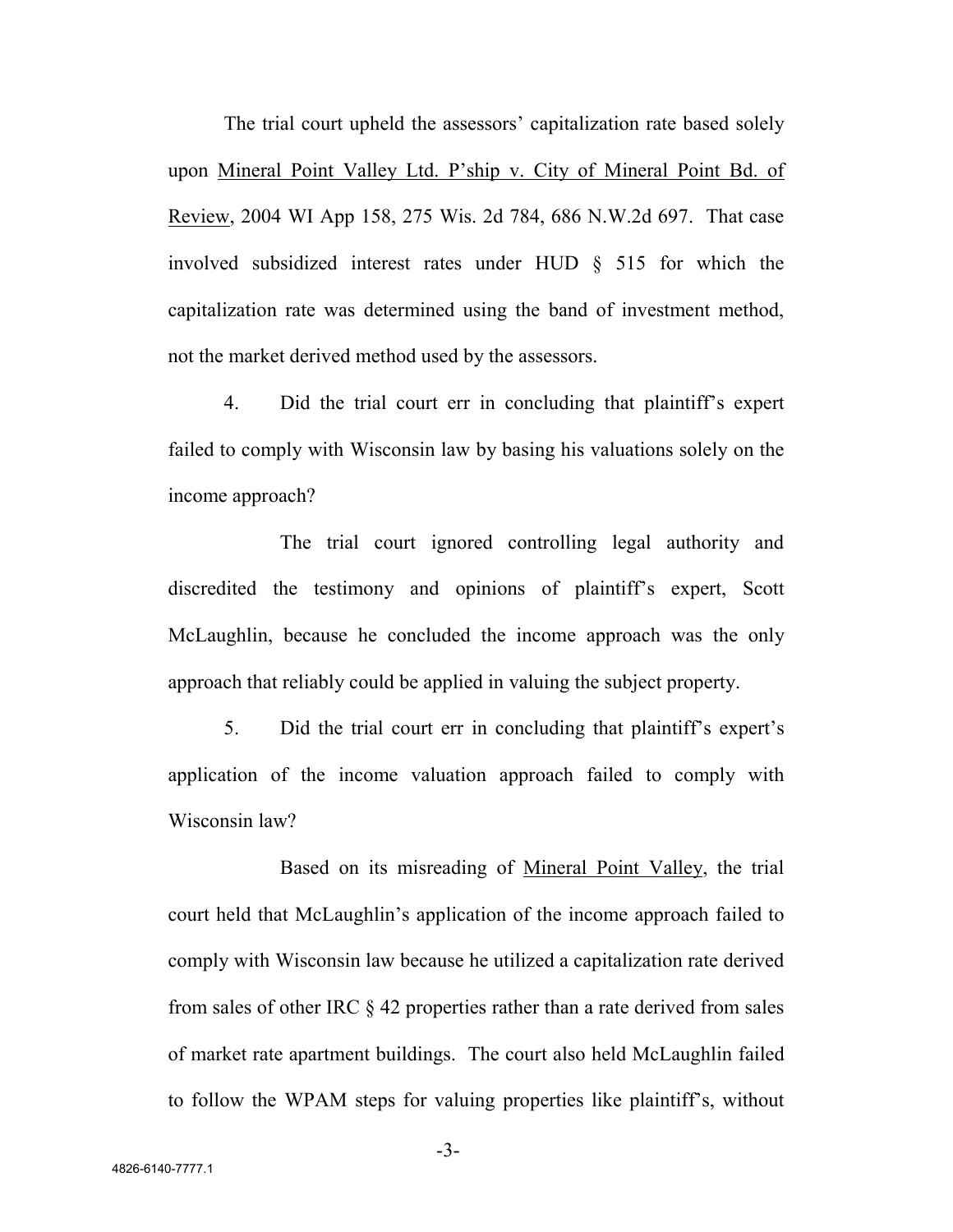specifying in what respects his appraisals allegedly deviated from those steps.

6. Did the trial court err in concluding that plaintiff's evidence failed to overcome the presumption of correctness of the assessments?

Notwithstanding that plaintiff established the 2012 and 2013 assessments violated the WPAM and other controlling legal authorities, and notwithstanding that plaintiff presented competent expert testimony and other significant contrary evidence demonstrating that the 2012 and 2013 assessments are excessive, the trial court held that plaintiff's evidence did not overcome the presumption of correctness of the 2012 and 2013 assessments.

### **STATEMENT ON ORAL ARGUMENT AND PUBLICATION**

Plaintiff requests oral argument and publication of the Court's decision. This appeal raises issues with substantial and continuing public interest regarding the assessment of subsidized housing, and the Court's decision will have significant value as precedent. Wis. Stat. §§ 809.22, 809.23.

#### **STATEMENT OF THE CASE**

#### **A. Procedural History**

The City assessed the subject property at \$4,425,000 as of January 1, 2012. Plaintiff did not receive a 2012 assessment notice until after the board of review had adjourned, but it filed a timely claim for excessive

-4-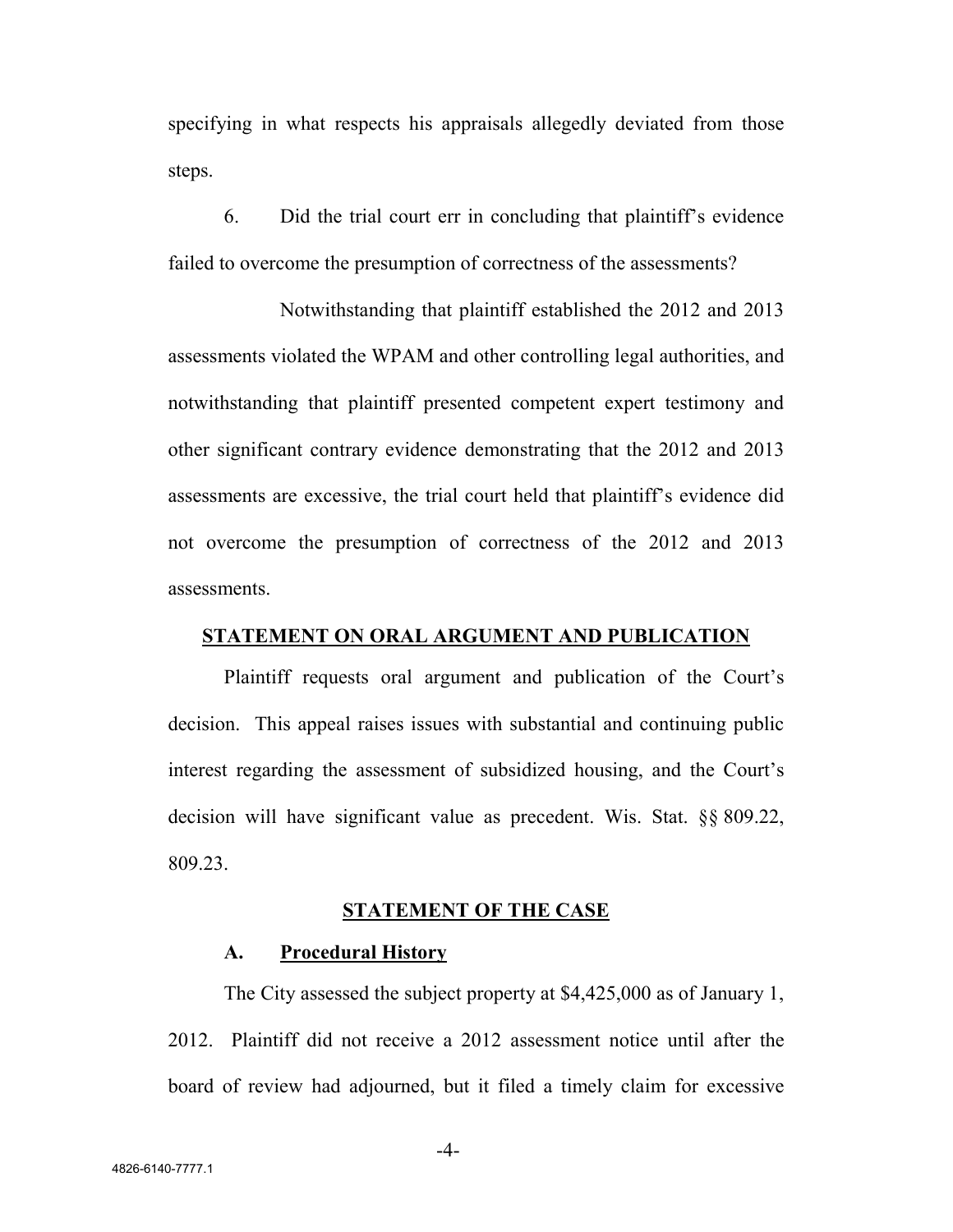assessment.<sup>3</sup> The City denied the claim. Plaintiff then filed a *de novo* refund action pursuant to Wis. Stat. § 74.37(3)(d), Case No. 13-CV-1546 ("the 2012 action").  $(R.2.^4)$ 

The City assessed the subject property at \$4,169,000 as of January 1, 2013. Plaintiff filed an objection with the board of review; the board upheld the assessment following a hearing. Plaintiff filed a timely claim for excessive assessment, which the City denied. Plaintiff then filed a § 74.37(3)(d) refund action, Case No. 13-CV-1848 ("the 2013 action"). (Case No. 13-CV-1848, R.2.)

The trial court consolidated the 2012 and 2013 actions for trial. (R.17.) The court heard evidence on four days, commencing May 20, 2014 and concluding July 11, 2014. Plaintiff presented the testimony of its representative, Michael Lerner, who has over 40 years' experience developing, buying, selling, and managing both IRC  $\S$  42 and HUD  $\S$  8 properties and who explained at length the differences between these two federal programs. (Lerner, R.37, pp. 128-31, 161-63, 166-208.<sup>5</sup>) Plaintiff

 $3$  The City moved for summary judgment to dismiss the 2012 action, claiming plaintiff failed to exhaust board of review objection procedures. The trial court denied the motion and ruled that plaintiff was not obligated to exhaust board of review procedures based on the unrefuted evidence that plaintiff did not receive a 2012 assessment notice. (R.15.) The City has not cross-appealed to challenge that order.

 $4$  Except as otherwise noted, record cites in this brief refer to the record on appeal in Case No. 13-CV-1546.

 $5$  Excerpts from the trial transcript are cited with the name of the witness, the record item for the volume of the transcript, and the pages of the transcript. Trial exhibits are referenced as "Ex. \_\_\_."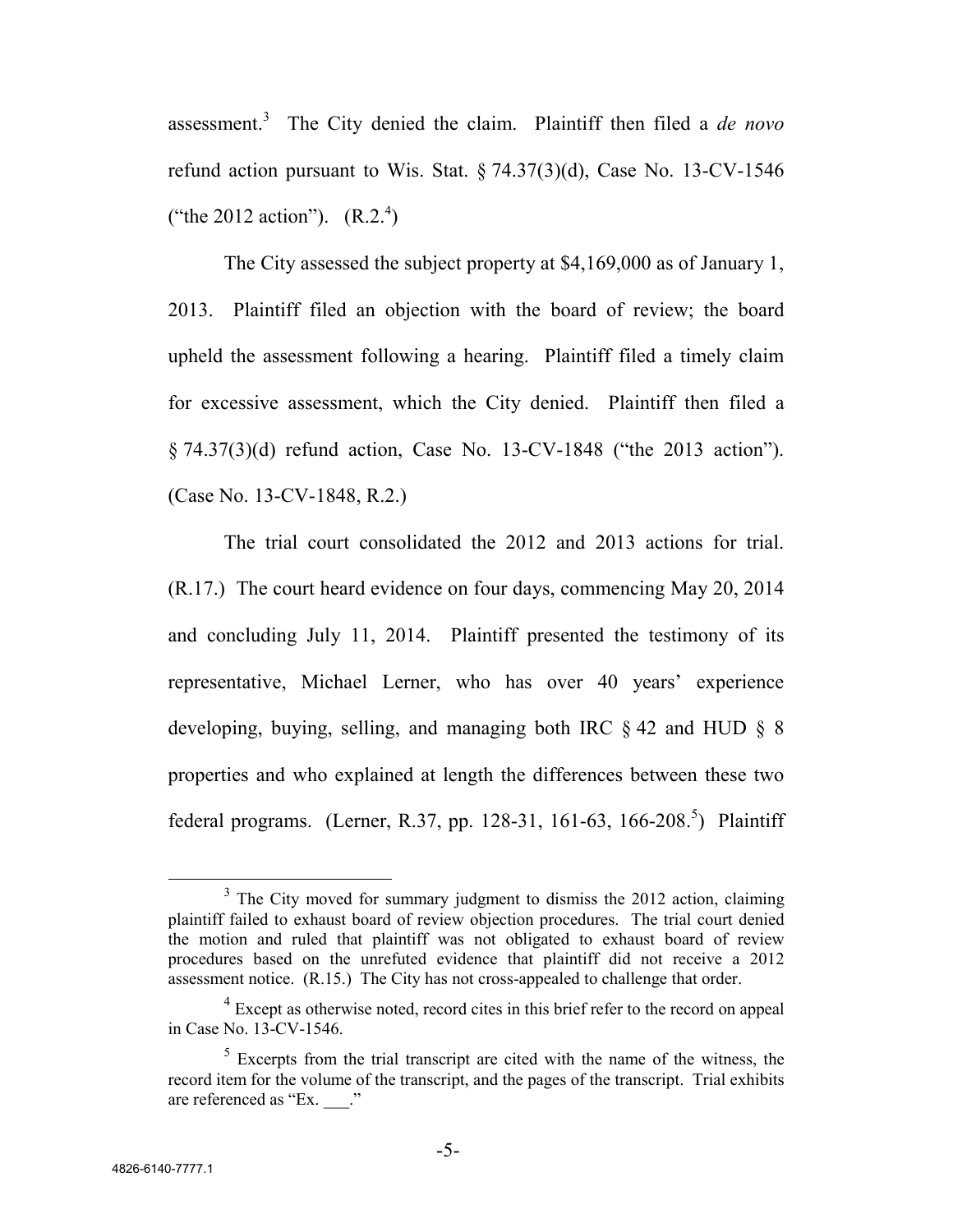also presented the testimony of its independent expert, Scott McLaughlin, who has specialized in appraising  $\S 42$  and  $\S 8$  properties for over 25 years. (Ex. 40; McLaughlin, R.38, pp. 73-76.) The City presented testimony from the assessors and its outside appraisers, Peter Weissenfluh and Dan Furdek, none of whom has any experience with  $\S 42$  and  $\S 8$  properties. (Anderson, R.37, p. 5; Scites, R.39, p. 11; Weissenfluh, R.40A, pp. 31-37.)

Plaintiff filed post-trial briefs and proposed Findings of Fact and Conclusions of Law that detail the trial evidence and applicable law and point out numerous deficiencies with the assessors' methodology and the competency and appraisals of the City's outside appraisers. (R.27, R.27A, R.30.) The City filed post-trial briefs but did not submit proposed findings and conclusions. (R.28, R.29.)

The trial court issued its written Decision on November 4, 2014. (R.31; A-App. 1.) The Decision only briefly and generally references the trial testimony. The court ruled that plaintiff failed to overcome the presumption of correctness of the 2012 and 2013 assessments, and that the assessments were not excessive, based on the following legal conclusions:

1. The properties upon which the assessors relied were sufficiently similar to the subject property to allow for a valid comparison under the comparable sales approach. (Id. at 8.)

<sup>&</sup>lt;sup>6</sup> This Court granted plaintiff's motion to supplement the record to add the July 11, 2014 trial transcript. (Feb. 3, 2015 Order.) Plaintiff assumes that transcript will be designated as record item 40A.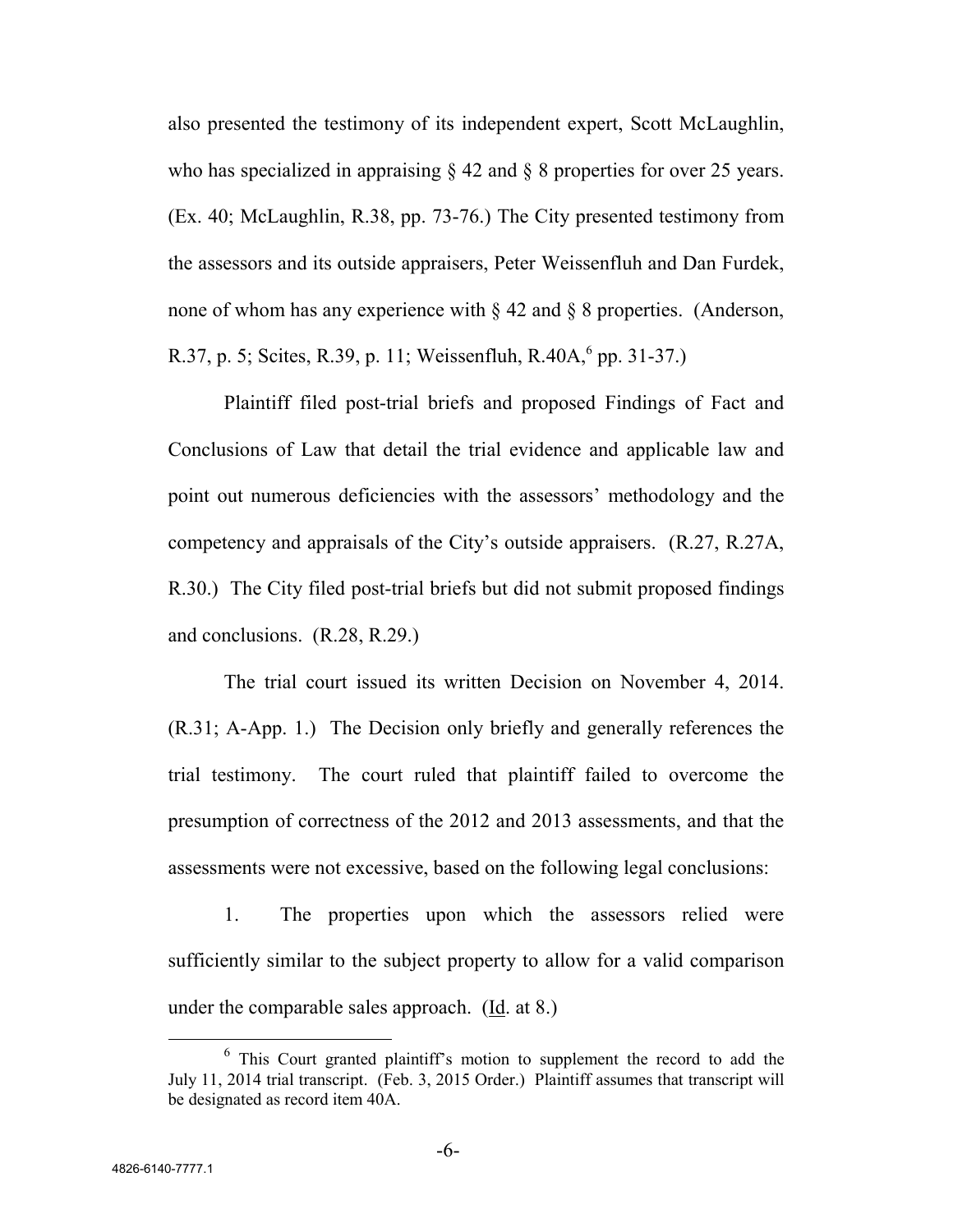2. The assessors' erroneous use of a market expense ratio rather than plaintiff's actual expenses for their direct capitalization of income approach was immaterial because the 2013 assessment was based on the comparable sales approach. (Id. at 8-9.)

3. The assessors' reliance for their income approach on a capitalization rate derived from sales of market rate apartments rather than sales of § 42 tax credit properties was proper under Mineral Point Valley. (Decision, R.31, p. 9.) Conversely, plaintiff's expert, McLaughlin, failed to follow Wisconsin law when he (according to the court) applied a "subsidized interest rate" rather than "the market mortgage interest rate" for his income valuation. (Id. at 11.)

4. McLaughlin failed to follow Wisconsin law because he relied solely on the income approach in valuing the subject property. (Id. at 10- 11.)

5. McLaughlin's income valuation failed to follow the step-bystep method for assessing federally subsidized housing set forth in the WPAM. (Id. at 10-11.)

Curiously, the Decision directed plaintiff to submit findings of fact, conclusions of law and a judgment. (Id. at 11.) Before plaintiff had an opportunity to do so, the City submitted a proposed order for judgment and judgment that incorporated findings and conclusions set forth in the Decision in lieu of preparing specific factual findings and legal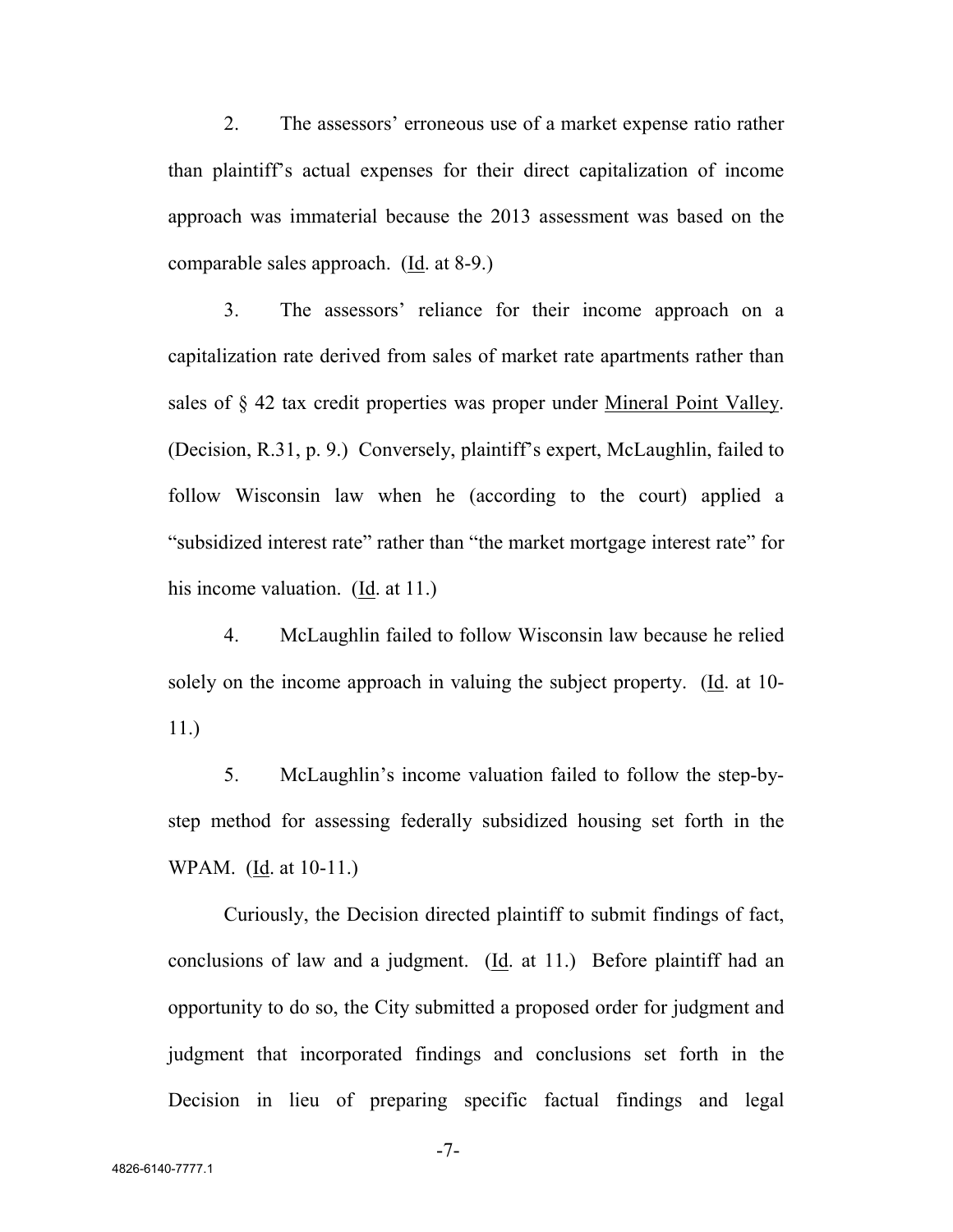conclusions. The court entered judgment on November 20, 2014 in the form requested by the City. (R.32; R.33; A-App. 13.) Regency West timely appealed on December 19, 2014. (R.36.)

#### **B. Statement of Facts**

#### **1. IRC § 42 versus HUD § 8**

The WPAM recognizes the unique challenges involved in valuing various types of low income housing developments subject to different federal assistance programs. The WPAM describes 10 such federal programs involving mortgage insurance, mortgage interest reduction, income tax credits, or rent subsidies. (WPAM, Ex. 34, pp. 9-38 to 9-42.) The WPAM uses the short-hand term "federally subsidized housing" to describe all of these programs, although income tax credits under IRC § 42 do not involve a subsidy of any type. For purposes of this case, the parties also have used the term "subsidized housing" to describe both  $\S$  42 tax credits and true subsidy programs such as HUD § 8.

#### **a. IRC ¶ 42 Tax Credit Program**

IRC § 42 is a U.S. Treasury program that incentivizes developers to develop affordable housing by providing federal tax credits that can be sold to raise equity to pay down construction debt, thereby enabling the project to rent units about \$150-\$250/month below a comparable unit without tax credits. In Wisconsin, the § 42 tax credit program is administered by the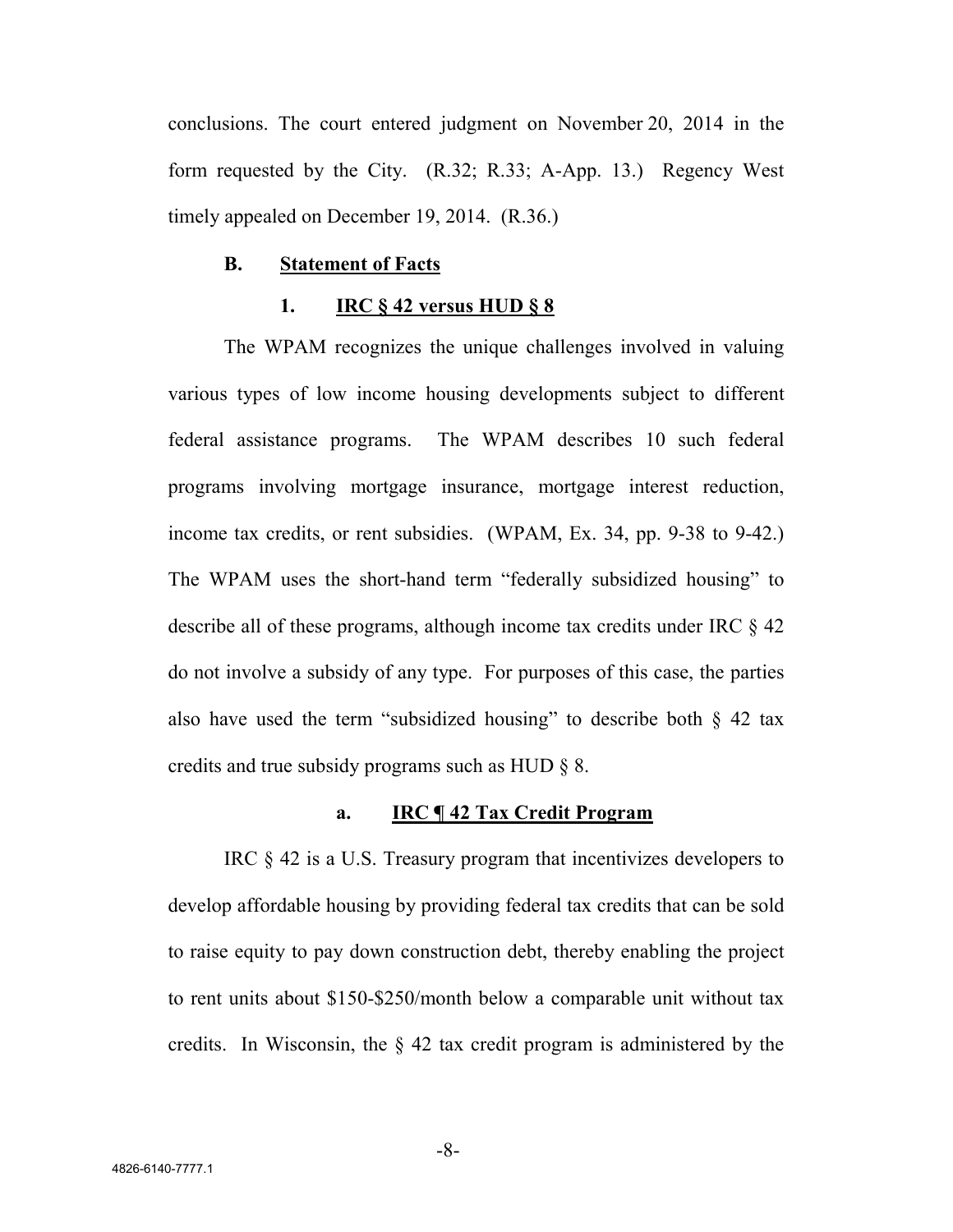Wisconsin Housing and Economic Development Association ("WHEDA"). (WPAM, Ex. 34, p. 9-40; Lerner, R.37, pp. 163, 166-67.)

There are significant investment risks with  $\S$  42 properties. Section 42 credits are claimed as dollar-for-dollar credits against investors' income taxes over a period of 10 years and are not renewable. In exchange for receiving the tax credits, the developer gives up the right to sell the project for a use other than affordable housing for the period of the Land Use Restriction Agreement ("LURA") – a contract with WHEDA – which extends beyond the duration of the tax credits, usually 30 years. During the term of the LURA, the developer is obligated to continue to rent to low income tenants according to the set-asides in the LURA. If a project falls out of compliance after the tax credits expire, the investors who purchased the tax credits are obligated to repay the credits, with significant penalties and interest. (WPAM, Ex. 34, p. 9-40; Lerner, R.37, pp. 168, 170-71, 173, 183-84.)

WHEDA determines the maximum rents that may be charged to  $\S$  42 tenants at different county median income ("CMI") levels. (Ex. 24.) There are no rent subsidies and no protections against vacancy losses. The owner therefore bears all the risk of tenants not paying their rents and bears all the risk of vacancy losses. Section 42 tenants not only have to meet the LURA income restrictions, but also must earn sufficient income to pay the rent,

-9-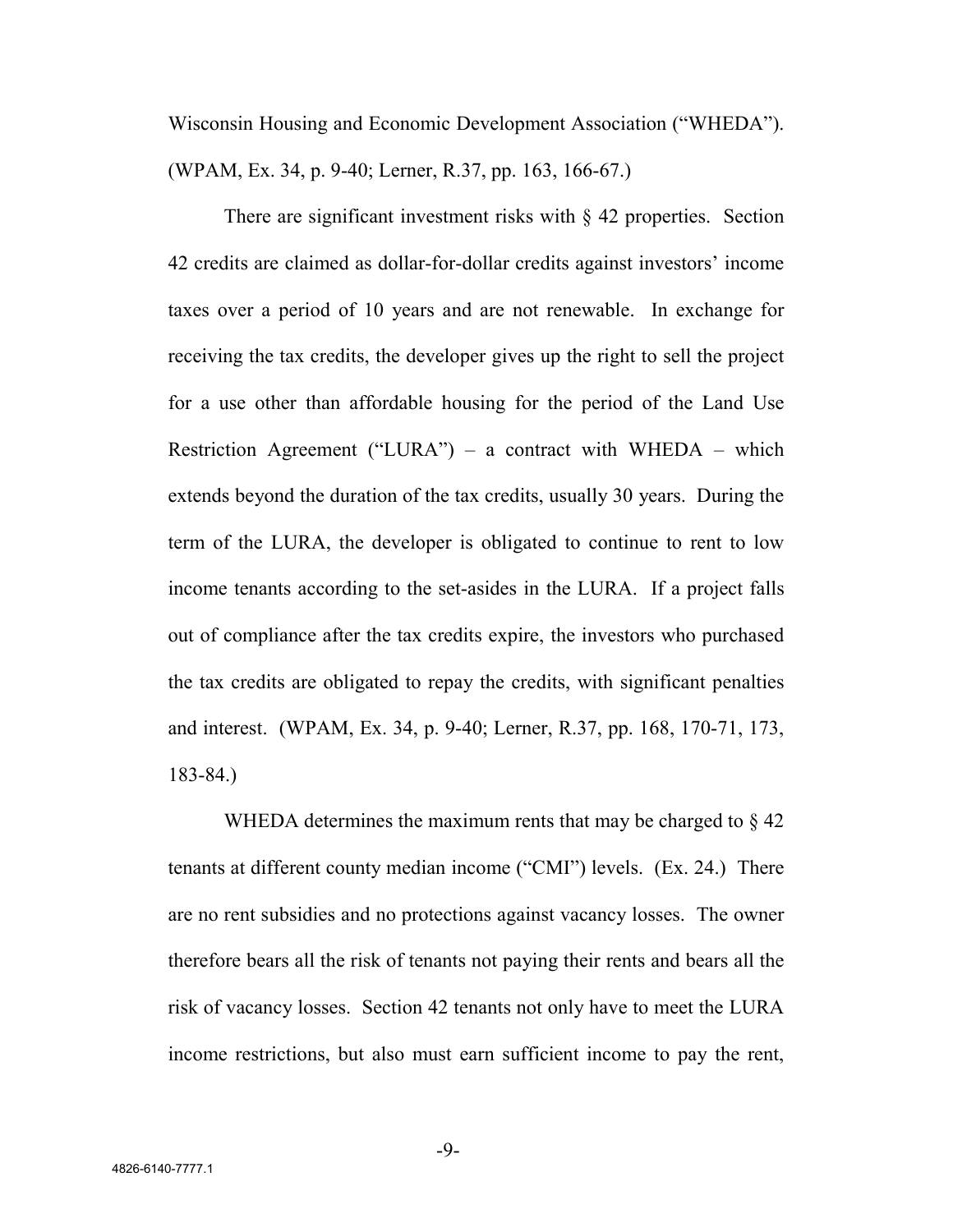which narrows the market of eligible tenants to  $11.8\% - 14.3\%$  of the total rental market. (Ex. 27; Lerner, R.37, pp. 174-76, 191, 196.)

Section 42 tax credit properties are subject to ongoing rules and regulations that impose significant operational compliance costs. Every tenant must be qualified through verification procedures similar to those involved in obtaining a bank loan, requiring additional management time. Reports must be filed with WHEDA, § 42 developers are obligated to obtain and file annual financial audits, and WHEDA conducts regular onsite inspections at the developer's expense. (Lerner, R.37, pp. 161, 187.) Section § 42 developers are not entitled to any automatic rent increases and cannot just raise rents to meet growing expenses due to the rent restrictions imposed by WHEDA based on the set-asides in the LURA. (Id. at 188.)

The specific characteristics of  $\S$  42 properties vary widely. In addition to the typical variations in physical features, size and location of apartment complexes,  $\S$  42 properties vary in unit mixes (i.e. number of bedrooms per unit) and set-asides. One § 42 development may have all 1 bedroom and 2-bedroom apartments with 60% set-asides (i.e. eligible tenants may earn up to 60% of CMI), while another could have 2-bedroom and 3-bedroom apartments with a combination of 50% and 60% set-asides. WHEDA rent restrictions are based on both the number of bedrooms and percentage of CMI, so those variances have a direct impact on revenues. (Ex. 24; Lerner, R.37, pp. 174-77, 179.) Moreover, CMI levels vary by

-10-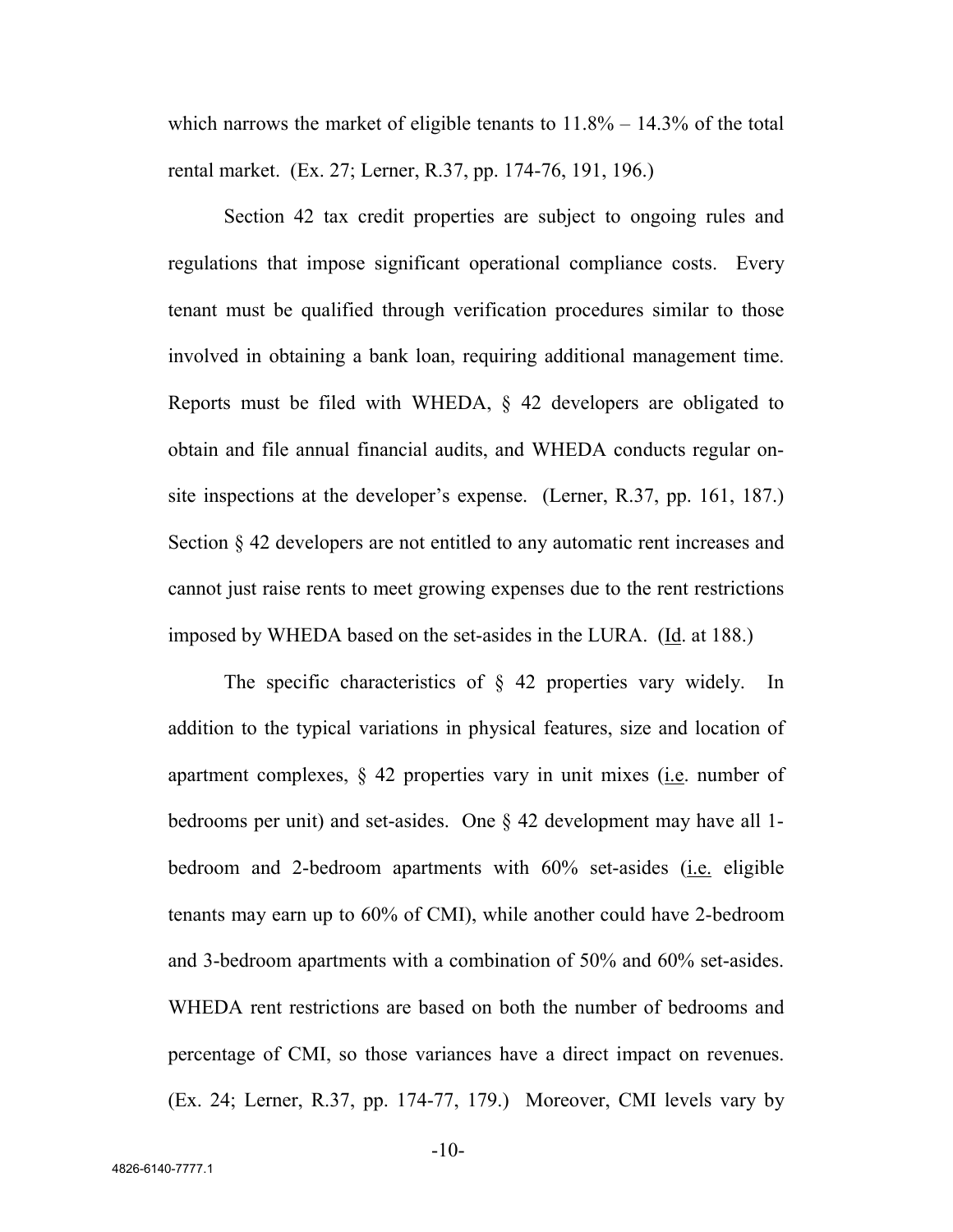county, as do utility allowances, which are deducted from the maximum rents the developer may charge. So identical  $\S$  42 project configurations may generate very different rent revenues depending on the counties in which they are located. (Lerner, R.40A, pp. 177, 179-82.)

Some § 42 properties serve senior citizens, some serve families, and some serve both. The type of tenant affects operational expenses, because there are higher turnover rates and higher maintenance expenses with family units. (Lerner, R.37, p. 161.)

As a result of both the operational and investment risks described above, there is a very limited market for  $\S$  42 properties. (Ex. 36, p. 356; Lerner, R.37, pp. 170-71, 185-86; McLaughlin, R.38, pp. 82, 105; R.40A, pp. 212, 264-65.) To the extent these properties do change hands, buyers rely exclusively upon the income approach in making investment decisions and do not give consideration to the comparable sales approach. (Lerner, R.37, pp. 128-29, 208-11.)

#### **b. HUD § 8 Rent Subsidy Program**

HUD § 8 is a completely different program with completely different benefits and restrictions than IRC § 42.

HUD § 8 is a true subsidy program. Rents are established through a housing assistance payments ("HAP") contract with HUD or WHEDA. Tenants may earn anywhere from 0 to 80% of CMI, which means 50% of the total tenant market is eligible for  $\S$  8 housing – about four times the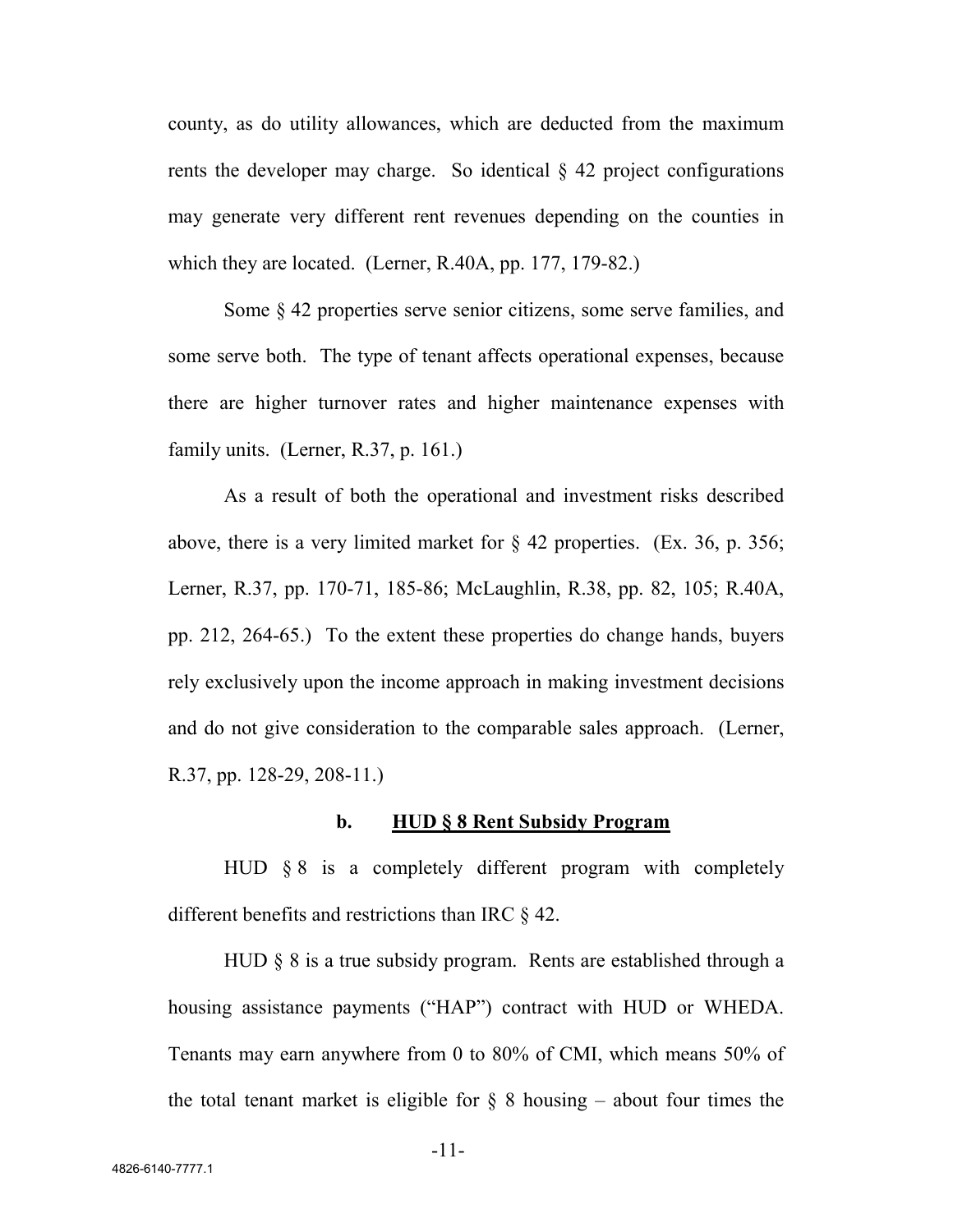market of eligible § 42 tenants. (Ex. 27; Lerner, R.37, pp. 201-08.) Section 8 tenants pay 30% of their income for rent. Whatever amount the tenants cannot afford to pay is paid by the government. The government subsidy portion of the rent is automatically deposited in the owner's bank account, eliminating collection risks. (Lerner, R.37, pp. 192-93.)

Owners of § 8 projects get the benefit of automatic rent increases which often result in payment of above-market rents. Section 8 projects also benefit from vacancy protection. If a § 8 unit goes vacant and is still vacant after 15 days, the government pays up to 80% of the HAP contract rent for 60 days, then 100% of the debt service attributable to that unit for up to a year. Moreover,  $\S 8$  HAP contracts are renewable. (Id. at 194-95.)

Due to the guaranteed rents, renewability, and low risk associated with § 8 properties, such properties are highly desirable, and there is a constant market for them. (Id. at 192-196, 200-01; McLaughlin, R.38, pp. 79-81, 143.)

### **2. Description of the Subject Property**

The subject property is a 100% § 42 property consisting of nine 8family apartment buildings, each with four 3-bedroom and four 2-bedroom units. There is also a community center with a manager's office and community room, and 3 stand-alone garage structures with 12 garages in each. The property has no elevators and no underground parking. The

-12-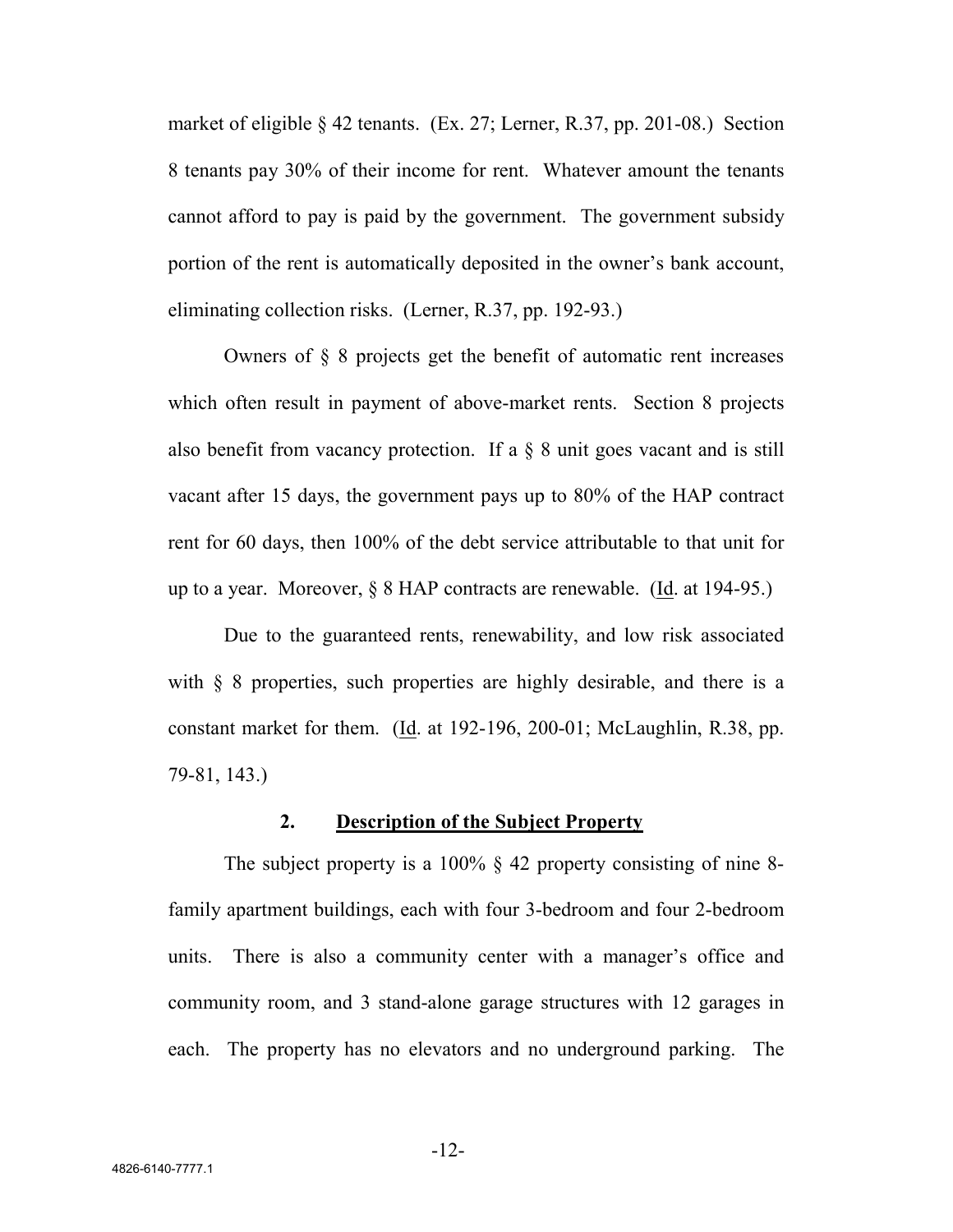project is situated on 7 acres of land located just west of the vacant Sam's Club and south of the City dump. (Id. at 164-65, 253-56.)

All 72 apartment units in the subject property are income and rent restricted. Under plaintiff's 30-year LURA, 51 of the 72 units must be rented to tenants who earn 50% or less of CMI, and 21 of the units must be rented to tenants who earn 60% or less of CMI, except that two units are provided rent-free to plaintiff's employees. (Id. at 127, 170; Lerner, R.38, pp. 3-4.) Four of the 36 garage units also are unavailable for rent. (Lerner, R.38, p. 4.) The subject property was constructed in 2010-11 and was fully leased as of February 1, 2012. (Lerner, R.37, p. 165.)

#### **3. The 2012 Assessment**

The subject property was assessed in 2012 and 2013 by Janet Scites, and the assessments were reviewed and approved by the City's assessor, Ray Anderson. Neither Scites nor Anderson has any experience buying, selling, or managing subsidized housing projects. (Anderson, R.37, p. 5; Scites, R.39, p. 11.)

For the 2012 assessment, the assessors relied exclusively upon the direct capitalization of income approach in arriving at their value of \$4,425,000. (Ex. 11; Anderson, R.37, p. 16.) That method converts a single year's net operating income ("NOI") into an estimate of value by dividing the property's NOI (income less expenses) by the applicable capitalization rate. (WPAM, Ex. 33, pp. 9-13, 9-21.) The capitalization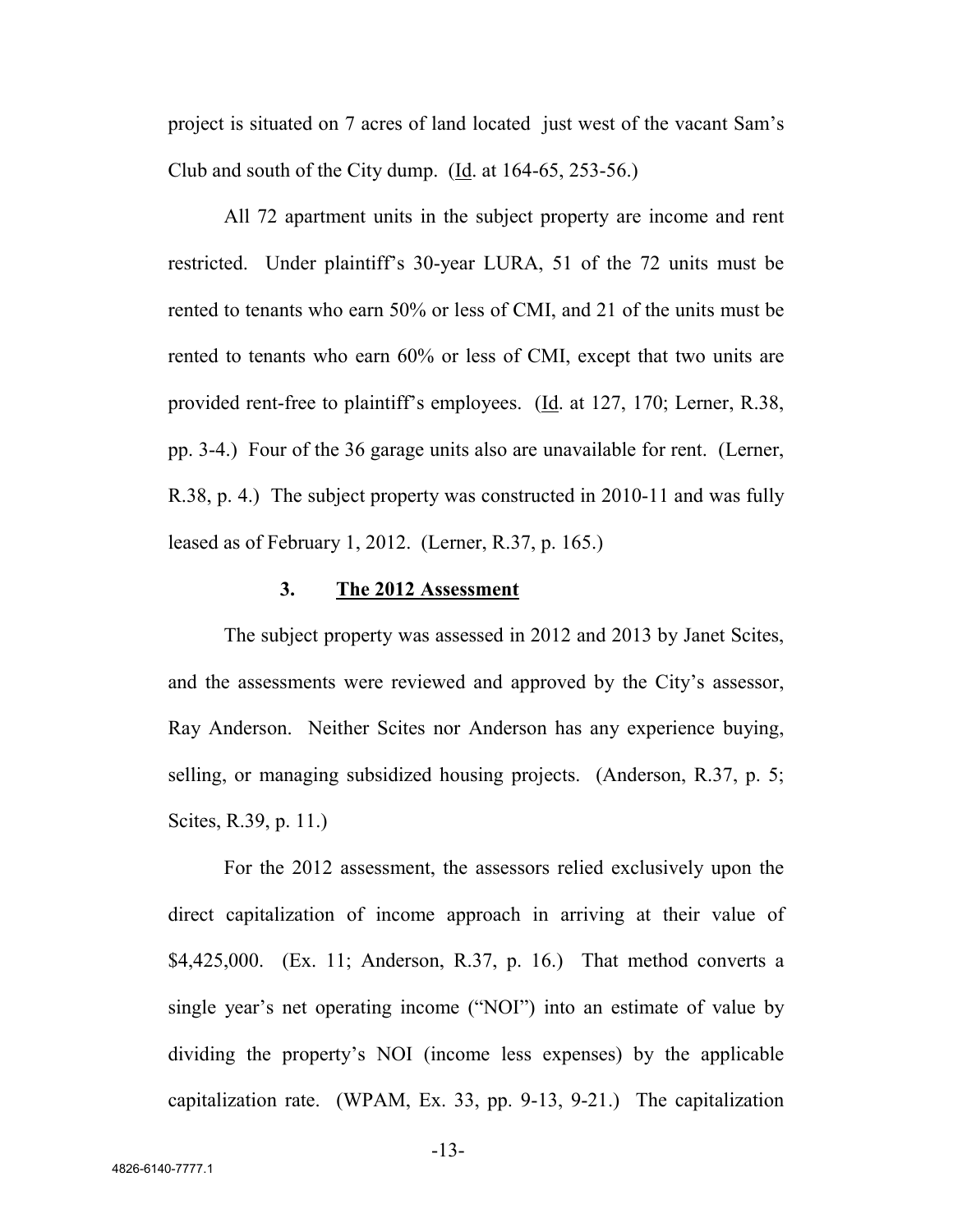rate, or "cap rate," is the ratio between the NOI of other properties and their sale prices and provides an estimate of investors' expected rate of return on their investments. (Id., Anderson, R.37, p. 33.)

As of January 1, 2012, the valuation date for the 2012 assessment, plaintiff had only been operating for a couple of months and did not yet have audited financial statements available. However, as of that time plaintiff's actual rents were known, and its expenses had been projected consistently, and independently, by four different sources, including WHEDA, which approved plaintiff's project for federal tax credits after an extensive financial analysis. (Ex. 42; Lerner, R.37, pp. 212-31, 241-42; R.38, pp. 10, 49.)

For purposes of the 2012 assessment, the assessors assumed potential gross income of \$639,360 and a 5% vacancy rate, which were similar to the assumptions in a prospective appraisal commissioned from Cambridge Partners in 2010 by plaintiff's construction lender, a copy of which plaintiff provided to the assessors in 2011. (Ex. 11; Ex. 13; Anderson, R.37, pp. 23, 28-30; Lerner, id. at 235.) However, the assessors rejected the expense projections in the Cambridge Partners appraisal as supposedly too high in comparison to other  $\S$  42 properties in the area (Anderson, R.37, pp. 28-30; Scites, R.39, pp. 5, 44) – even though those projections were well within WHEDA's parameters. (Ex. 25; Lerner, R.37, pp. 215-21.) Instead of applying the specific expenses applicable to the

-14-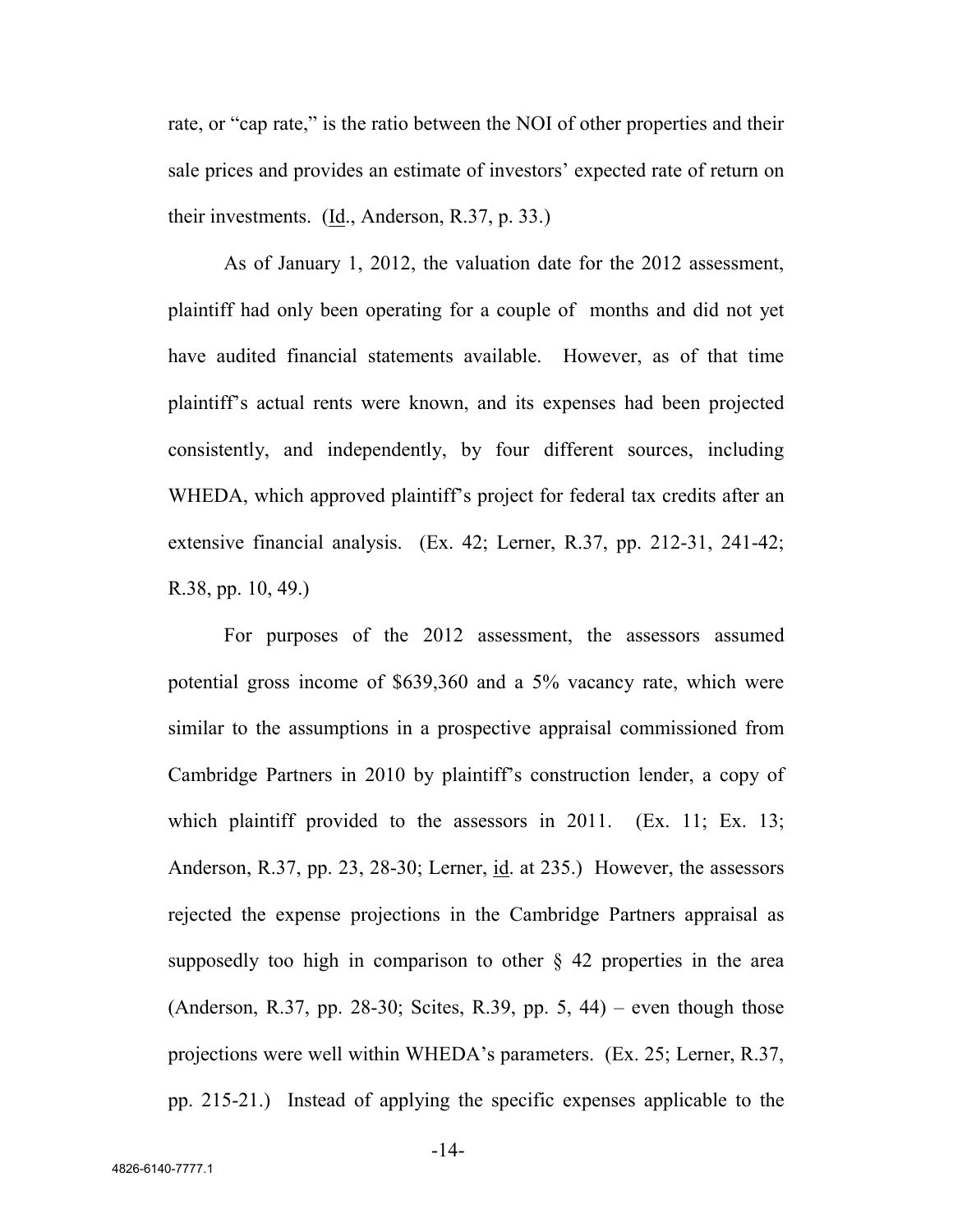subject property, the assessors applied a 40% estimated expense ratio supposedly based on expense ratios for other  $\S 42$  properties.<sup>7</sup> (R.11; Anderson, R.37, pp. 25, 27-28, 30; Scites, R.39, p. 5.) As a result, the assessors assumed expenses of only \$250,000 per year excluding property taxes, as compared with plaintiff's actual expense projection of \$328,500 excluding taxes.  $(R.11;$  Anderson,  $R.37$ , pp. 29-30.) The assessors thereby computed an NOI of \$376,099, which was 37% higher than Cambridge Partners' projected NOI of \$274,000. (Ex. 11; Anderson, R.37, pp. 32-33.)

The assessors purported to apply a market derived cap rate, the method preferred by WPAM. (WPAM, Ex. 33, p. 9-24; Anderson, R.37, pp. 33-34.) They derived their 6.0% base cap rate from sales of market rate apartments, however, not from sales of  $\S$  42 properties. Adding the City's property tax rate for 2012, this computed to a loaded cap rate of 8.5%. (Anderson, R.37, pp. 37-39; Scites, R.38, p. 237.) Dividing their NOI by their loaded cap rate, the assessors arrived at a value of the subject property of \$4,425,000 for 2012 (Ex. 11), as compared with the Cambridge appraisal projected as-stabilized value of \$2,600,000. (Ex. 13, p. 60.)

 $<sup>7</sup>$  The assessors refused to produce any evidence supporting their reliance on a</sup> 40% expense ratio in response to plaintiff's public records and discovery requests, claiming confidentiality, and they never in fact substantiated that ratio. (Anderson, R.37, pp. 31-32.)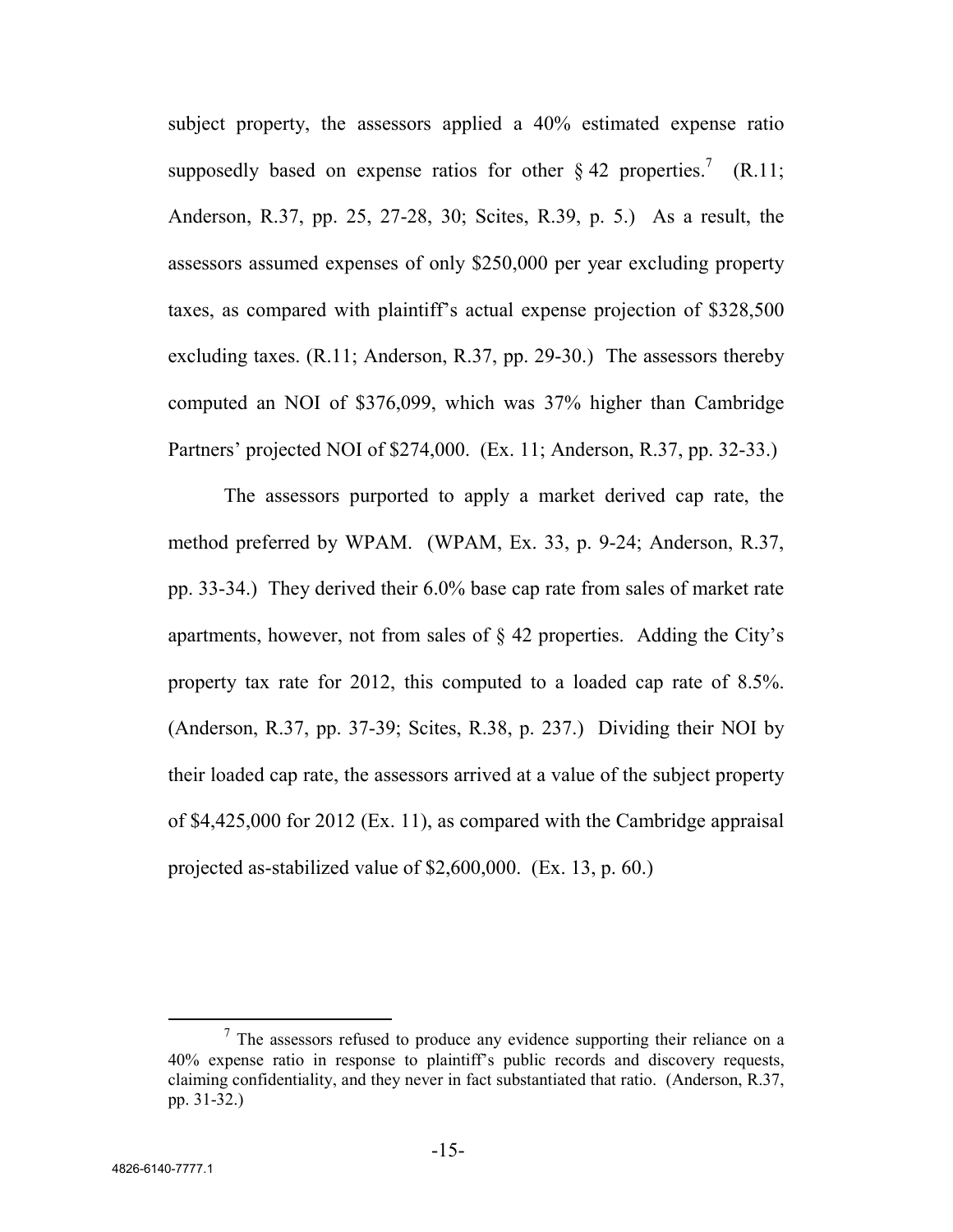#### **4. The 2013 Assessment**

For the 2013 assessment, the assessors relied upon the comparable sales approach. (R.12; Anderson, R.37, p. 56; Scites, R.39, p. 9.) They also performed an income valuation as a cross-check, using the same assumptions as their 2012 income valuation. (Anderson, R.37, pp. 52-54.)

The assessors relied upon three so-called "comparable sales" for purposes of the 2013 assessment: (1) Woodside Village/Albert House, (2) Lake Oakes, and (3) McMynn Tower. (Ex. 12; Anderson, R.37, p. 69.) There are significant physical and economic differences between the subject property and the assessors' comparable sales, including the following:

Woodside Village/Albert House consists of two different projects in two different locations. While the 50 units in the Woodside Village project are family units like plaintiff's, the 104 units in the Albert House project are all senior living, with an elevator. The majority of the units in comparable sale (1) are 1-bedroom, whereas the subject property has all 2 bedroom and 3-bedroom units. All the units in comparable sale (1) are HUD  $\S$  8 units, whereas all of the units in the subject property are IRC  $\S$  42 units. (Ex. 12, p. 9; Lerner, R.37, pp. 254-56.)

Lake Oakes consists of two developments built at different times. All of the units in one of the developments, and about a third of the units in the other, are senior living. Lake Oakes has all 1-bedroom and 2-bedroom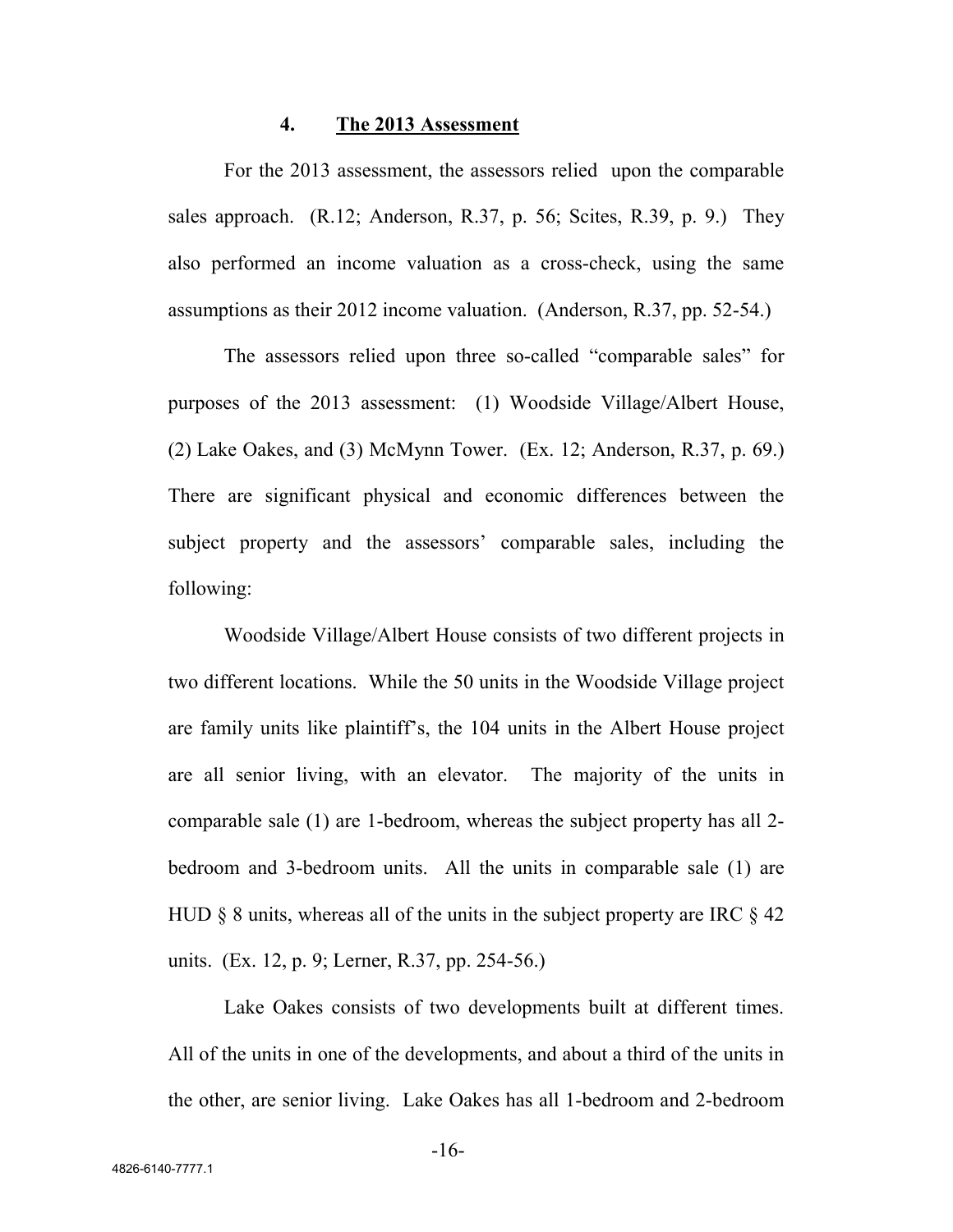units, with no 3-bedroom units. The vast majority of the units are market rate apartments not subject to any restrictions; there are only a few  $\S$  42 units.<sup>8</sup> Lake Oakes overlooks Lake Michigan, compared with the subject property's location next to the City dump and empty Sam's Club. Lake Oaks has elevators and underground parking; the subject property has neither. (Ex. 12, p. 10; Lerner, R.37, p. 753; McLaughlin, R.38, p. 145; Ex. 61.)

McMynn Tower is a high rise apartment building devoted exclusively to senior living, with no family units. All of the units are 1 bedroom, and all are  $\S$  8, with no  $\S$  42 units. This building is located in downtown Racine, overlooking Lake Michigan. McMynn Tower also has a significant commercial component, with 8-10% of its total income derived from cell towers and office space, whereas the subject property has no commercial component.  $9$  (R.12, p. 11; Lerner, R.37, p. 256; Scites, R.39, pp. 33, 36; McLaughlin, R.38, p. 147.)

In applying the comparable sales approach for their 2013 assessment, the assessors did not even attempt to obtain, much less actually obtain, the agreements setting forth the specific restrictions applicable to their three comparison properties. Rather, they simply assumed that  $\S$  42

<sup>&</sup>lt;sup>8</sup> The assessors' 2013 report does not disclose that the majority of the Lake Oakes units are market rate apartments. (Ex. 12, p. 10; Anderson, R.37, p. 80; Lerner, id. at 253.)

<sup>&</sup>lt;sup>9</sup> The assessors' report also fails to disclose McMynn Tower's commercial use. (R.12, p. 11; Scites, R. 39, p. 36.)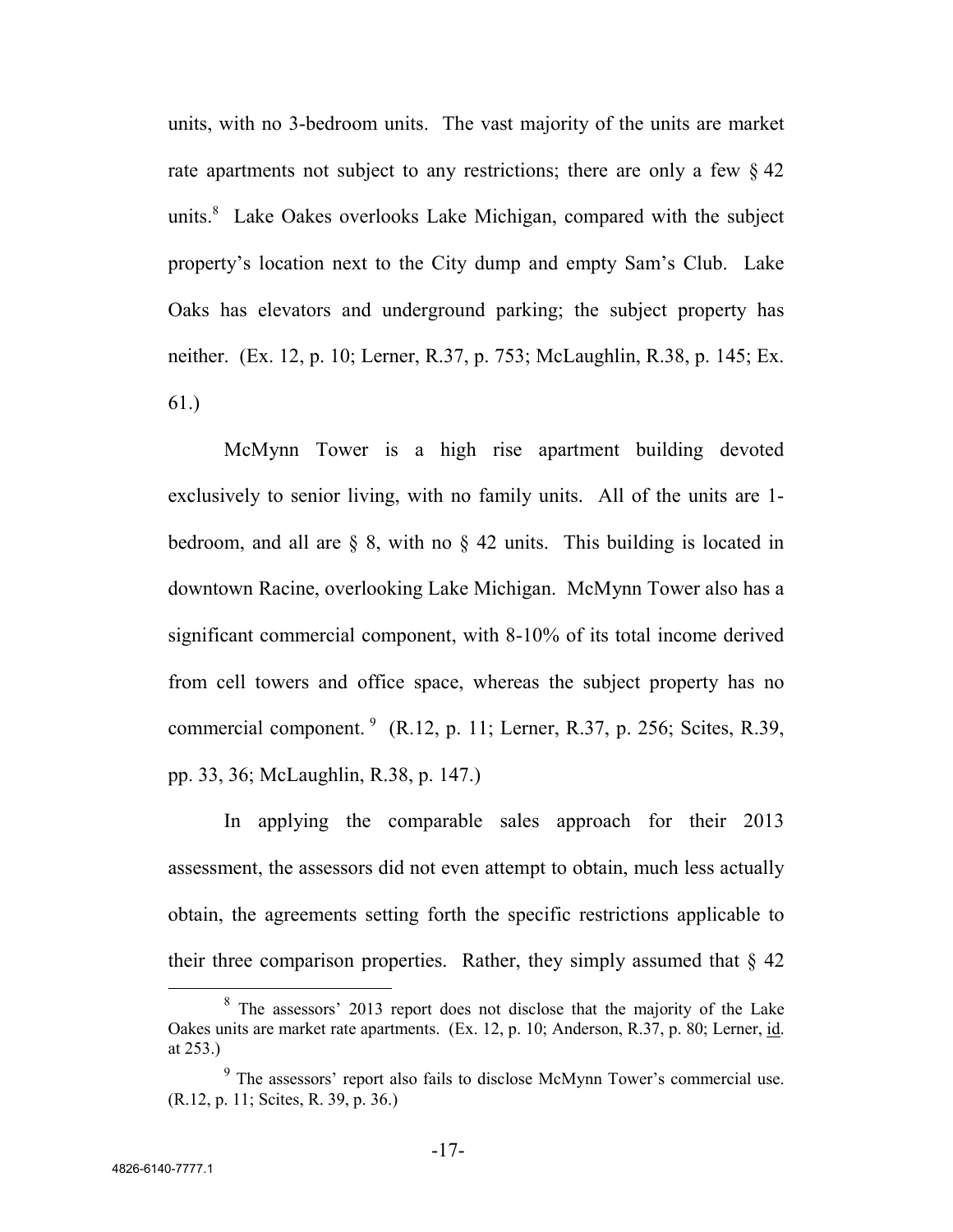and § 8 restrictions are similar and concluded their comparison properties were reasonably comparable based on allegedly similar rents. (Anderson, R.37, p. 101; Scites, R.39, pp. 13, 56.)

The assessors placed primary reliance on the Woodside Village/Albert House § 8 sale and arrived at a value of \$4,169,000 under their comparable sales approach. They admitted the validity of their 2013 assessment depends on the propriety of treating  $\S$  8 and  $\S$  42 properties as reasonably similar. (Ex. 12, p. 3; Anderson, R.37, p. 88; Scites, R.39, pp. 37-38.)

In applying the income approach for their 2013 assessment, the assessors continued to rely upon their 40% expense ratio even though they possessed plaintiff's year-end 2012 audited financial statements establishing much higher actual expenses, and even though they had no basis to dispute those financial statements. (Anderson, R.37, pp. 45-46, 52- 54; Scites, R.39, p. 5.) They also used the same 6% base cap rate as for their 2012 assessment. The property tax rate for 2013 was higher than the 2012 rate, resulting in a higher loaded cap rate of 9.0% for 2013. The assessors' income approach therefore suggested a value of \$4,129,000. Based on their comparable sales approach, the assessors assessed the subject property at \$4,169,000 for the year 2013. (R.12, p. 4; Anderson, R.37, p. 57; Scites, R.38, p. 252.)

-18-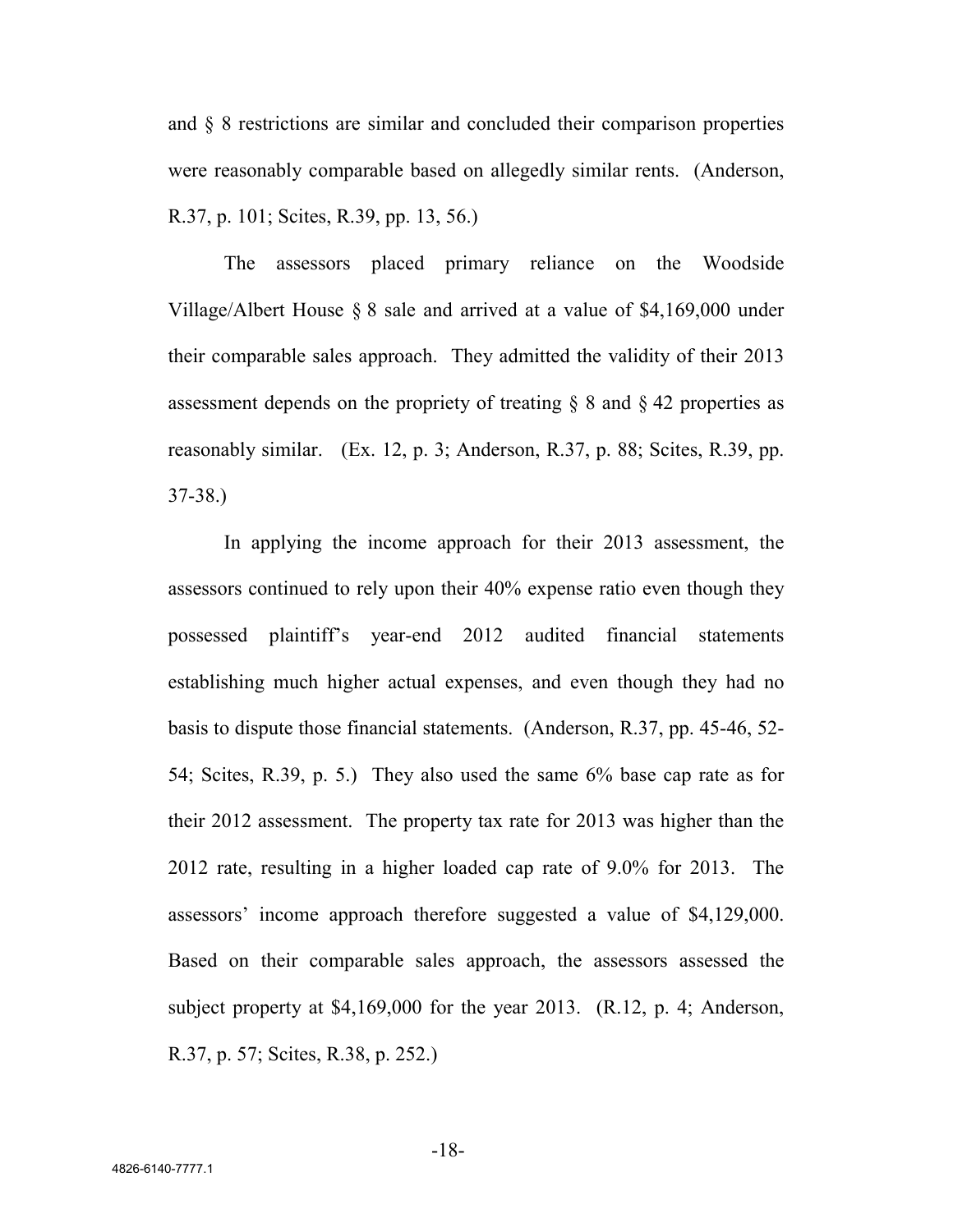#### **5. Plaintiff's Expert Appraisals**

Plaintiff's expert, Scott McLaughlin, is an experienced appraiser who specializes in valuing subsidized housing. He has appraised literally hundreds of subsidized housing projects on behalf of lenders and investors over the past 25 years and has even been retained to appraise properties for WHEDA, the very agency responsible for administering  $\S$  42 tax credit properties in Wisconsin. McLaughlin is intimately familiar with the different restrictions that apply to such projects and variances in the markets for different types of subsidized housing. (Ex. 39; McLaughlin, R.38, pp. 73-88, 104-06, 143-47.)

McLaughlin opined that the 2012 and 2013 assessments fail to comply with the WPAM and generally accepted appraisal practices. Among other criticisms, he concluded that the assessors' income valuations for 2012 and 2013 were inflated because they relied upon a market expense ratio rather than plaintiff's actual expenses, and because they understated the cap rate. (Ex. 40, ¶¶ 7, 9; McLaughlin, R.38, pp. 140-41, 160.) He further concluded that the comparable sales method was not a reliable method for valuing the subject property due to the absence of sales of properties with similar restrictions, set-asides, physical characteristics, tenants and amenities; that the assessors' 2013 comparable sales valuation erroneously used § 8 properties as comparable sales based on allegedly similar rents, disregarding the lack of similar restrictions; and that the

-19-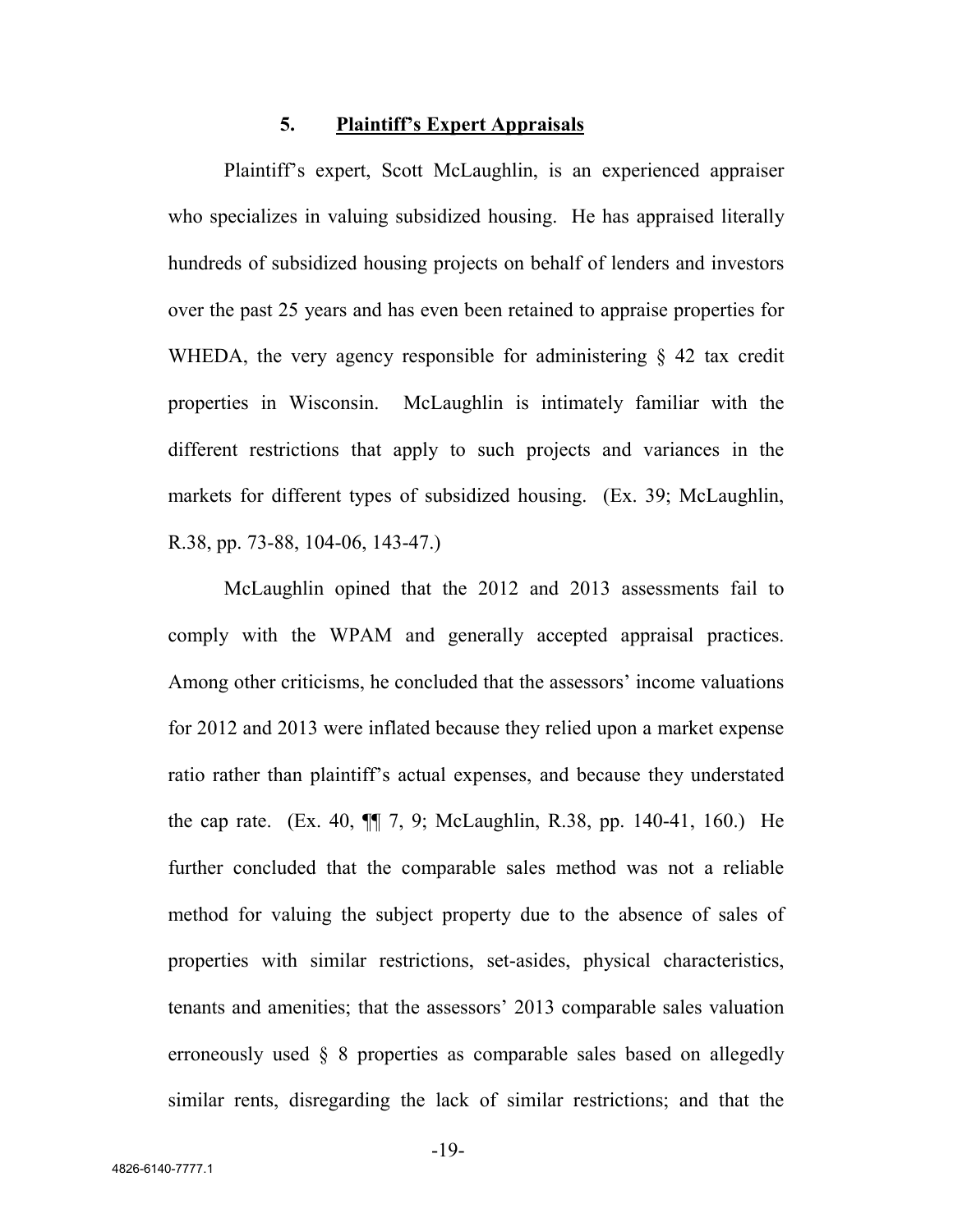assessors failed to make appropriate adjustments for differences in rent and income restrictions. (Ex. 40, ¶¶ 4, 10; McLaughlin, R.38, pp. 101-07, 141- 47, 151-59, 193, 215.) McLaughlin prepared a report card summarizing the assessors' violations of the WPAM and other deficiencies with the 2012 and 2013 assessments. (Ex. 47.)

In addition to critiquing the assessments, McLaughlin also independently appraised the subject property as of January 1, 2012 and January 1, 2013. McLaughlin did not apply the comparable sales approach because he was unable to obtain data on other properties' specific restrictions, without which a reliable comparable sales analysis cannot be performed. Instead, he relied upon the direct capitalization of income approach, which is the industry standard for subsidized housing. (McLaughlin, R.38, pp. 76, 101-06, 108; Ex. 40, ¶¶ 4-5.)

In applying the income approach, McLaughlin relied upon the best information that would be available to and relied upon by a prospective buyer as of the applicable valuation date, which is the appropriate consideration for a retrospective appraisal. (McLaughlin, R.38, p. 100.) He also considered the specific rent and income restrictions applicable to the subject property as set forth in its LURA. (Id. at 111.)

For his January 1, 2012 valuation, McLaughlin relied on plaintiff's 2012 projections prepared in November of 2011, which were consistent with projections independently prepared by three other sources, including

-20-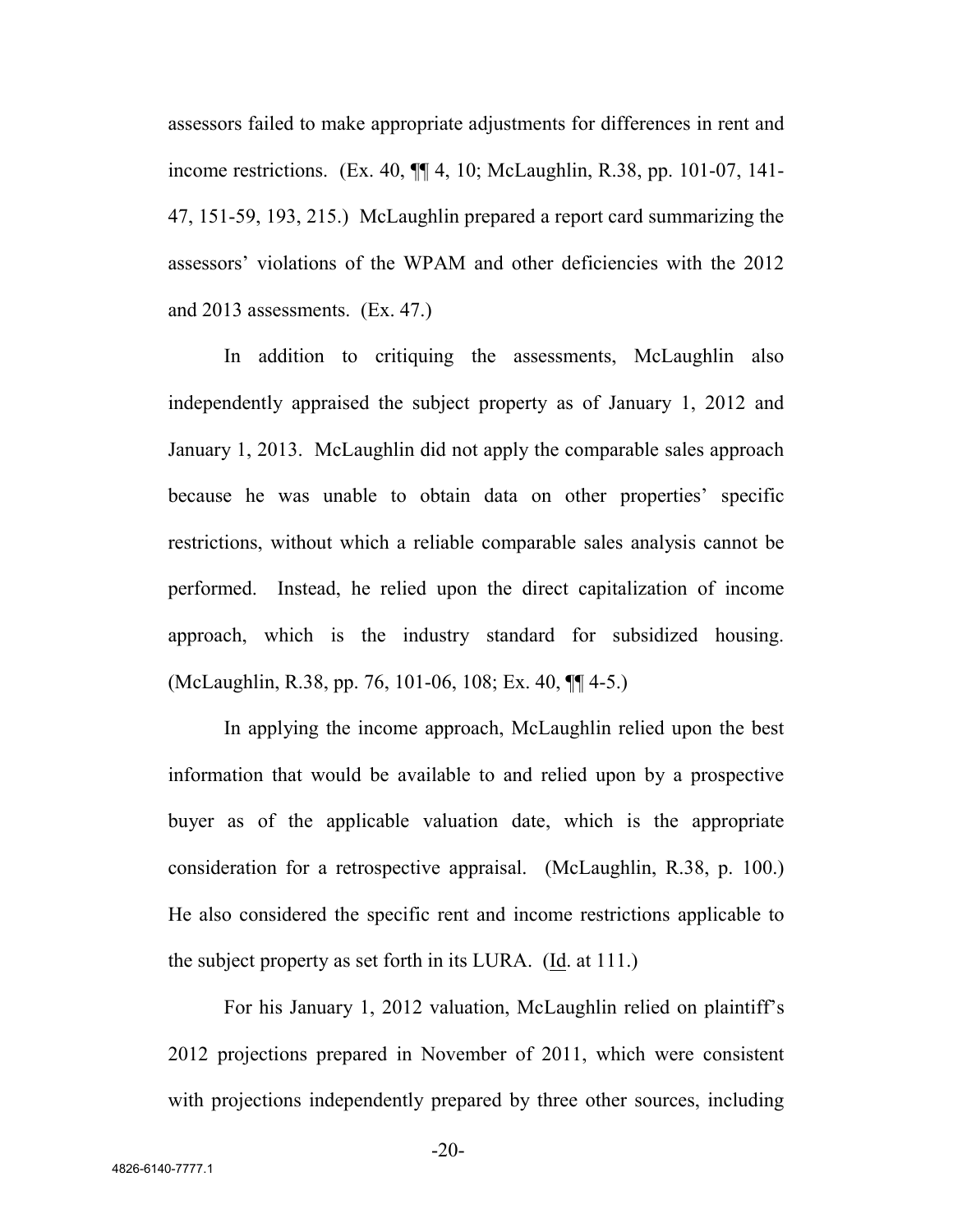WHEDA. (Ex. 42; McLaughlin, R.40A, pp. 244-45; Lerner, R.37, p. 242; R.40A, p. 172.) For his January 1, 2013 valuation, McLaughlin relied upon plaintiff's audited financial statements prepared by a highly acclaimed public accounting firm for the year ending December 31, 2012, which he found to be entirely reliable. (Ex. 40; Ex. 43; Ex. 44; McLaughlin, R.40A, p. 245; Lerner, R.37, p. 249.) He thus complied with the WPAM's directive of using the subject property's specific income and expenses, not market rates, in valuing a subsidized housing project. (WPAM, Ex. 34, p. 9-43.)

Based on the subject property's income and expenses, for 2012 McLaughlin calculated potential gross income less vacancy losses at \$593,740, and operating expenses totaling \$308,840, for an NOI of \$284,900. (Ex. 40, p. 3.) For 2013, he calculated potential gross income less vacancy losses at \$618,164, and operating expenses totaling \$332,860, for an NOI of \$285,304. (Id., p. 4.)

McLaughlin also complied with the WPAM by applying market derived cap rates determined from sales of similar properties, i.e. other § 42 properties. (WPAM, Ex. 33, p. 9-24; McLaughlin, R.40A, pp. 213-14.) He personally collected cap rate data for other  $\S$  42 sales (Ex. 46), which are unrefuted. Based on that market derived data, he applied a base cap rate of 8.0% for 2012 and 7.6% for 2013. (McLaughlin, R.40A, pp. 214-15.) He added the City's tax rates for 2012 and 2013 to the base cap rates, as the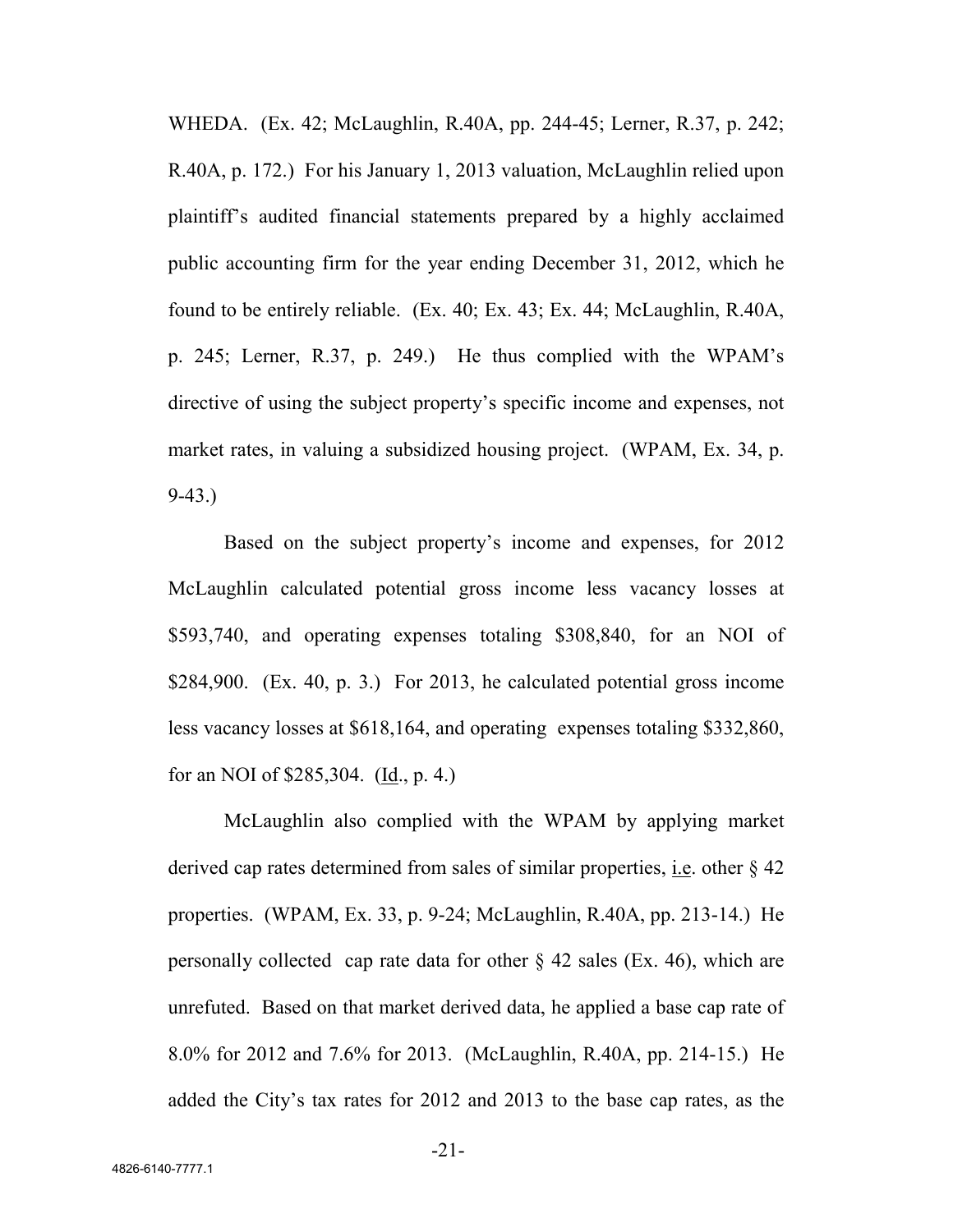WPAM requires, resulting in loaded cap rates of 10.54% and 10.447%, respectively. (Ex. 40, pp. 3-4; WPAM, Ex. 33, p. 23; Andersen, R.37, p. 107.)

Having computed the subject property's NOIs in compliance with the WPAM, and having determined the applicable cap rates in compliance with the WPAM, McLaughlin then divided the NOIs by the cap rates to arrive at his values of \$2,700,000 for 2012 and \$2,730,000 for 2013. (Ex. 40, pp. 3-4; McLaughlin, R.38, p. 139; WPAM, Ex. 33, pp. 9-13, 9-21.)

#### **6. The City's Outside Appraisers**

The City's outside appraisers, Dan Furdek and Peter Weissenfluh, are experienced general assessors but have no expertise whatsoever with respect to any type of subsidized housing. Neither has ever bought, sold or managed a subsidized housing project, and neither had ever assessed or appraised a subsidized housing project in their lives until the City retained them in this case. (Furdek, R.40A, pp. 31-36; Weissenfluh, R.40A, pp. 147-48.) Both spent most of their careers in the Milwaukee assessor's office, where other assessors were responsible for assessing subsidized housing. Notably, the Milwaukee assessor's office uses the income approach in assessing subsidized properties, not the comparable sales approach. (Furdek, R.40A, p. 37; Weissenfluh, id. at 148-49.)

While Furdek and Weissenfluh reviewed publications and presentations on valuing subsidized housing, including the WPAM, for

-22-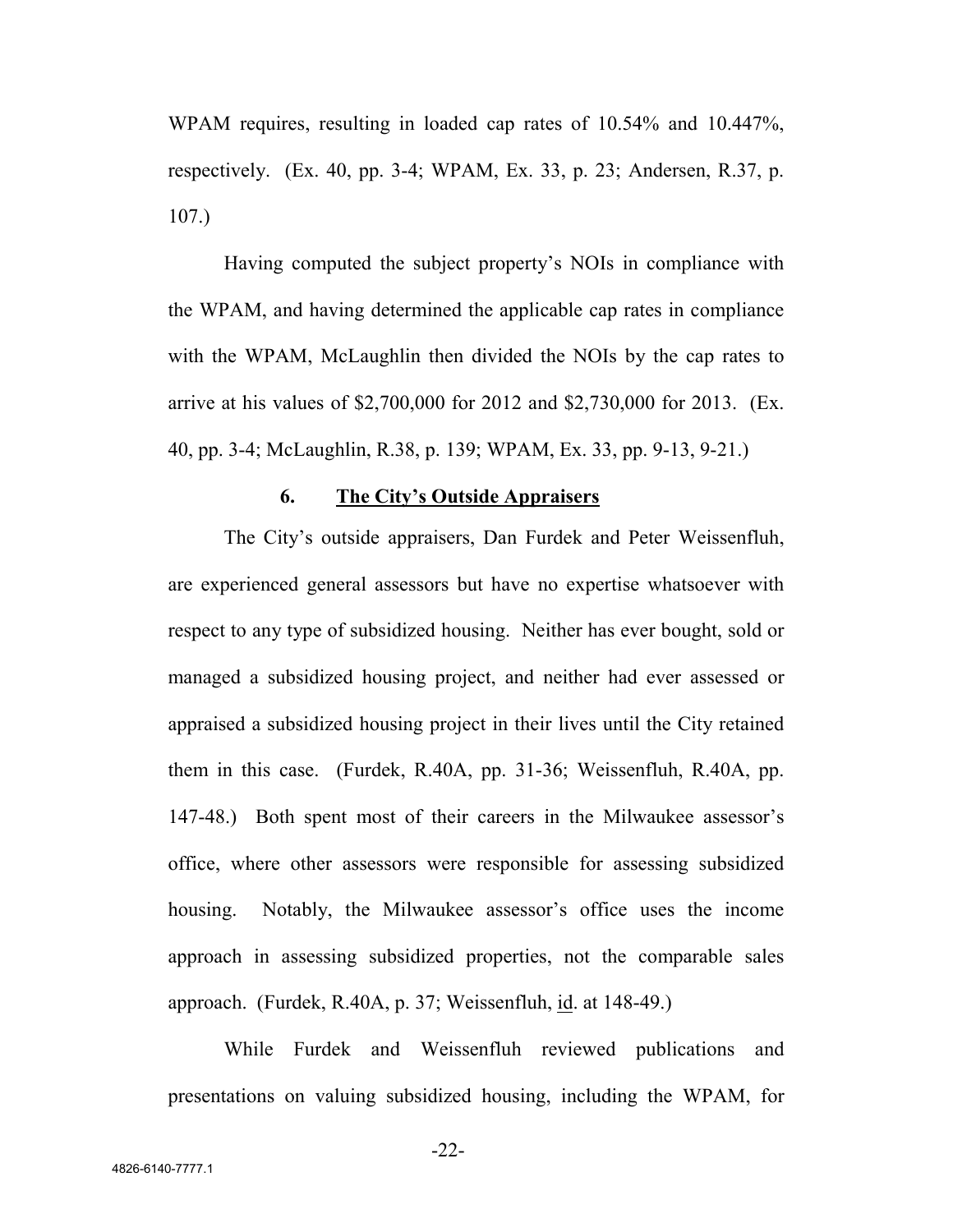purposes of their work in this case, they ignored the instructions in those resources. For example, the resources they reviewed caution that  $\S 42$  is the "most complicated" subsidized housing program and presents "complex" valuation challenges requiring "special competency." (Ex. 53, p. 2; Ex. 54, pp. 1-2, 10; Furdek, R.40A, p. 48.) Yet Furdek testified there is nothing complicated about appraising a § 42 property, and he did not do anything differently in appraising the subject property than he would do in appraising any other commercial property. (Furdek, R.40A, pp. 37-38, 42.) Furdek and Weissenfluh also disregarded the unanimous recognition that the comparable sales approach is not reliable in valuing subsidized housing, and that the income approach should be used instead (Ex. 34, p. 9-45; Ex. 36, pp. 352-53, 356; Ex. 54, pp. 2, 10, 13, 17; Ex. 55, p. 11; Ex. 56, p. 35; Furdek, R.40A, pp. 50-51, 58, 61) based on the subject property's actual financial data, not market rates or estimates. (Ex. 34, p. 9-43; Ex. 54, pp. 14, 17; Ex. 55, pp. 11, 13; Ex. 56, pp. 37, 39; Furdek, R.40A, pp. 52, 57, 59-60.)

In addition to emphasizing their overall lack of competency in the field of subsidized housing, plaintiff's post-trial filings detail numerous specific flaws in the Furdek/Weissenfluh appraisal of the subject property. (R.27; R.27A, R.30.) Inasmuch as the trial court's Decision does not rely upon their appraisal in upholding the City's 2012 and 2013 assessments, plaintiff will not repeat those criticisms here.

-23-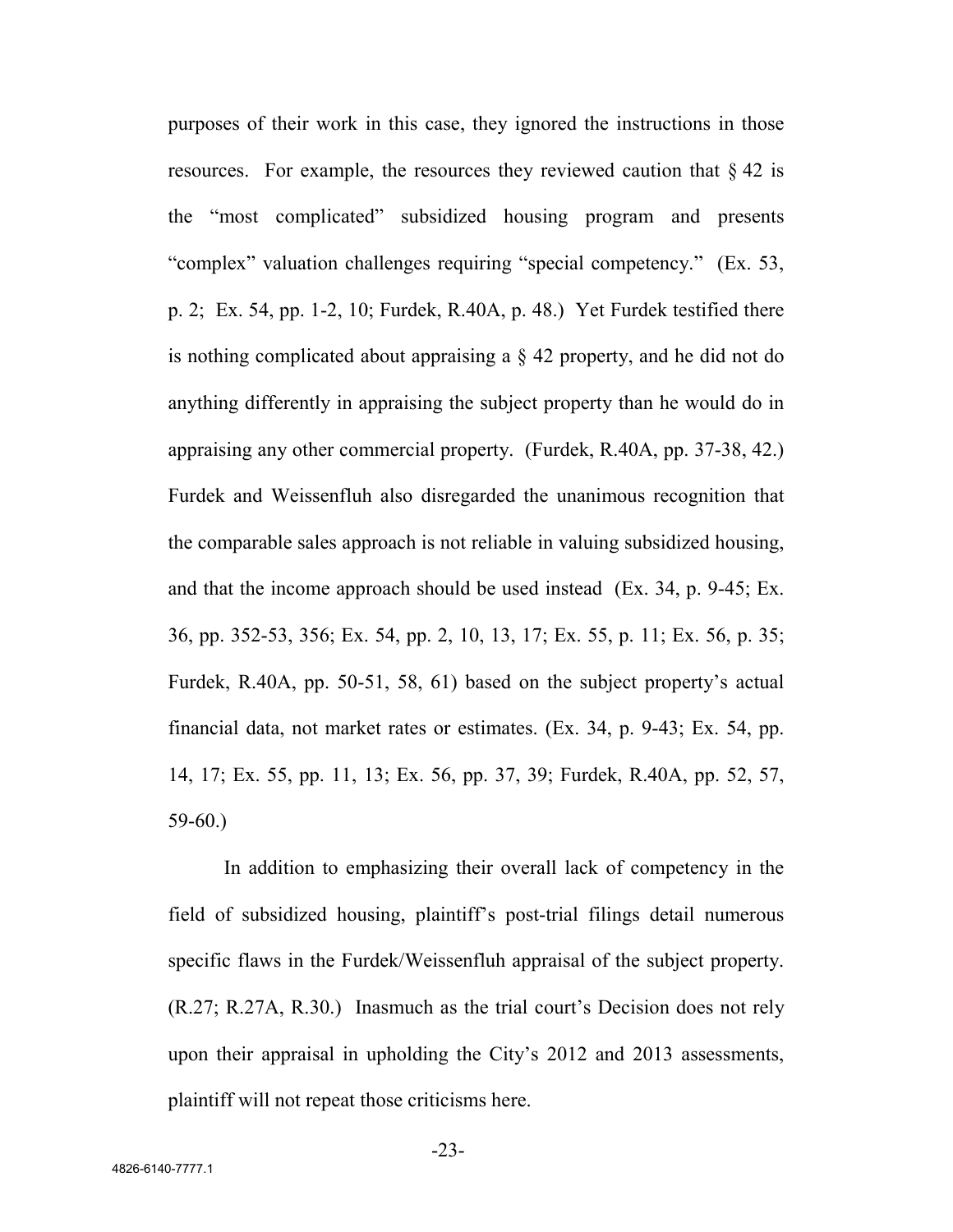#### **STANDARD OF REVIEW**

The issues raised on appeal present legal questions that are reviewed *de novo*. In particular, the question whether an assessment complies with statutory requirements, including the WPAM, is a question of law reviewed independently. Allright Props., Inc. v. City of Milwaukee, 2009 WI App 46, ¶ 13, 317 Wis. 2d 228, 767 N.W.2d 567. Similarly, the propriety of an assessor's valuation methodology is a legal question reviewed *de novo*. Mineral Point Valley, 2004 WI App 158, ¶ 20; Soo Line R.R. Co. v. DOR, 97 Wis. 2d 56, 59-60, 292 N.W.2d 869, 871-72 (1980).

#### **ARGUMENT**

# **I. SPECIAL ASSESSMENT RULES APPLY TO SUBSIDIZED HOUSING.**

Wis. Stat. § 70.32(1) requires assessors to value real property in the manner specified in the WPAM. The Supreme Court has reaffirmed that the WPAM controls, except to the extent it conflicts with governing law. Metro. Holding Co. v. Bd. of Review of Milwaukee, 173 Wis. 2d 626, 632- 33, 495 N.W.2d 314, 317 (1993).

Section 70.32(1) sets forth a three-tier approach in valuing properties generally. The first priority is given to a recent sale of the subject property provided the sale was arms-length and conforms to sales of reasonably comparable properties. Where there is no recent sale of the subject, then the assessor is to "consider" recent arms-length sales of "reasonably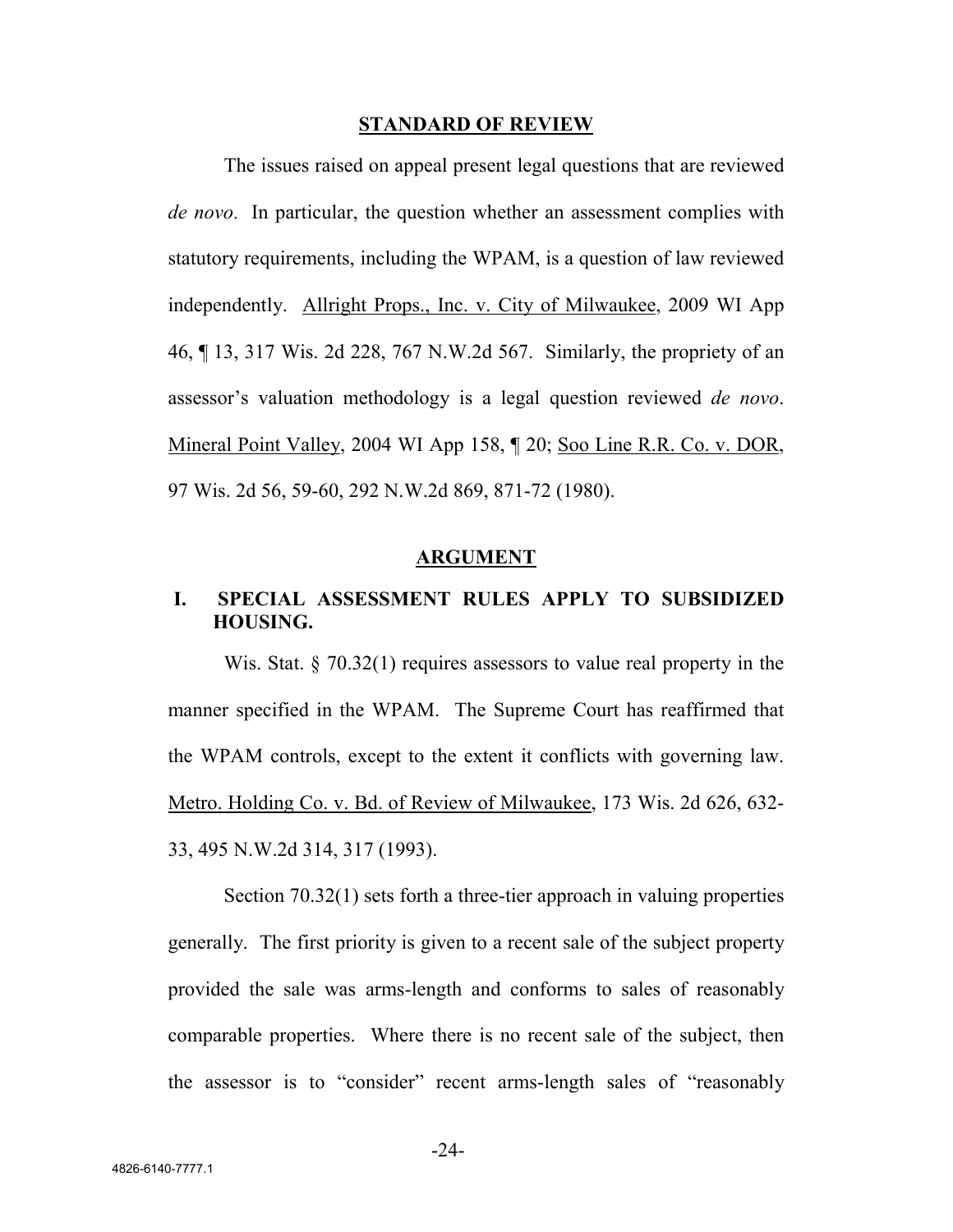comparable" properties. In the absence of reasonably comparable sales, the assessor must use other generally accepted appraisal methods, i.e. the income or cost approach. This statutory framework is referred to as the "Markarian hierarchy," referencing State ex rel. Markarian v. Cudahy, 45 Wis. 2d 683, 686-87, 173 N.W.2d 627, 629-30 (1970).

Notwithstanding the statutory preference for the comparable sales approach, it is not always permissible for an assessor to rely upon that approach. While  $\S$  70.32(1) requires an assessor to "consider" the comparable sales approach, both the statute and the WPAM require the availability of data on recent sales of "reasonably comparable" properties as a condition to actually *using* the comparable sales approach. "Reasonably comparable" means the properties are "similar to the subject property in age, condition, use, type of construction, location, design, physical features and economic characteristics." (WPAM, Ex. 31, pp. 7-21 to 7-22, 9-10.) If the assessor does not have sufficient information to establish reasonable comparability, then the comparable sales approach may not be used in actually determining an assessment because the assessment must be based only on "reliable" valuation methodologies. (Ex. 33, p. 9-33.)

The WPAM requires an assessor to give primary emphasis to the valuation method upon which buyers and sellers in the market for the particular type of property rely in making real estate decisions. (Id.) The income valuation method is deemed the most reliable method for valuing

-25-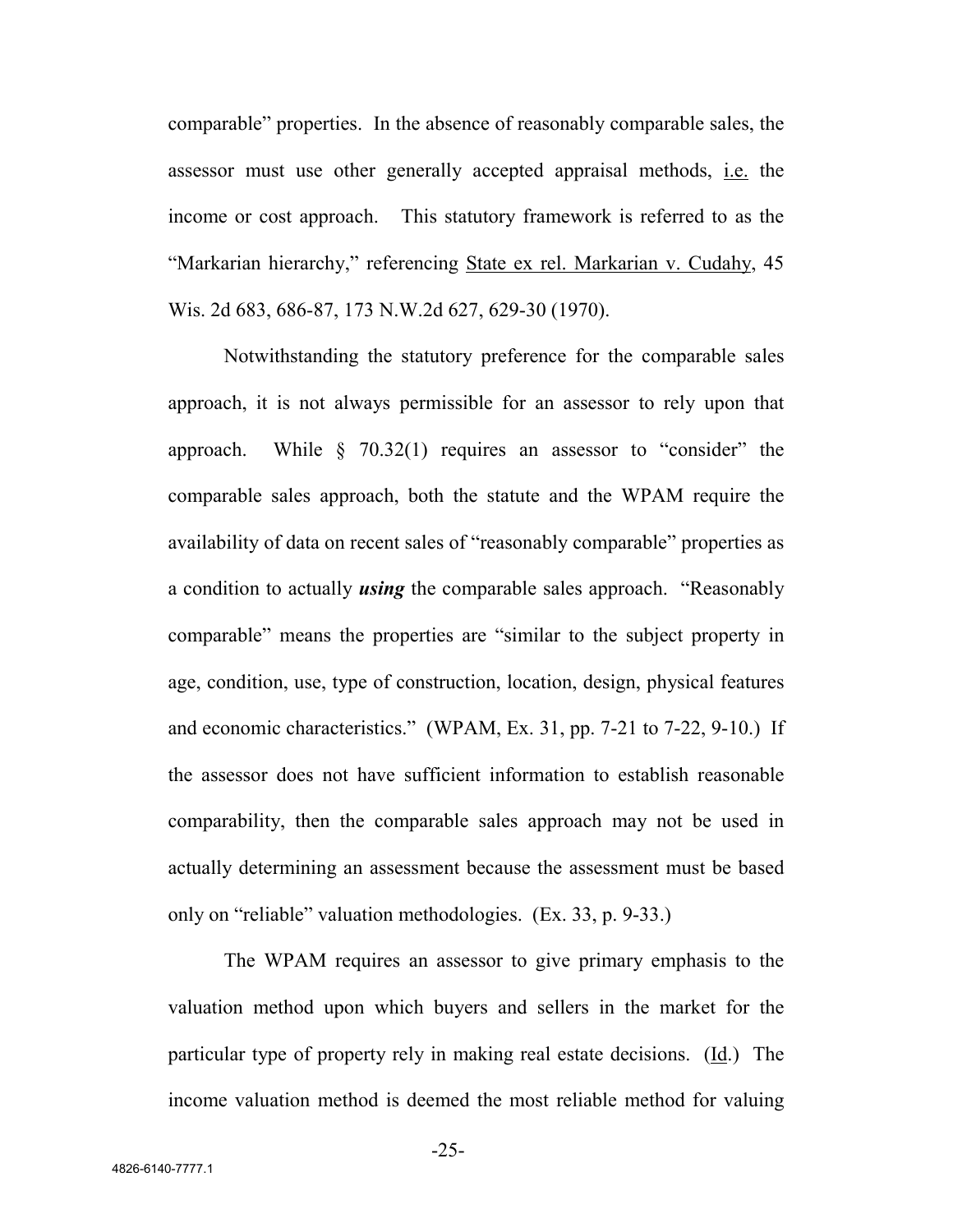commercial property because it represents the way investors think when buying and selling rental property. (Id. at 9-12; see also Lerner, R.37, pp. 22, 208-11.)

The preferred method for determining the capitalization rate to use in applying the direct capitalization of income approach is the market derived method, i.e. determining a cap rate from recent market sales of *similar properties*. (Ex. 33, p. 9-24.) The assessor then adds the effective property tax rate to the market derived rate to arrive at the loaded cap rate. (Id. at 9-23.)

Beyond these general assessment principles, § 70.32, the WPAM, and case law also set forth specific directives to assessors with respect to assessing subsidized housing properties like the subject. For example:

- Section 70.32(1g) prohibits assessors from including the intangible value of the tax credits when assessing an IRC § 42 property.
- The WPAM requires that when considering the comparable sales approach, the assessor must understand the terms and conditions of the different federal subsidized housing programs described in the special section titled "Federally Subsidized Housing" and select as comparables only properties that have *similar restrictions* as the subject property. (Ex. 34, pp. 9-42, 9-45.)
- The WPAM also bars assessors from relying upon market rate properties as comparable sales when assessing a subsidized housing property, recognizing that subsidized housing properties have different operational constraints and risk factors and are therefore distinct from market rate projects. (Id. at 9-42.)
- The WPAM provides that, due to wide variations in the restrictions applicable to subsidized housing and the limited availability of data to establish the reasonable comparability of other sales, the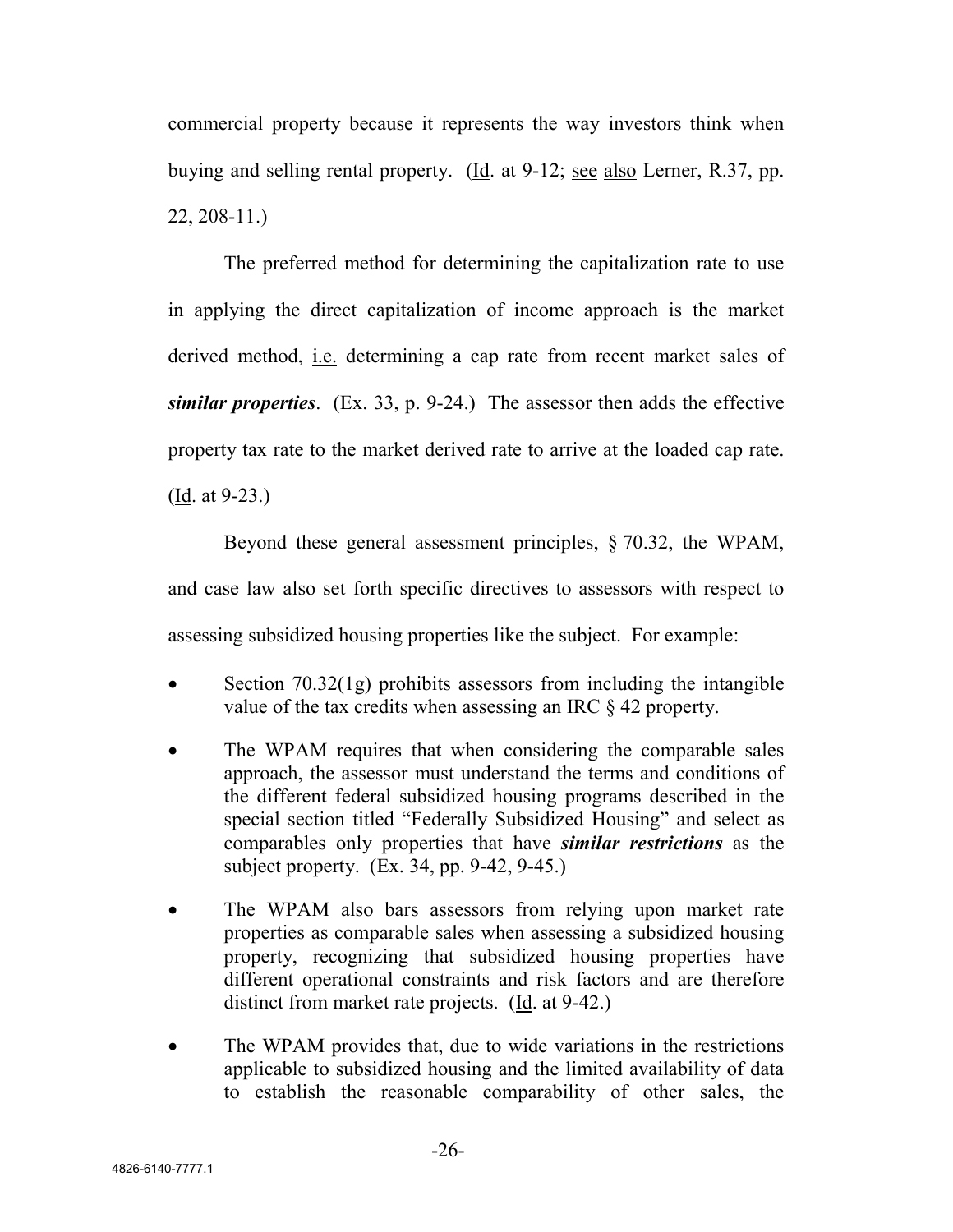comparable sales approach typically is not a reliable method for assessing subsidized housing properties. Rather, the income approach is the most reliable and therefore the preferred method.  $(\underline{Id}., p. 9-45.)$ 

 When applying the income approach to the assessment of a subsidized housing property, the assessor must use the subject property's actual income and expenses, not market rates. Metro. Holding Co., 173 Wis. 2d at 634, 495 N.W.2d at 318 (1993); WPAM, Ex. 34, p. 9-43.

The Uniform Standards of Professional Appraisal Practice ("USPAP"), which apply to all appraisers including the City's assessors (WPAM, Ex. 29, pp. 1-2 to 1-4), similarly recognize the unique considerations in valuing subsidized housing properties. USPAP specifies that appraising subsidized housing "requires knowledge and experience that goes beyond typical residential appraisal competency" and cautions that "[a]n appraiser's lack of knowledge and understanding of the impact of the various influences that affect subsidized housing projects could lead to misleading conclusions." (Ex. 38, p. A-30.)

# **II. THE TRIAL COURT ERRED IN CONCLUDING THAT THE HUD § 8 PROPERTIES AND MARKET RATE BUILDING THE ASSESSORS USED FOR THEIR COMPARABLE SALES APPROACH ARE "REASONABLY COMPARABLE" TO THE SUBJECT IRC § 42 PROPERTY.**

As noted above, the assessors relied upon three "comparable sales" for purposes of their 2013 assessment. None of those sales satisfies even the most fundamental requirement of comparability with respect to physical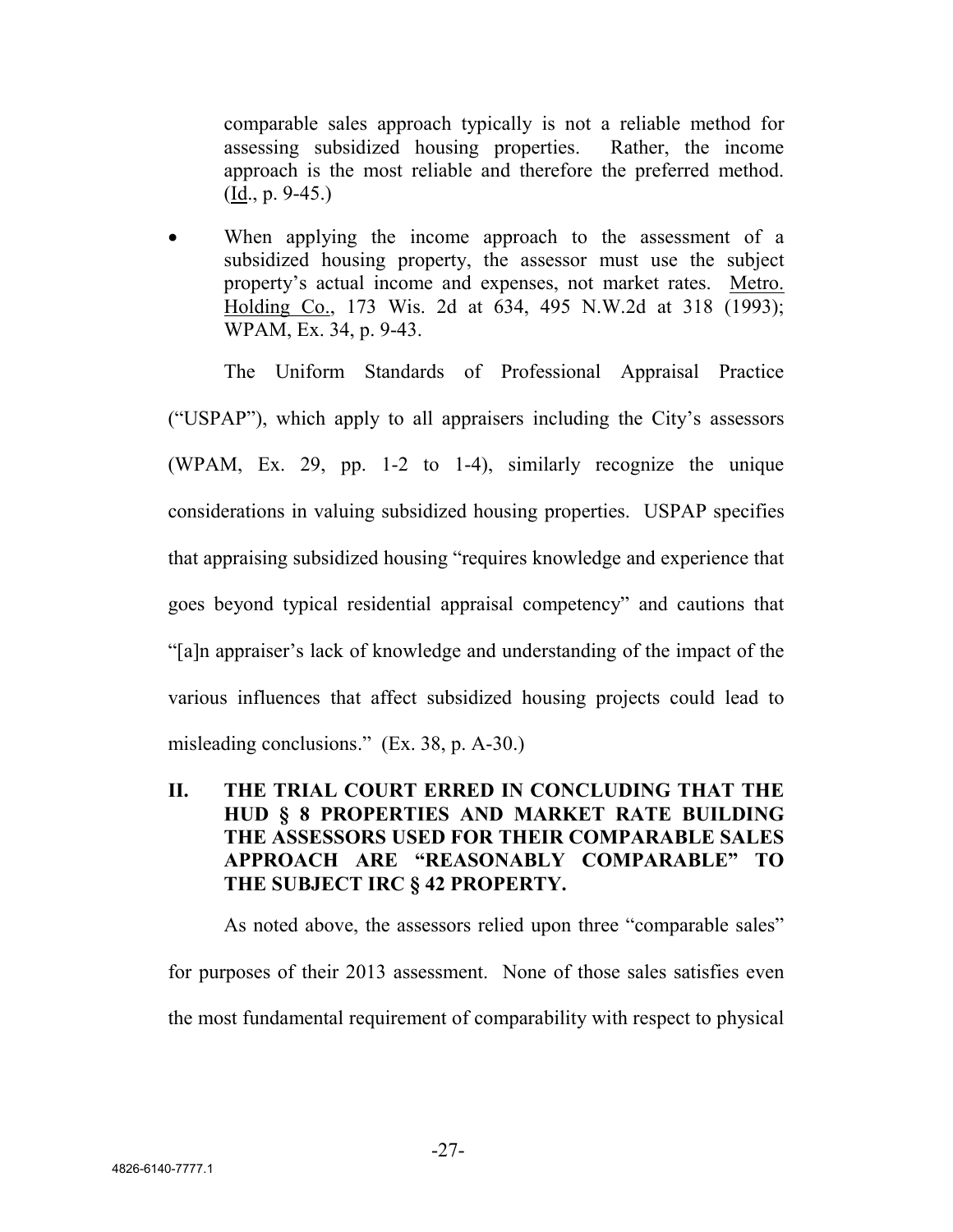characteristics, unit mix, and location. Most glaringly, all three sales fail the test of comparability for subsidized housing projects in particular.

Two of the so-called comparable properties – Woodside Village/ Albert House, upon which the assessors placed primary reliance (Scites, R.39, pp. 37-38), and McMynn Tower – have no IRC  $\&$  42 restricted units at all, but rather consist entirely of rent-guaranteed units subsidized by the government under HUD  $\S 8$ . (Ex. 12, pp. 9, 11.) Both the WPAM and the undisputed testimony of Lerner and McLaughlin establish that  $\S 42$  and  $\S 8$ are completely different programs which do not impose "similar restrictions." (WPAM, Ex. 34, pp. 9-38 to 9-42; Lerner, R.37, pp. 128-31, 161-63, 166-208; McLaughlin, R.39, pp. 79-84.) As such, those sales fail the comparability requirement irrespective of their other features.

The third of the assessors' comparable sales – Lake Oakes – consists predominantly of market rate apartments, with only a fraction of § 42 units. It violates the WPAM and accepted appraisal practices to use a predominantly market rate apartment building as a comparable sale when valuing a § 42 project. (WPAM, Ex. 34, p. 9-42; McLaughlin, R.38, p. 145.)

In upholding the assessors' comparable sales valuation, the trial court's Decision does not even acknowledge, much less purport to apply, the above legal authorities applicable to the comparable sales approach generally or with respect to subsidized housing in particular. Nor does the

-28-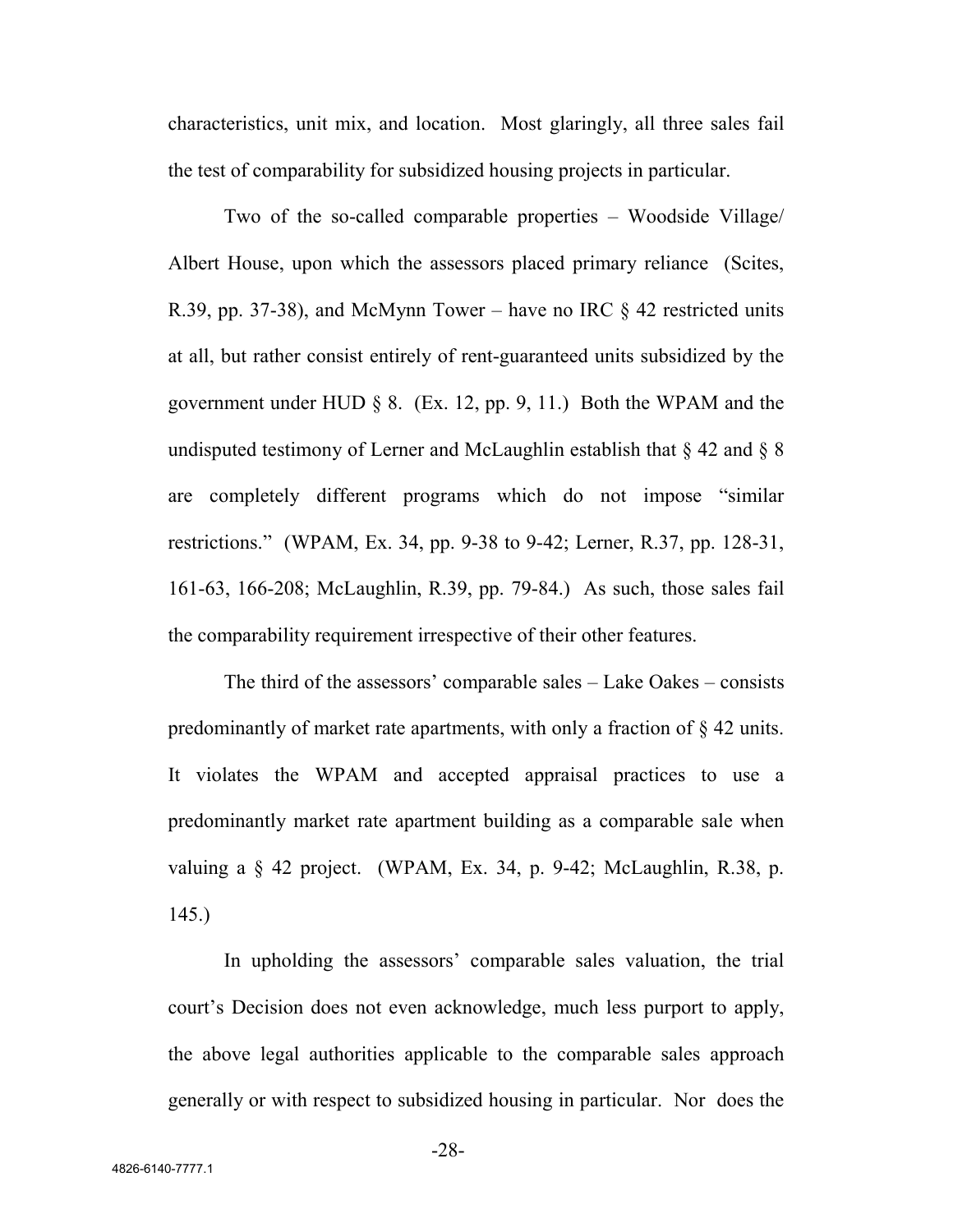Decision address the unrefuted testimony regarding the significant differences between  $\S$  42 and  $\S$  8 properties. Rather, the trial court merely concluded that because four "experienced" witnesses – the assessors and the City's outside appraisers – testified that the assessors' sales are comparable and that the comparable sales approach validly could be used in assessing plaintiff's property, that was sufficient to uphold the assessors' reliance upon the comparable sales approach. (Decision, R.31, pp. 7-8.)

While the City's witnesses are experienced general assessors, they are not experienced when it comes to valuing subsidized housing. Neither of the assessors has ever developed, bought, sold or managed a subsidized housing project, nor do they have any special training on assessing subsidized housing. (Anderson, R.37, p. 5; Scites, R.39, p. 11.) They cannot, and did not purport to, refute the WPAM and the testimony of plaintiff's witnesses regarding the significant differences between § 42 and § 8 restrictions and the lack of reliability of the comparable sales approach.

Similarly, while it is true that Furdek and Weissenfluh have 50 years' of general assessment experience between them (Decision, R.31, pp. 7-8), neither has any experience whatsoever with respect to subsidized housing. Neither has ever developed, bought, sold or managed a subsidized housing project; neither has had any special training on valuing subsidized housing; and neither had ever valued a subsidized housing project until they were hired by the City to appraise the subject property. (Weissenfluh,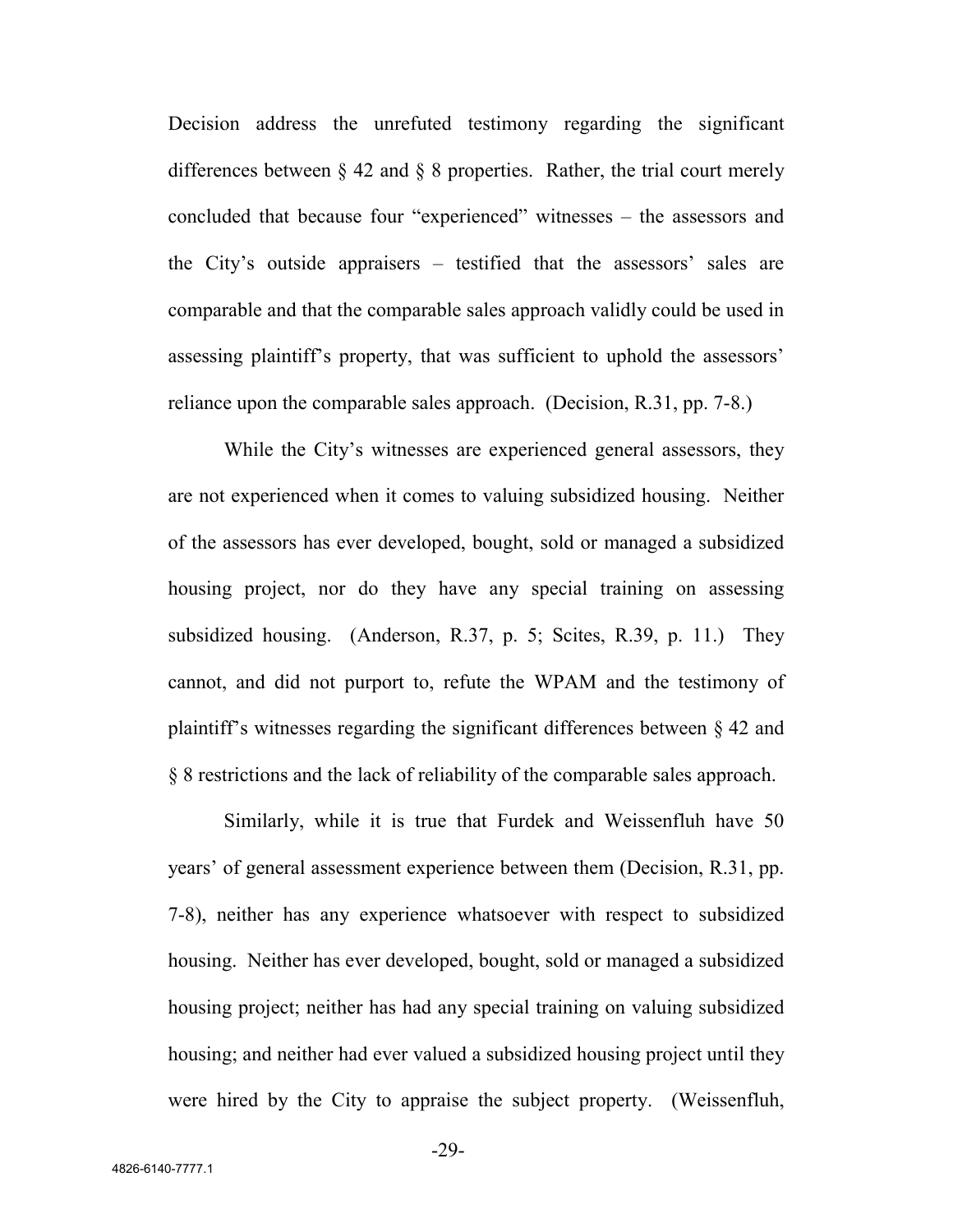R.40A, pp. 147-48; Furdek, R.40A, pp. 31-37.) In fact, Furdek admitted he does not even know what restrictions apply to  $\S$  8 properties. (Furdek, id. at 46.)

Like the assessors, Furdek and Weissenfluh did not purport to opine that HUD § 8 and IRC § 42 impose "similar restrictions." Indeed, before realizing that the comparable sales upon which he and Furdek relied in their appraisal included § 8 properties, Weissenfluh unequivocally testified that it would be improper to use § 8 properties as comparables in assessing a § 42 property. (Weissenfluh, R.40A, pp. 150-52.) After plaintiff pointed out Furdek and Weissenfluh's comparable sales analysis relied upon § 8 properties, Furdek testified at trial – contrary to the governing WPAM – that differences in restrictions do not matter and do not have to be taken into consideration. (Furdek, R.40, pp. 37-38, 46-47, 101-03.)

In short, none of the City's witnesses possesses either familiarity with the different subsidized housing programs or the "special competence" to value subsidized housing that USPAP requires. Their uninformed and conclusory opinions that differences in restrictions do not matter and that the comparable sales approach validly could be used to value plaintiff's property cannot, and do not, trump the contrary legal requirements applicable to the assessment of subsidized housing properties. Hicks v. New York Fire Ins. Co., 266 Wis. 186, 189, 63 N.W.2d 59, 61 (1954) (reversing judgment where expert opinion was based on unwarranted

-30-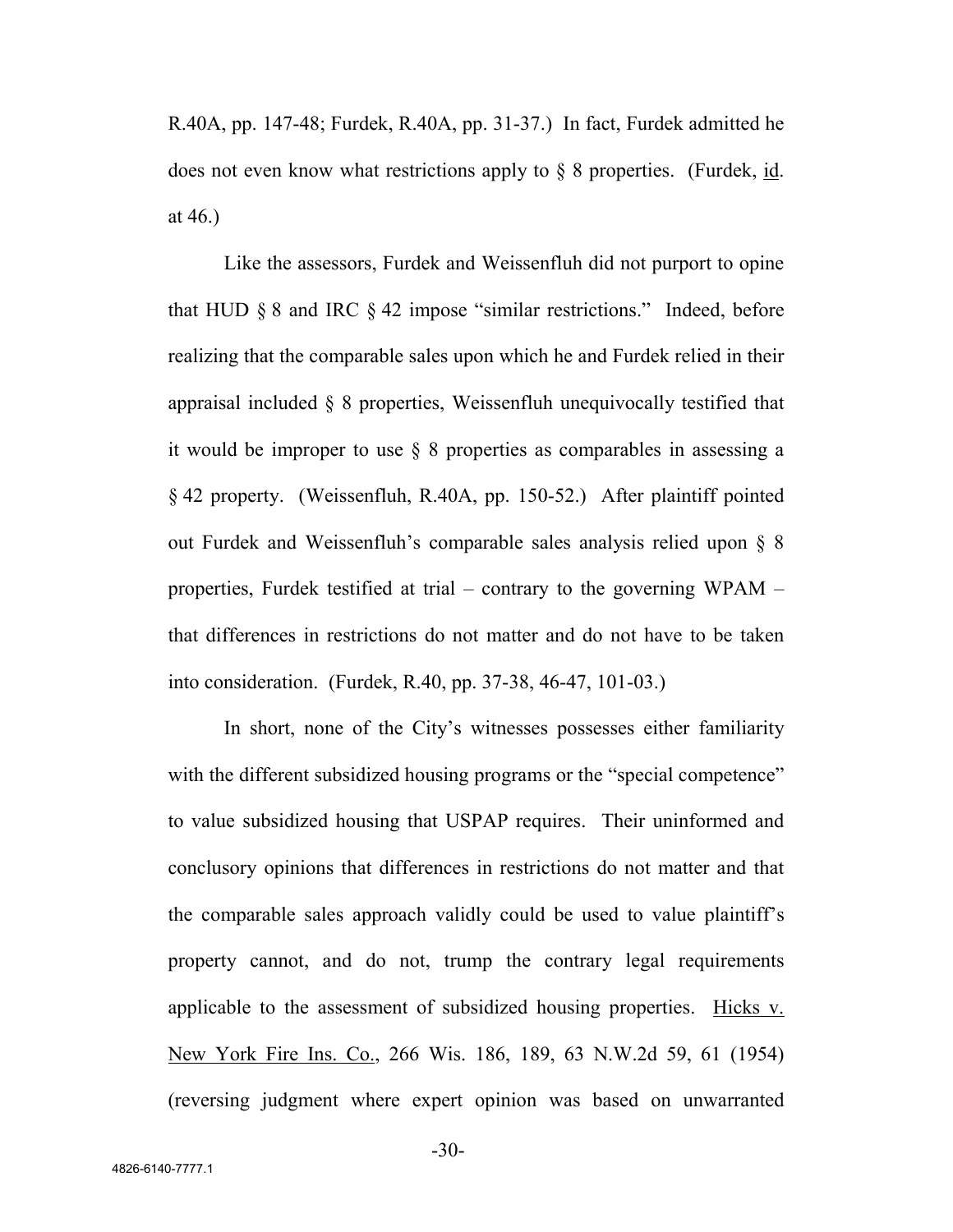assumptions). As a matter of law, it was error for the assessors to rely upon § 8 and market rate properties in assessing plaintiff's § 42 property. It follows that the trial court's legal conclusion upholding the assessors' reliance upon the comparable sales approach must be reversed.

# **III. THE TRIAL COURT ERRED IN EXCUSING THE ASSESSORS' RELIANCE UPON A MARKET EXPENSE RATIO RATHER THAN PLAINTIFF'S ACTUAL EXPENSES.**

Plaintiff argued below that the assessors' income valuations for the 2012 and 2013 assessments violated the WPAM and Wisconsin case law by using a so-called market expense ratio rather than plaintiff's specific expenses. The trial court's Decision acknowledges the legal requirement of using actual rather than estimated income and expenses in assessing subsidized housing projects. (Decision, R.31, p. 8, citing Metro. Holding Co., 173 Wis. 2d at 626; see also WPAM, Ex. 34, p. 9-43.)<sup>10</sup> However, the Decision concludes the assessors' error did not matter because the assessments were based on the comparable sales approach, the validity of

<sup>&</sup>lt;sup>10</sup> The reason for requiring the use of actual rather than market rate income and expenses when valuing subsidized housing projects is that both income and expenses vary widely with subsidized projects, even among § 42 properties. Rental income depends on the number of bedrooms, the tenants' income levels, the set-asides dictated in the LURA, the applicable utility allowances, and whether all of the units are available for lease or some are provided rent-free to management staff. (Lerner, R.37, pp. 177, 179; R.38, pp. 3-4; McLaughlin, R.38, p. 104.) The variables that affect expenses for § 42 properties include whether they serve families or seniors, have common hallways or individual entrances, are high rises with elevators or garden level apartments, and are situated on small sites or large sites that require substantial mowing and plowing. (Lerner, R.37, pp. 189-90.) Since expense ratios are just a mathematical comparison of expenses to income, differences in either income or expenses will result in very different expense ratios, and it is therefore improper to apply the expense ratio of one property in valuing another. (McLaughlin, R.38, pp. 120, 123, 130, 210; Ex. 66.)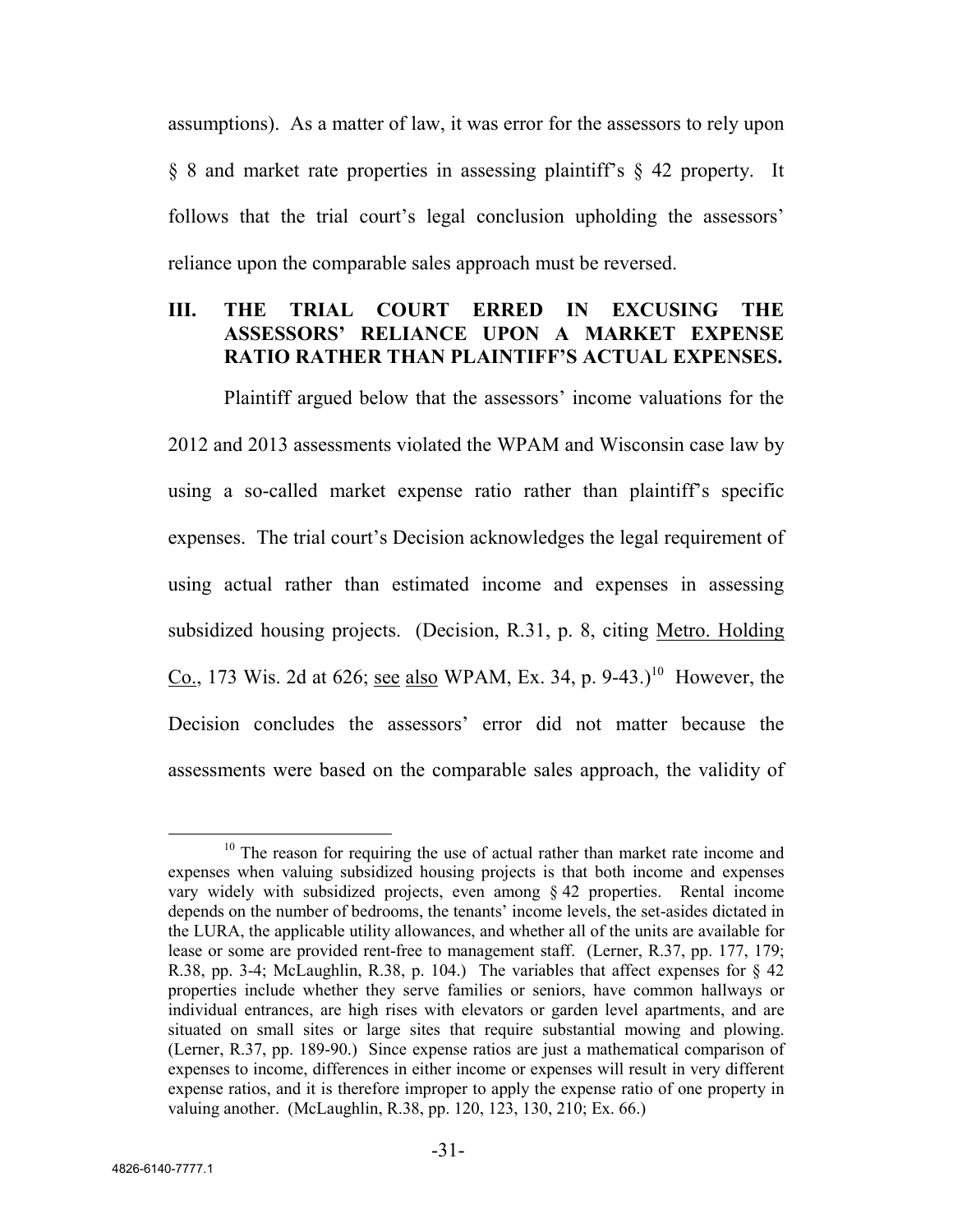which was not affected by their reliance on a market expense ratio in their income approach used only as a cross-check. (Id. at 8-9.)

The trial court's rationale for excusing the assessor's erroneous reliance on a market expense ratio is faulty, for two reasons. First, the 2012 assessment was based exclusively on the assessors' income approach; the 2012 income approach was not merely a cross-check. (Ex. 11; Anderson, R.37, p. 16.) The validity of the 2012 assessment thus depends entirely on whether the assessor followed the law in applying the income approach. The Decision ignores this distinction in affirming *both* the 2012 and 2013 assessments based solely on the trial court's conclusion regarding the validity of the comparable sales approach. The assessors acknowledged at trial that the validity of the 2012 assessment depends on the propriety of utilizing a market expense ratio. (Scites, R.39, p. 49.) Reliance on market rate expenses clearly violates the WPAM and case law. Since the Decision acknowledges the assessors' income valuation violated the requirement of using actual expenses, and since the 2012 assessment was based solely on the income approach, it follows that the trial court's judgment must be reversed with respect to the 2012 assessment.

Second, for the reasons discussed above, the comparable sales approach could not validly be used in assessing the subject property in 2013 because none of the assessors' "comparable sales" satisfies the requirement of reasonable comparability. The validity of the 2013 assessment therefore

-32-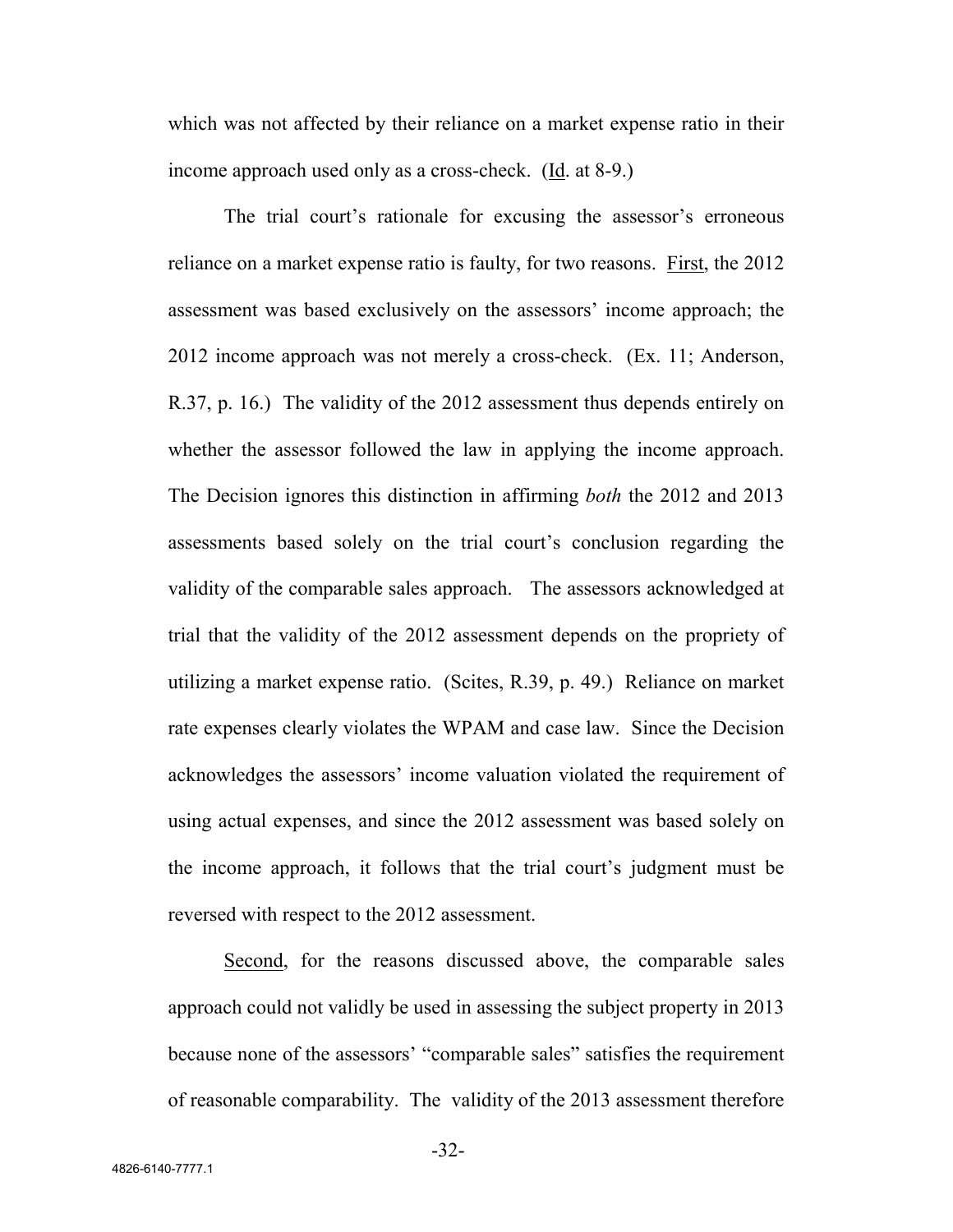necessarily depends on the income approach. The assessors relied upon the same faulty assumptions for their 2013 income valuation as for the 2012 assessment. The trial court's judgment with respect to the 2013 assessment thus similarly must be reversed because the assessor violated the law by using a market expense ratio rather than plaintiff's actual expenses.

### **IV. THE TRIAL COURT ERRED IN EXCUSING THE ASSESSORS' FAILURE TO DERIVE A MARKET CAPITALIZATION RATE FROM SALES OF "SIMILAR PROPERTIES."**

The assessors acknowledged at trial that the WPAM prefers "market derived" cap rates, and that is the method they purported to use in applying their 6% base cap rate. (Anderson, R.37, pp. 33-34.) The WPAM describes this method as determining a cap rate "from recent market sales of *similar properties*." (WPAM, Ex. 33, p. 9-24; emphasis added.) The assessors did not base their  $6\%$  base cap rate upon sales of other  $\S$  42 properties, however. Instead, they used a cap rate published by a brokerage house for newly constructed market rate apartment buildings that did not consider § 42 sales. (Anderson, R.37, p. 37-39; R.39, p. 68; Scites, R.39, p. 47; McLaughlin, R.40A, pp.  $211-12$ .)<sup>11</sup>

As Lerner and McLaughlin explained at trial, the market for  $\S$  42 properties is completely different from the market for market rate apartment

 $11$  Furdek and Weissenfluh similarly relied upon published cap rates for market rate apartment buildings as the source of their base cap rates (Ex. 119, pp. 53-55, 58; Furdek, R.40, pp. 78-79), which resulted in their loaded cap rates of 8.86% and 9.02% referenced in the trial court's Decision. (Decision, R.31, p. 10.)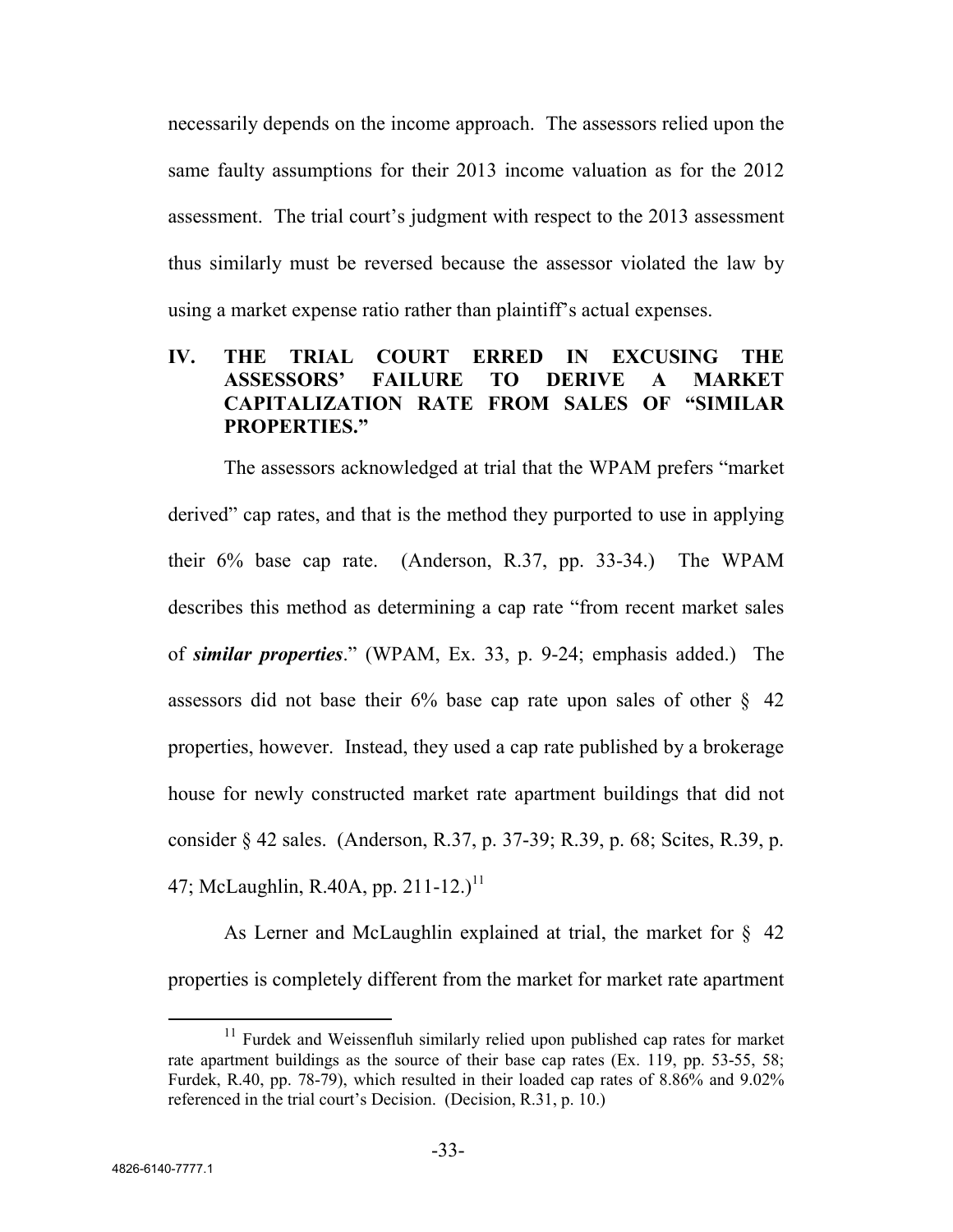buildings. There is virtually no market for newly constructed §42 properties because the tax credits already have been sold, and after the credits expire on older properties, a buyer would still be subject to the LURA restrictions. Market rate apartment buildings, on the other hand, are not subject to any restrictions. (Lerner, R.37, pp. 185-86; McLaughlin, R.38, pp. 82, 105; R.40A, pp. 212, 264-65.) Moreover, the pool of potential § 42 tenants is much smaller than the pool of potential market rate tenants. (Ex. 27; Lerner, R.37, pp. 201-08; McLaughlin, R.38, p. 135.) As a result, there are greater risks with § 42 properties, which are reflected in higher cap rates than for market rate apartment buildings. (McLaughlin, R.38, p. 133.) As the WPAM recognizes, "[c]apitalization rates from the marketplace are usually derived from the sale of market-rate projects. Therefore they do not reflect the unique characteristics of subsidized housing." (WPAM, Ex. 34, p. 9-45.)

As the trial court recognized, the cap rate has a huge impact on the value determination. The higher the cap rate, the lower the value. Slight differences in the cap rate can have a significant impact on the value. (Decision, R.31, p. 9.) The assessors' reliance upon published cap rates for sales of market rate apartment buildings resulted in their applying a cap rate that was way too low and that inflated their assessments of the subject property. (McLaughlin, R.38, p. 140.)

-34-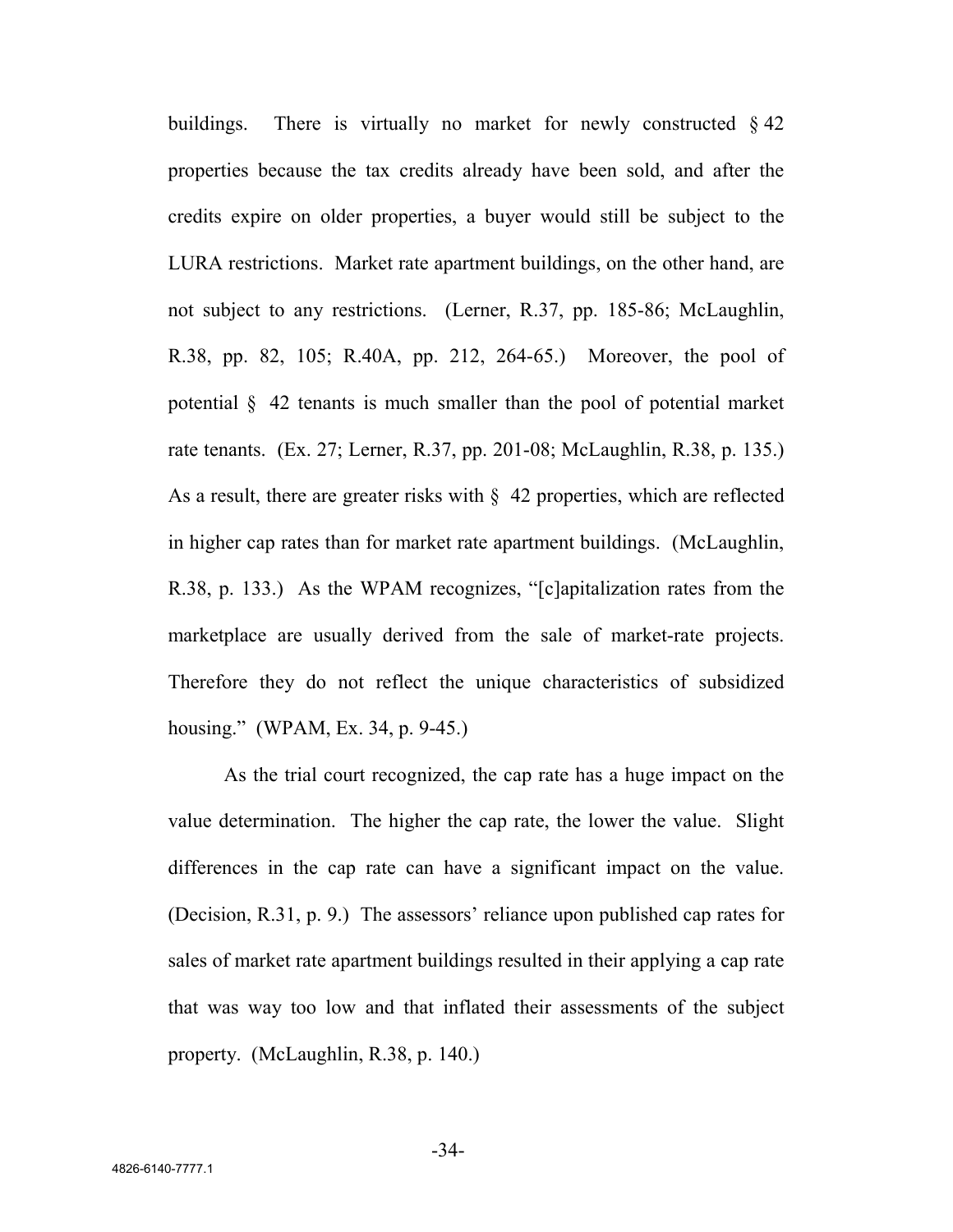In discussing the assessors' income valuation, the trial court's Decision correctly identifies plaintiff's challenge to the assessors' use of a capitalization rate derived from sales of market rate apartments rather than a rate derived from sales of apartments with restrictions similar to plaintiff's § 42 property. The Decision dismisses plaintiff's argument in one sentence, however, citing Mineral Point Valley for the proposition that "a capitalization rate based on [the] subsidized interest rate is impermissible, and . . . a market rate must be used." (Decision, R.31, p. 9.)

The trial court misapplied Mineral Point Valley. That case involved a HUD § 515 rural housing project for which the mortgage interest rate was subsidized by the government. The issue in the case was whether the subsidized interest rate or a market mortgage interest rate should be used in determining the appropriate cap rate. The reason the mortgage interest rate was relevant to the cap rate determination in Mineral Point Valley is that the cap rate was determined via the "band of investment" method, not the market derived method. 2004 WI App 158, ¶ 7 (referring to the cap rate as including a mortgage rate, which describes the band of investment method); see also Bloomer Hous. Ltd. P'ship v. City of Bloomer, 2002 WI App 252, ¶ 16, 257 Wis. 2d 883, 653 N.W.2d 309 (discussing cap rate for § 515 project and citing the band of investment discussion in the WPAM). As the WPAM explains, "the band of investment method (mortgage equity method) can be beneficial to use if the interest rate on the existing mortgage

-35-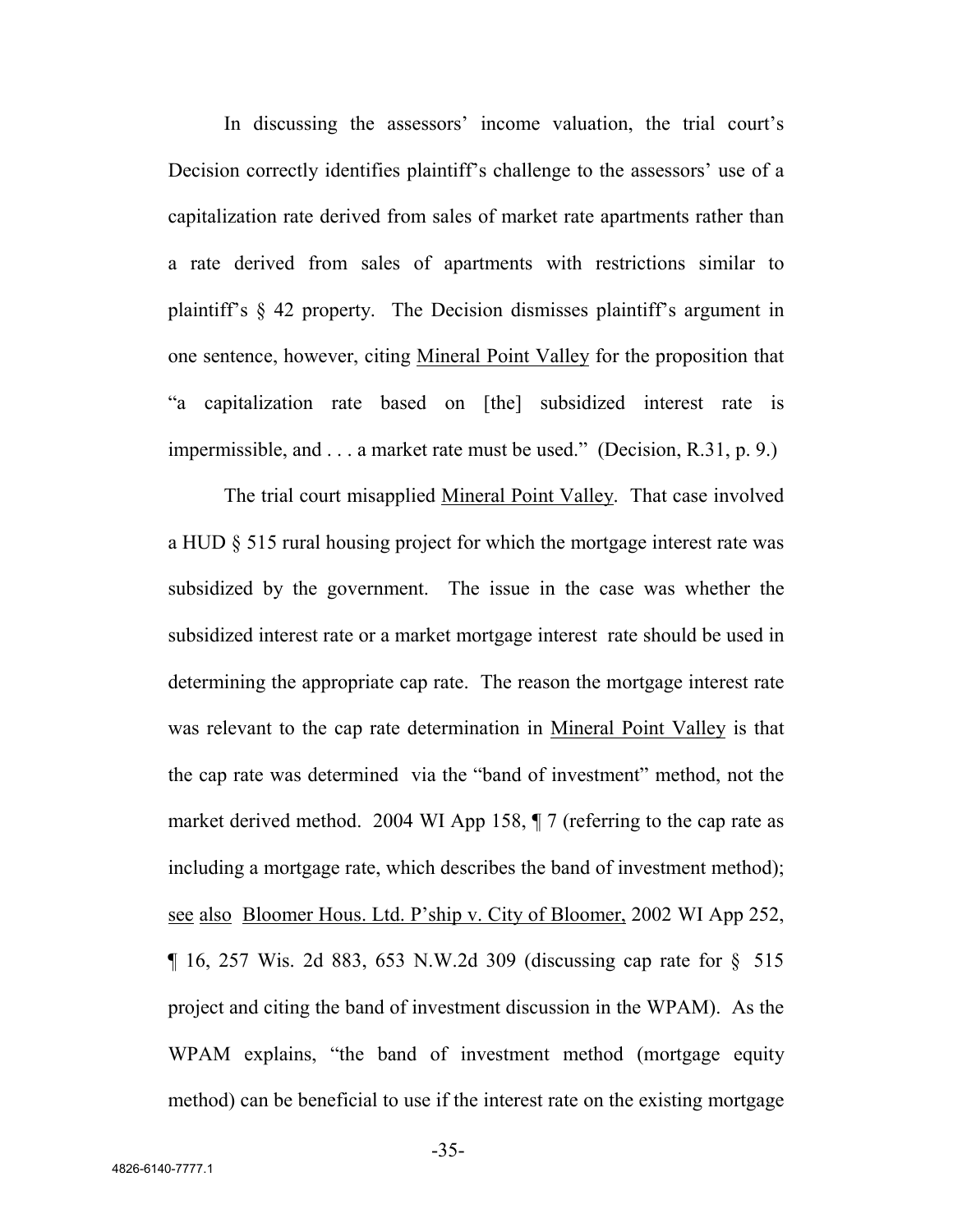on the property is different from current market level interest rates." (WPAM, Ex. 33, p. 9-26.)

In this case, both the assessors and plaintiff's expert used the market derived method of determining the cap rate for their income valuations, not the band of investment method. The market derived method has nothing to do with mortgage interest rates. Rather, a market derived cap rate is determined by finding sales of similar properties and dividing the NOIs for those properties by their sale prices. (WPAM, Ex. 33, p. 9-24.) Mineral Point Valley therefore is not relevant to the question of the appropriate cap rate in this case and certainly does not undermine the WPAM's requirement of basing a market derived cap rate on sales of "similar properties." The trial court therefore erred in upholding the assessors' cap rate.

### **V. THE TRIAL COURT ERRED IN RULING THAT PLAINTIFF'S EXPERT VIOLATED THE MARKARIAN HIERARCHY BY RELYING SOLELY UPON THE INCOME APPROACH.**

Plaintiff's expert, McLaughlin, has specialized in appraising subsidized housing projects, including § 42 properties, for over 25 years. Unlike the City's experts, who never appraised a subsidized housing project in their lives prior to their work in this case, McLaughlin has appraised literally hundreds of such properties. (Ex. 39; McLaughlin, R.38, p. 76.) Based on his extensive experience, McLaughlin opined in his report and at trial that the appropriate valuation method for such properties, and the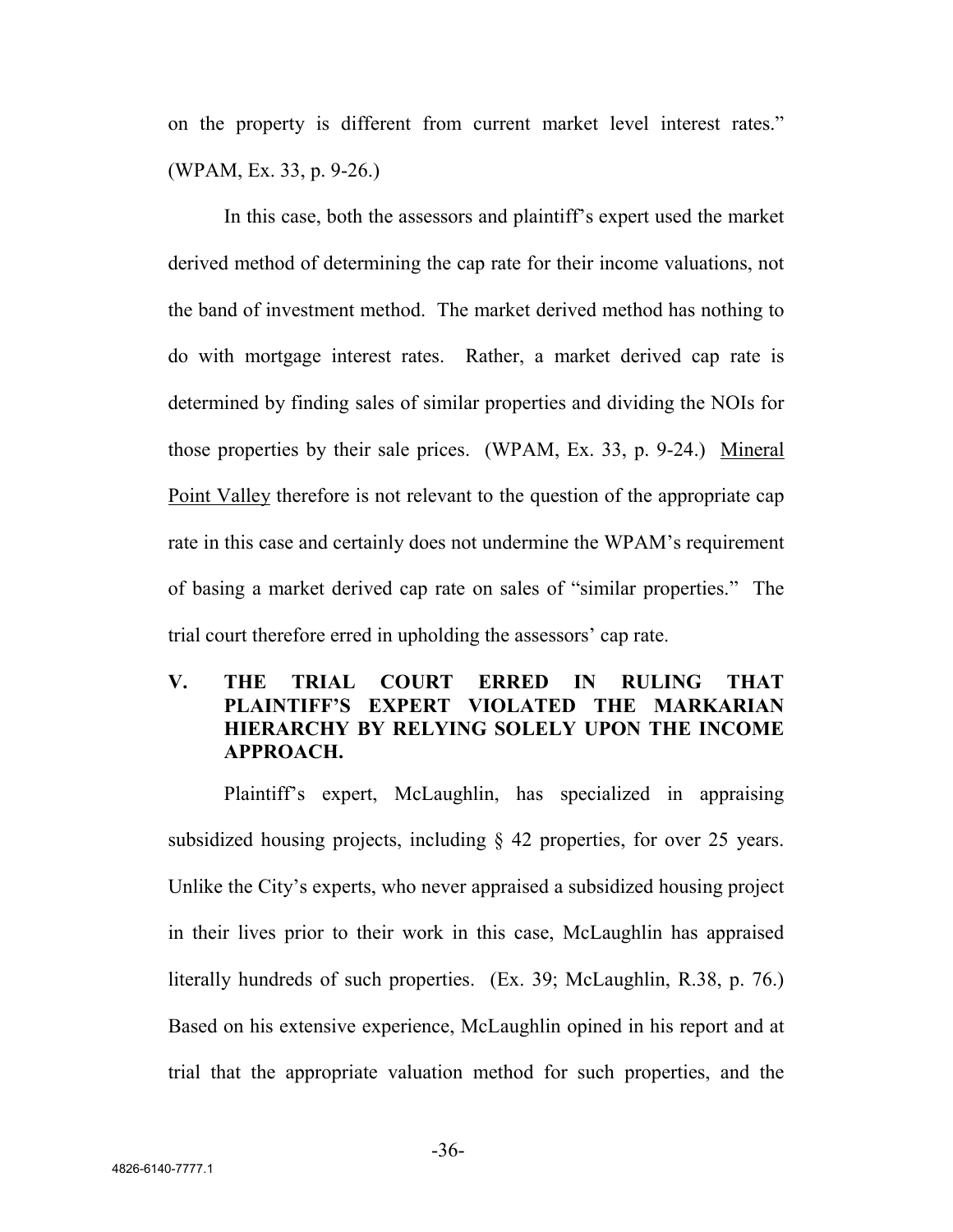method on which buyers and sellers rely, is the capitalized income approach. (Ex. 40, p. 1,  $\P$  4; McLaughlin, R.38, pp. 80, 108.) He explained that, while it is theoretically possible to use the comparable sales approach if data were available establishing that other  $\S$  42 properties have restrictions similar to the property being appraised, such data was not available here, without which the comparable sales approach cannot be applied reliably. He therefore relied solely upon the income approach in appraising the subject property. (McLaughlin, id. at 212-14.)

McLaughlin's conclusion that the income approach is the only reliable approach to use in valuing plaintiff's § 42 property complies with the WPAM. While the WPAM suggests appraisers should "consider" all three appraisal approaches – comparable sales, income and  $cost - it$  also acknowledges there may not be sufficient data to support a reliable analysis under each approach, and assessors are barred from using valuation methods that are not reliable. (WPAM, Ex. 33, p. 9-33.) According to the WPAM:

The assessor can employ only those approaches to value for which there is adequate data to develop an opinion of value. *If* more than one approach is developed in the appraisal, the individual value estimates must be reconciled . . .

\*\*\* The final value estimate *may be the value estimate derived from one of the approaches* . . . .

(WPAM, Ex. 34, p. 7-21; emphasis added.)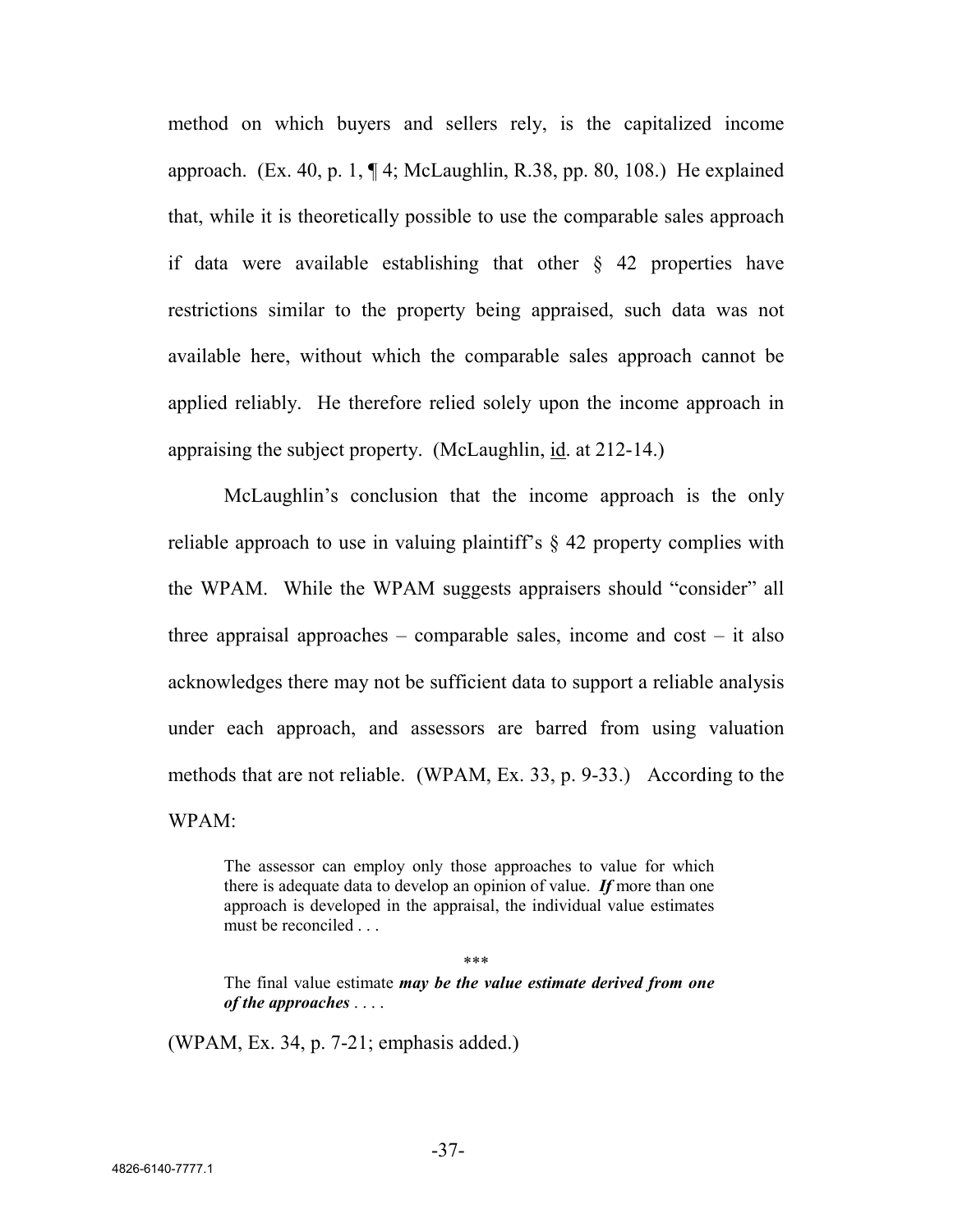The WPAM specifically recognizes the difficulty of obtaining data establishing that other subsidized properties have restrictions similar to the subject, in the absence of which the comparable sales approach may not be used. (Ex. 34, p. 9-45.) It also specifies that the cost approach is not reliable. (Id.) The WPAM directs that the income method is the most reliable method for valuing commercial properties in general and subsidized housing properties in particular. (Ex. 33, p. 9-12; Ex. 34, p. 9- 45.) The WPAM thus endorses reliance solely on the income approach when valuing subsidized housing properties.

The trial court nevertheless ruled that McLaughlin's sole reliance on the income method violated Wisconsin law, citing Bischoff v. Appleton, 81 Wis. 2d 612, 260 N.W.2d 773 (1978). (Decision, R.31, p. 10.) Bischoff has nothing to do with subsidized housing. That case involved the assessment of a market rate property purchased by the plaintiff in an armslength transaction for \$448,000, which the City of Appleton assessed at \$858,200 applying the income approach. The court stated that where a fair market sale of the subject has occurred, it is error to consider other evidence of value, especially solely the income. Id. at 619, 260 N.W.2d at 776. Bischoff thus illustrates the first tier of the Markarian hierarchy, i.e. that a recent sale of the subject in an arms-length transaction is determinative as to value.

-38-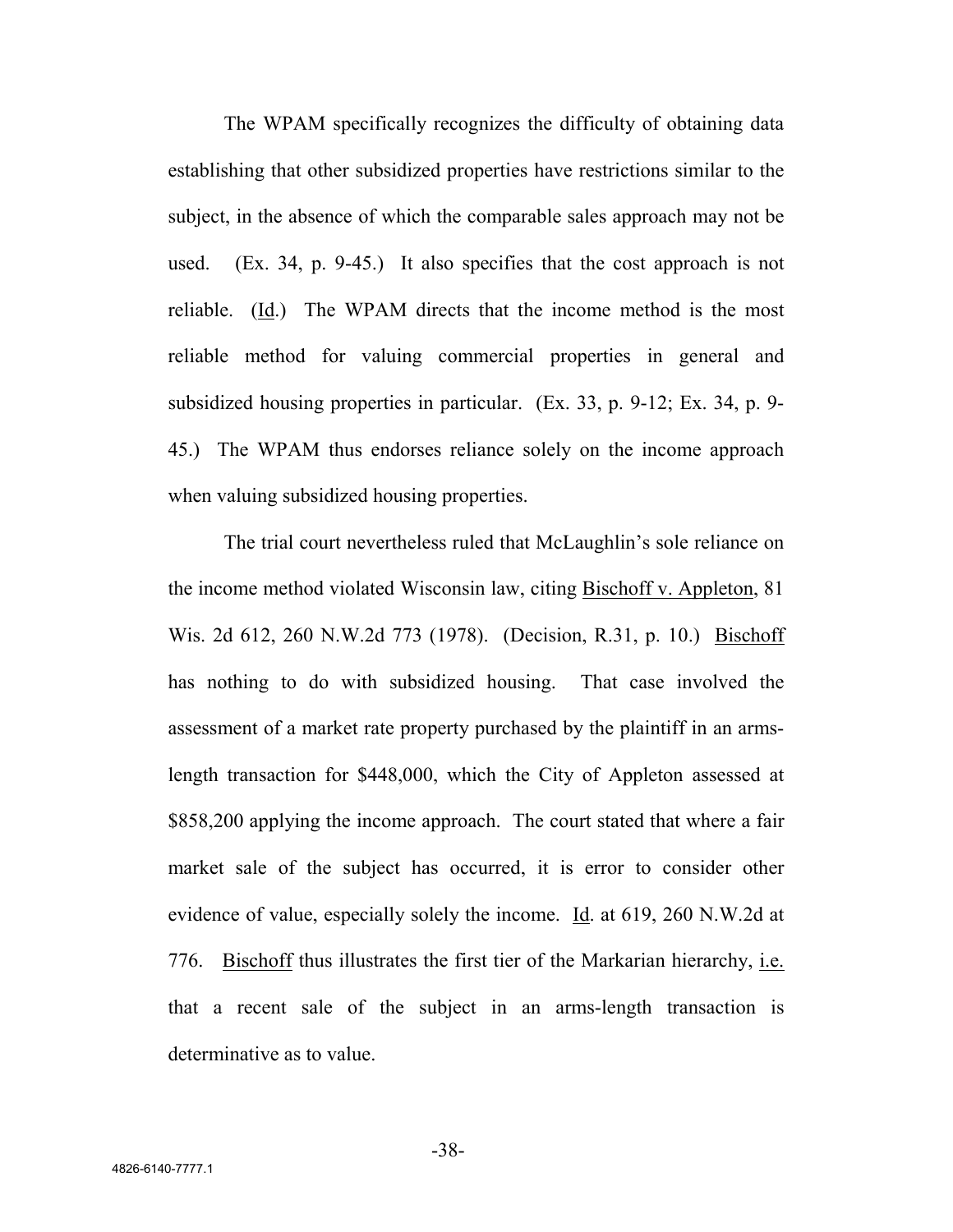Nothing in Bischoff undermines the WPAM's directive to use the income approach in appraising subsidized housing when there has been no sale of the subject and there is insufficient information to establish reasonably comparable sales. In Adams Outdoor Adver., Ltd. v. City of Madison, 2006 WI 104, ¶ 53, 294 Wis. 2d 441, 717 N.W.2d 803 (emphasis added), the Supreme Court specifically recognized:

There may be situations in which the only information available compels an assessor to use a *single methodology* to assess property. . . . The Property Assessment Manual directs appraisers to use the assessment methodology or methodologies that are the most reliable.

Adams puts the Bischoff rule in context, explaining that "[w]here there is sufficient data to estimate market value under both the income and cost approaches," assessors may not rely solely upon the income approach. Id. ¶¶ 54-55. In other words, the prohibition against sole reliance on the income method only applies if there are other reliable methods. That observation does not alter the conclusion that where, as here, there is *not* sufficient information reliably to apply the comparable sales and cost approaches, the value must be determined solely on the basis of the income approach.

Indeed, sole reliance on the income approach for subsidized housing valuations repeatedly has been upheld by Wisconsin appellate courts. Metro. Holding Co., 173 Wis. 2d at 629, 495 N.W.2d at 315 (capitalization of income approach used to value HUD restricted senior housing project);

-39-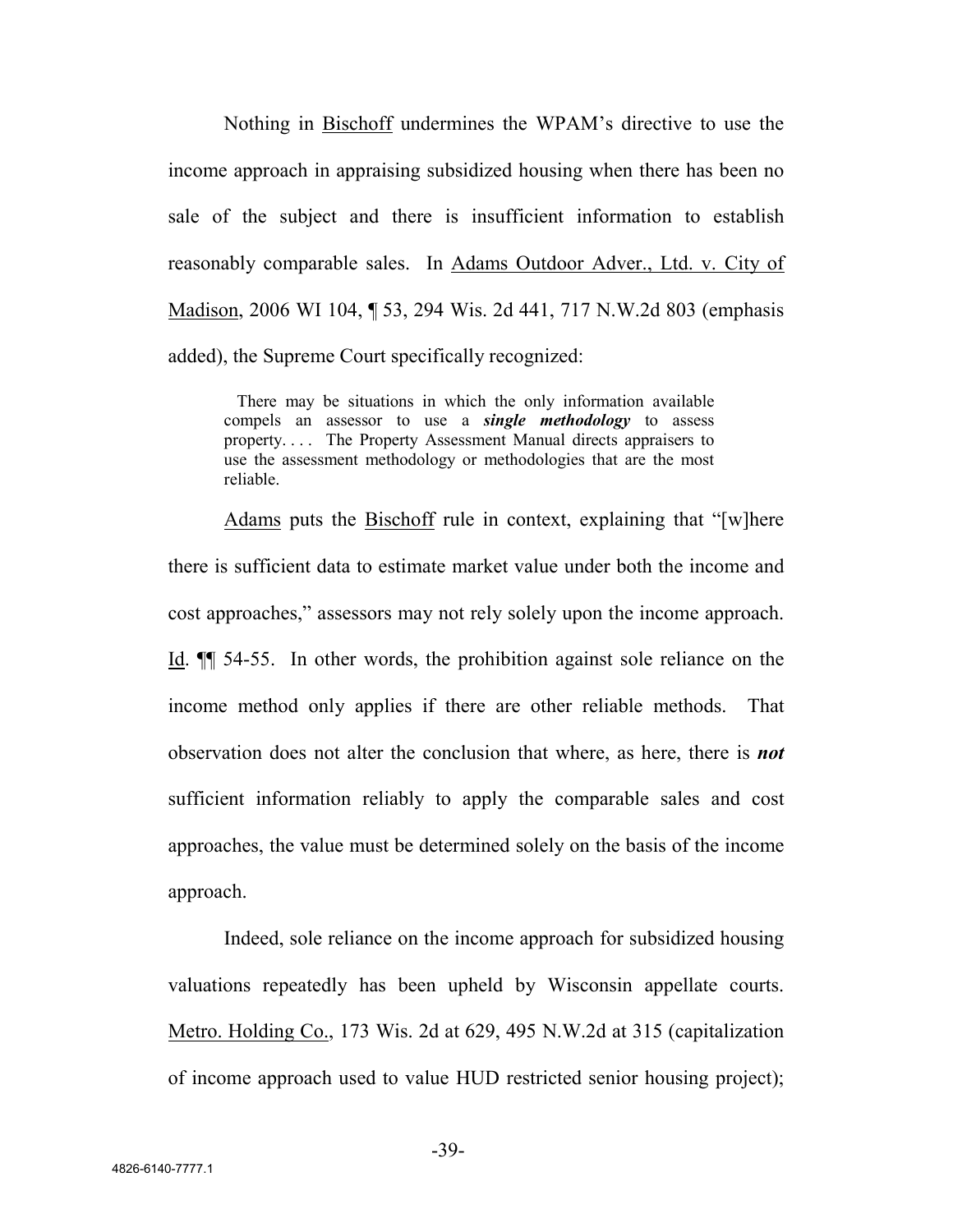Bloomer Hous. Ltd. P'ship, 2002 WI App 252, ¶ 15 (income approach was proper method to value HUD § 515 property); Mineral Point Valley, 2004 WI App 158,  $\P$  7 (same); Northland Whitehall Apts. Ltd P'Ship v. City of Whitehall Bd. of Review, 2006 WI App 60,  $\P$  5, 10, 18-19, 25, 290 Wis. 2d 488, 713 N.W.2d 646 (rejecting assessor's reliance on comparable sales approach to value HUD  $\S$  515 property and citing the WPAM's endorsement of the income approach as "the most useful and often *the only method* for valuing subsidized housing").

The trial court ignored these legal authorities when it concluded McLaughlin's sole reliance on the income approach violated Wisconsin law. The court also applied a double standard, upholding the assessors' 2012 assessment that was based solely on the income approach, yet rejecting McLaughlin's appraisals because they were based solely on the income approach.

When the comparable sales approach is not reliable for valuing subsidized housing, and when assessors are barred from utilizing unreliable methods, it follows that a subsidized housing valuation necessarily must be based solely upon the income method.<sup>12</sup> The trial court therefore erred in concluding McLaughlin's appraisals violated Wisconsin law by relying solely on the income approach.

 $12$  The assessors and McLaughlin agree the cost approach is not a reliable method for valuing subsidized housing. (WPAM, Ex. 34, p. 9-45; Anderson, R.37, pp. 48-51; R.40, ¶ 5; McLaughlin, R.38, p. 107.)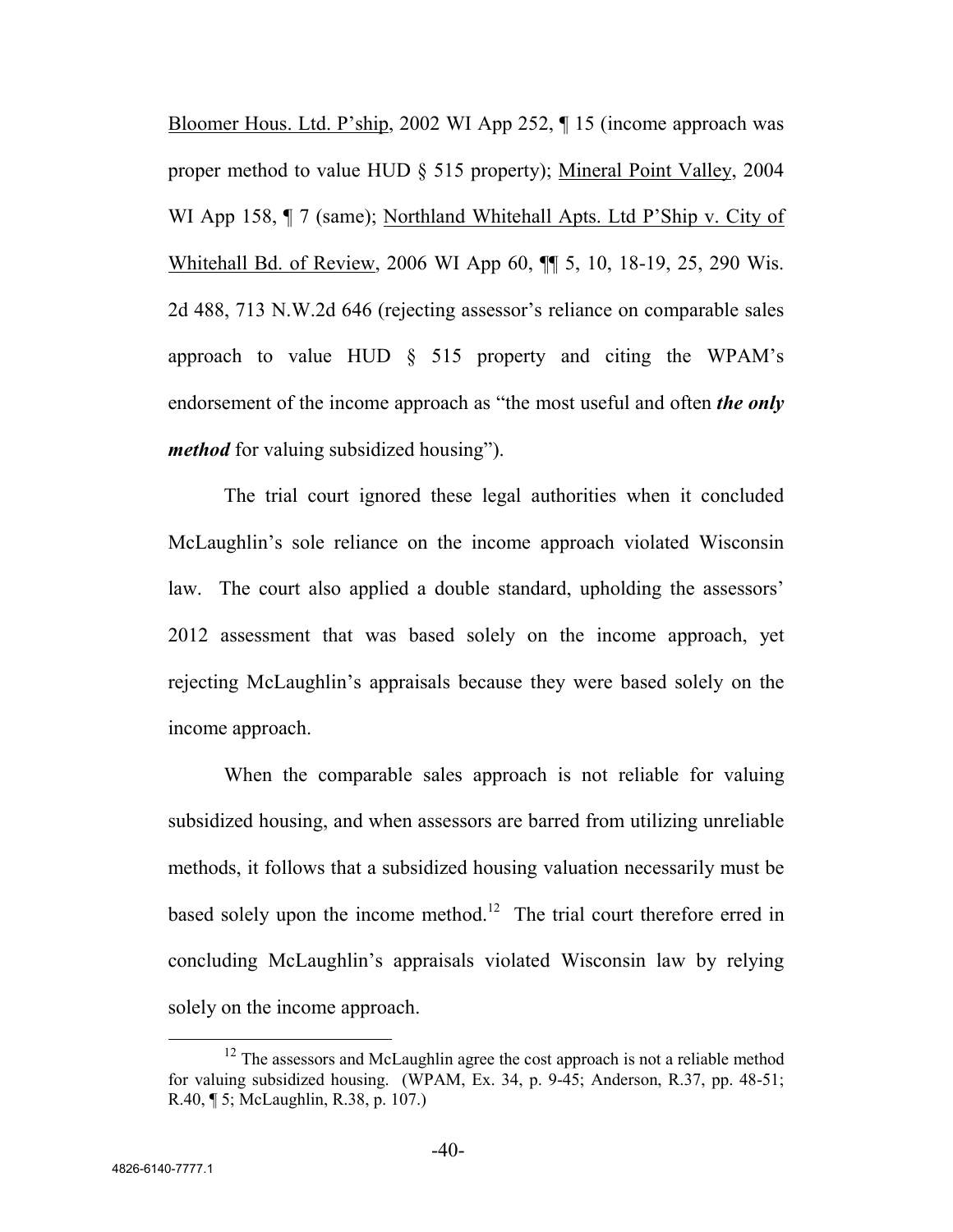### **VI. THE TRIAL COURT ERRED IN CONCLUDING THAT PLAINTIFF'S EXPERT FAILED TO FOLLOW THE STEPS IN THE WPAM FOR VALUING SUBSIDIZED HOUSING.**

The trial court's Decision summarizes as follows the steps for applying the direct capitalization of income valuation method set forth in the WPAM:

(1) Estimating potential gross income; (2) deducting for vacancy and collection loss; (3) adding miscellaneous income; (4) determining operating expenses; (5) subtracting operating expenses to derive net income; (6) selecting the correct capitalization method; (7) deriving the capitalization rate; and (8) applying the capitalization rate to net income to arrive at a value estimate.

(Decision, R.31, p. 5; WPAM, Ex. 33, p. 9-13.) McLaughlin's income valuations complied with these steps. (Ex. 40, pp. 3-4; McLaughlin, R.38, pp. 111-39.)

The Decision also references the WPAM's "detailed, step-by-step method for assessing federally subsidized housing" and concludes McLaughlin failed to apply those steps. (Decision, R.31, p. 10, citing WPAM, Ex. 34, pp. 9-41 to 9-45.) The Decision fails to identify in what respect McLaughlin allegedly failed to comply with the WPAM.

The WPAM section referenced in the Decision describes the following steps as guidelines for valuing federally subsidized properties: (1) determine the program that regulates the property; (2) learn the terms and conditions of that particular program by, among other things, obtaining the regulatory agreement; (3) identify the primary ownership interests; (4) determine the assessable interest based on the ownership type and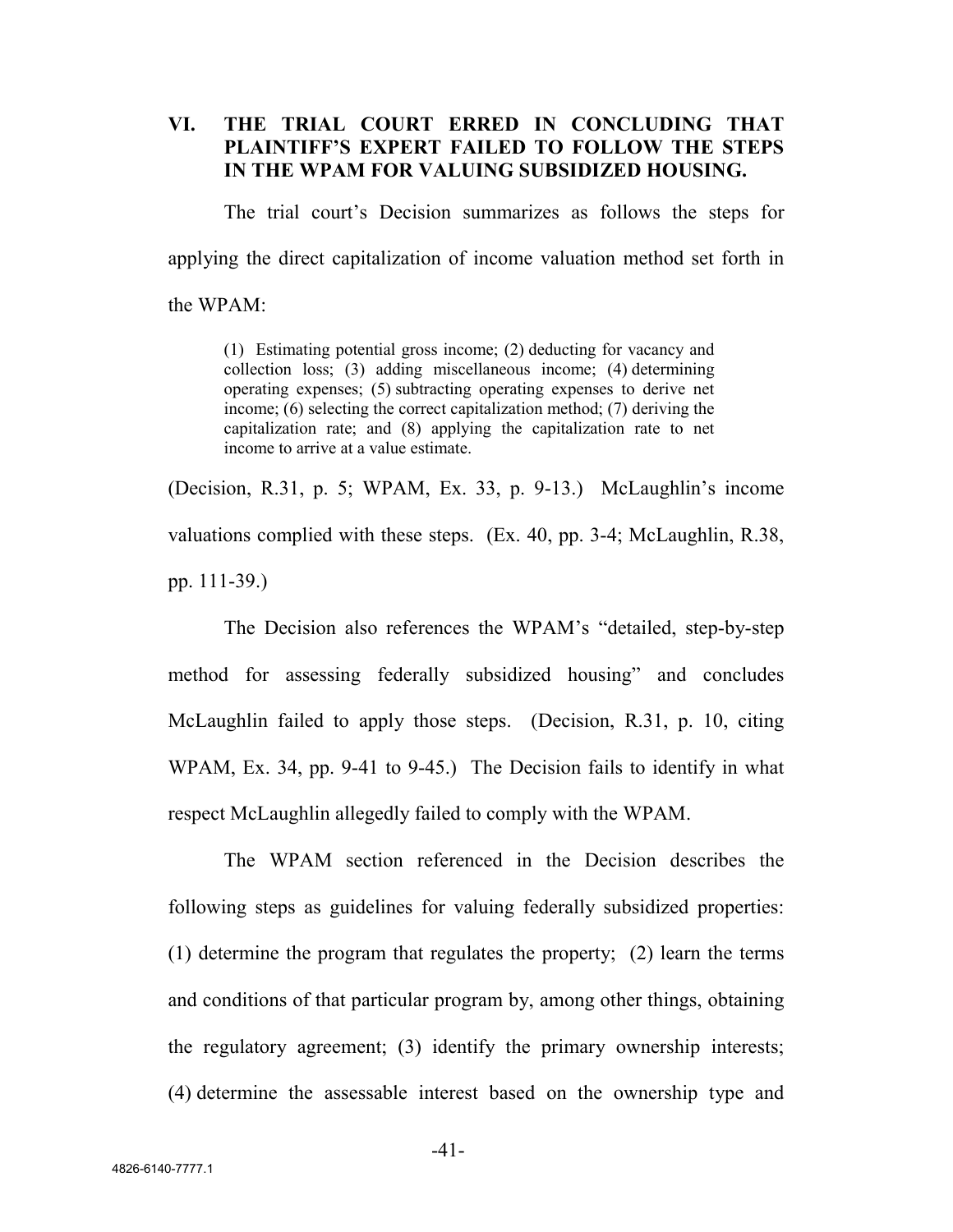applicable statutes and case law; (5) determine the property's highest and best use; and (6) determine "the" proper method for valuing the subsidized property. (Ex. 34, pp. 9-42 to 9-45.) Unlike the assessors, McLaughlin followed all of those steps. In particular, he determined that the subject property was an IRC § 42 property, and he studied the specific restrictions applicable to the property by obtaining and reviewing its LURA. (McLaughlin, R.38, pp. 106, 111-12.) He concluded that the highest and best use of the property is its current use as a low income housing development, he determined that the proper method for valuing such a property is the direct capitalization of income method, and he applied that method. (Id. at 79, 101, 111; Ex. 40.)

The only errors of which the Decision accuses McLaughlin are failing to follow the Markarian hierarchy, and "appl[ying] a subsidized interest rate, rather than the market mortgage interest rate, to his income approach calculation." (Decision, R.31, pp. 10, 11.) Section V above responds to the Court's legal conclusion regarding the Markarian hierarchy. Wis. Stat. § 70.32(1) and the WPAM only require "consideration" of the comparable sales approach; they do permit, much less require, the use of that method when, as here, evidence of reasonably comparable sales is not available.

The trial court's criticism of McLaughlin for supposedly applying a "subsidized interest rate" relates to the discussion in Section IV above. As

 $-42-$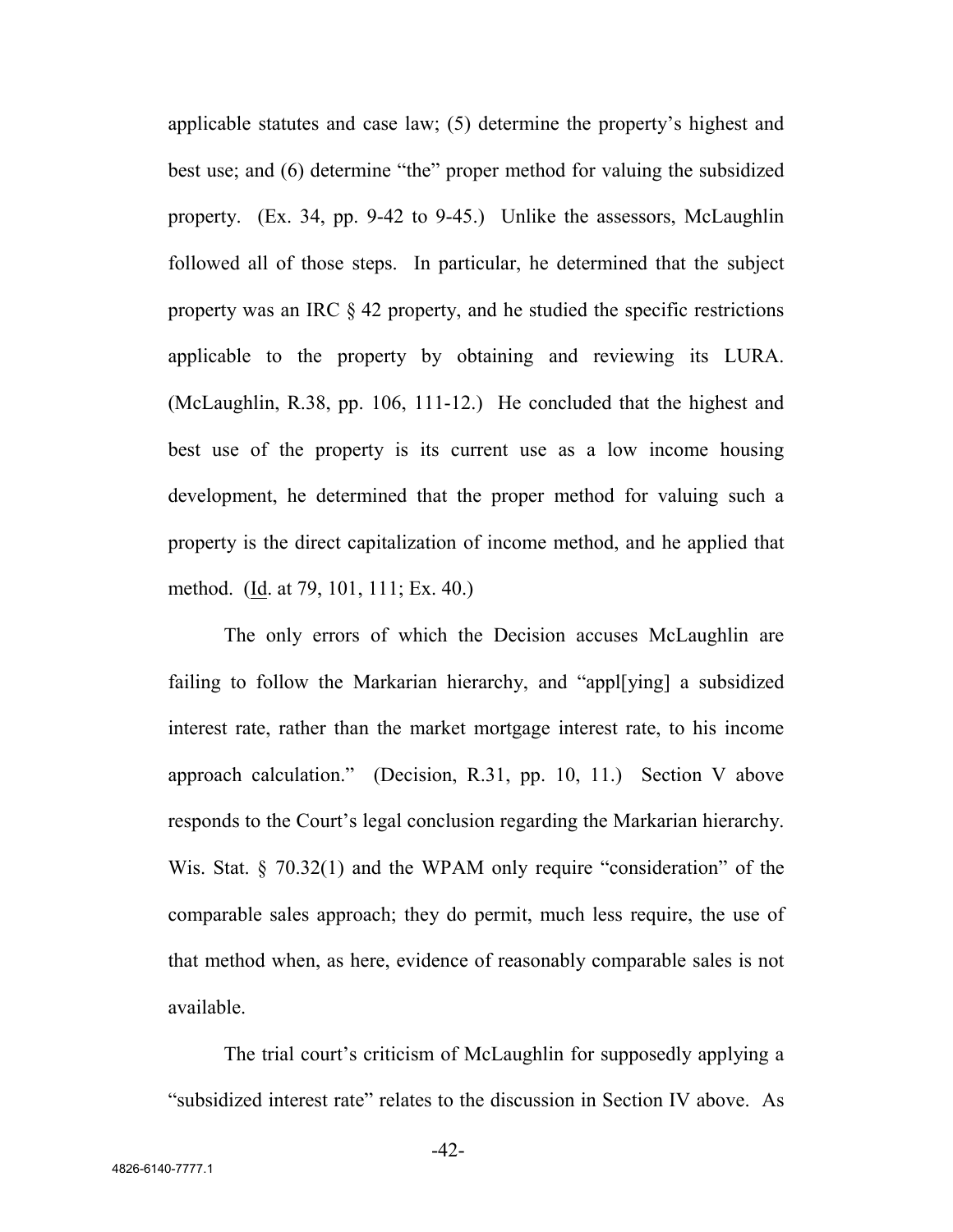noted there, this case has nothing to do with interest rates. Like the assessors, McLaughlin used the market derived method of determining his cap rate, not the band of investment method. Unlike the assessors, McLaughlin followed the WPAM's requirement of deriving his cap rate from sales of similar properties, i.e. other  $\S$  42 properties, rather than from sales of market rate apartment buildings. In so doing, he did not purport to apply a "subsidized interest rate," or any other interest rate, as the trial court suggested.

Rather, based on his knowledge and experience with subsidized housing, McLaughlin identified six sales of § 42 family properties over the period August 2010 to August 2011, with cap rates ranging from 6.6% to 8.8%. (Ex. 46; McLaughlin, R.38, p. 133.) Based on that market derived data from sales of similar properties, and considering the higher degree of risk associated with a start-up development, he applied a base cap rate of 8.0% for 2012 and a base rate of 7.6% for 2013. Adding the same property tax rates used by the assessors, his loaded cap rates were 10.547% for 2012 and 10.447% for 2013. (Ex. 40; McLaughlin, R.38, pp. 133, 137-39.)

McLaughlin's evidence of market derived cap rates from sales of other § 42 properties is unrefuted. His reliance on such market derived cap rates from sales of similar properties complied with WPAM. There is no basis for the trial court's conclusion that McLaughlin's cap rate was based

-43-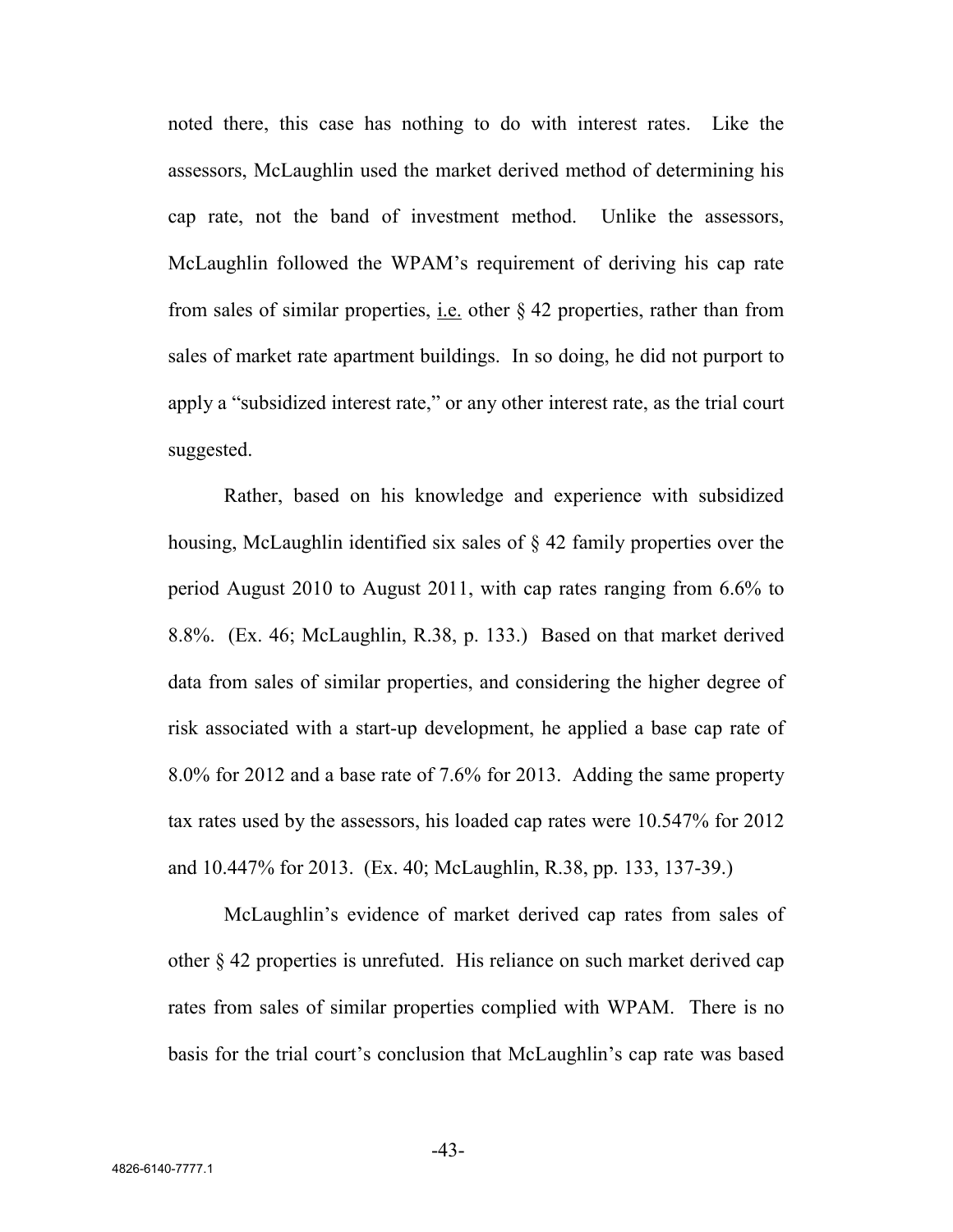on a "subsidized interest rate" or that it failed to comply with Wisconsin law.

### **VII. THE TRIAL COURT ERRED IN CONCLUDING THAT PLAINTIFF FAILED TO OVERCOME THE PRESUMPTION OF CORRECTNESS OF THE 2012 AND 2013 ASSESSMENTS.**

Property tax assessments generally are presumed correct. Wis. Stat. § 70.49(2). The presumption of correctness does not apply, however, under either of two circumstances: (1) the taxpayer presents "significant contrary evidence," or (2) the taxpayer shows that the assessment violates the WPAM. Bonstores Realty One, LLC v. City of Wauwatosa, 2013 Wis. App 131, ¶ 5, 351 Wis. 2d 439, 839 N.W.2d 893; Allright Props. v. City of Milwaukee, 2009 WI App 46, ¶ 12, 317 Wis. 2d 228, 767 N.W.2d 567. Contrary to the trial court's conclusion, plaintiff satisfied both conditions here.

First, as discussed above, plaintiff demonstrated that the 2012 and 2013 assessments violate the WPAM. The 2012 assessment, based solely on the income method, violated the WPAM and controlling case law by (1) using an estimated market expense ratio rather than plaintiff's actual expenses, and (2) applying a capitalization rate derived from sales of market rate apartment buildings rather than sales of similar properties. The 2013 assessment, based on the comparable sales approach, violated the WPAM by, among other things, using sales of HUD § 8 properties and a

-44-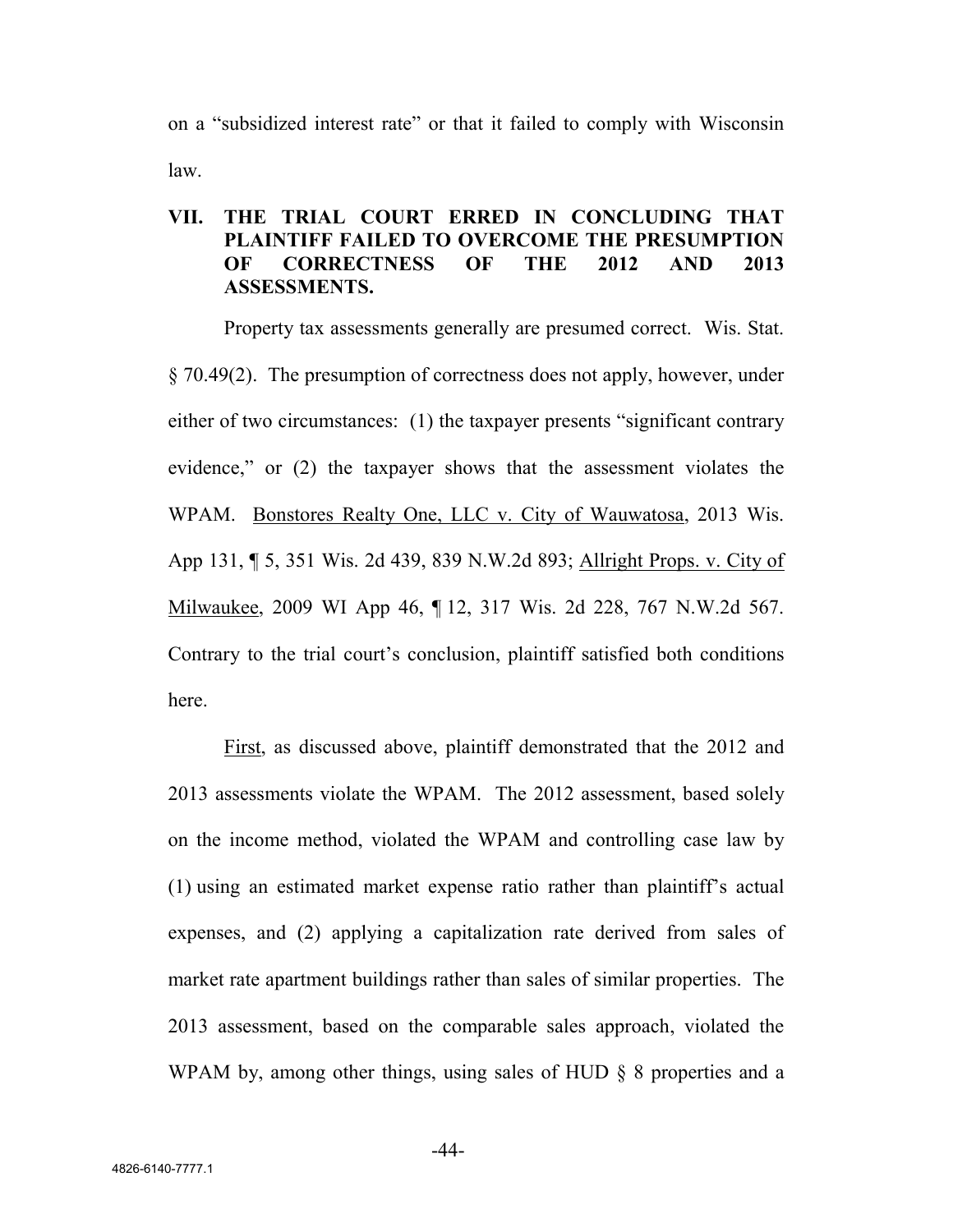predominantly market rate apartment building as "comparable sales," none of which had restrictions similar to plaintiff's § 42 property. Further, to the extent the assessors relied upon the income approach in 2013, their methodology repeated the WPAM violations from their 2012 assessment.

Second, plaintiff presented significant contrary evidence demonstrating that the 2012 and 2013 assessments are excessive. Plaintiff established that plaintiff's expenses were much higher than \$250,000, which the assessors assumed by applying their 40% expense ratio. Plaintiff's projections that would have been available to a prospective buyer as of January 1, 2012 showed operating expenses of \$308,840, a ratio of 52% of revenues. (Ex. 40, p. 3.) Plaintiff's audited year-end 2012 financial statements that would have been available to a prospective buyer as of January 1, 2013 showed operating expenses of \$332,860, a ratio of 53.8% of revenues. (Id. at 4.) The assessors' improper reliance upon a 40% expense ratio rather than plaintiff's specific expenses alone inflated the assessments by over \$1 million. (McLaughlin, R.38, pp. 123, 130, 160.)

Plaintiff also presented significant contrary evidence demonstrating that the assessors' 6% base cap rate was too low. The assessors acknowledged that rate came from sales of market rate apartment buildings that did not include any § 42 sales. In contrast, McLaughlin's unrefuted data on sales of § 42 family properties substantiate market derived base cap rates from sales of similar properties ranging up to 8.8%. (Ex. 42.) The

-45-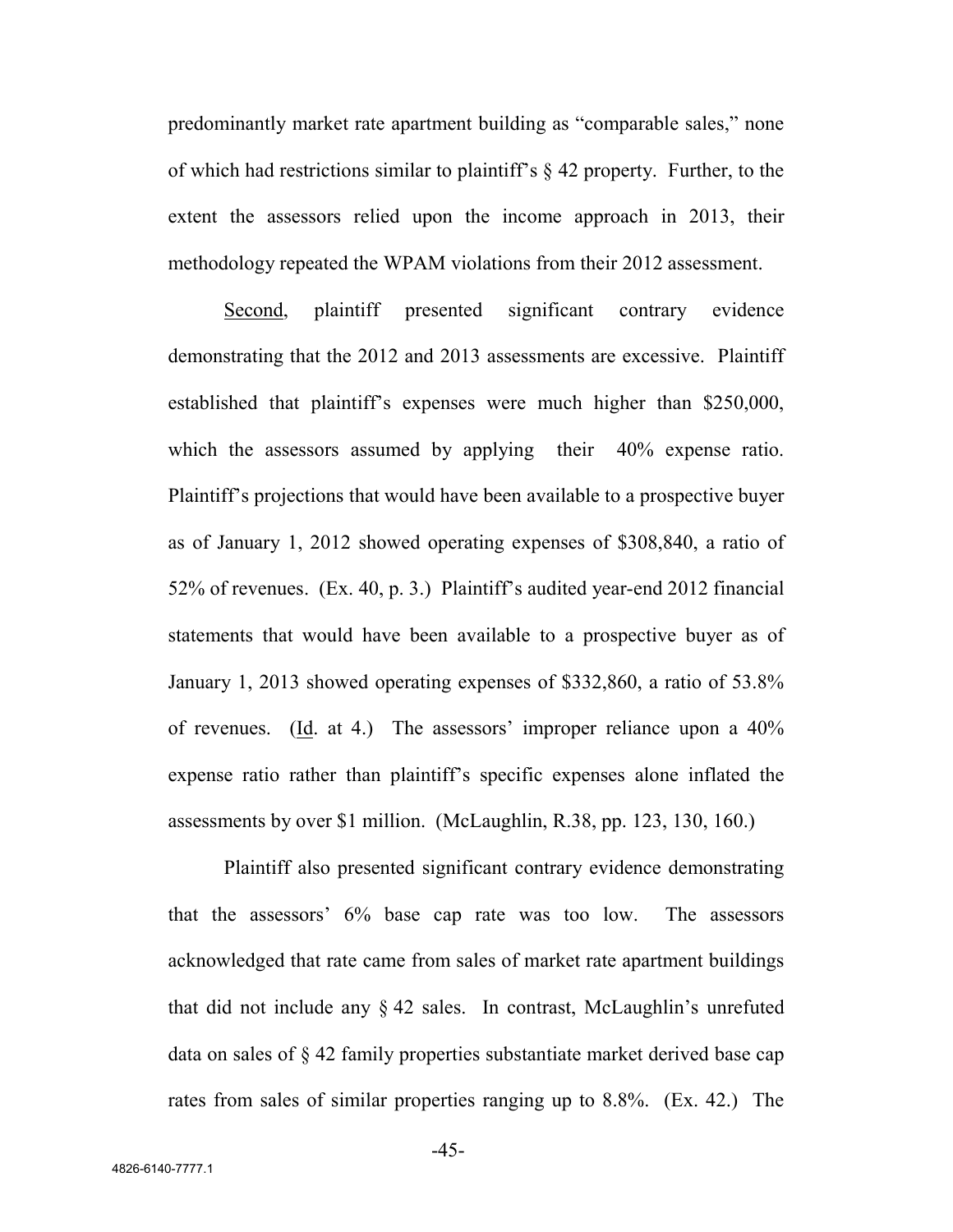assessors' understatement of the cap rate further inflated the assessments.  $(Ex. 40, \P 9.)$ 

Unlike the assessors, McLaughlin is eminently qualified to appraise plaintiff's § 42 property and did so by the book, complying with the WPAM, Wisconsin law, and generally accepted appraisal practices in all respects. His assessor report card (Ex. 37), appraisals (Ex. 40) and testimony constitute significant contrary evidence demonstrating that the 2012 and 2013 assessments are excessive, and that the correct market values are \$2,700,000 and \$2,730,000, respectively. It was error for the trial court to reject such competent evidence in holding that plaintiff failed to overcome the presumption of correctness. Steenberg v. Oakfield, 167 Wis. 2d 566, 572, 482 N.W.2d 326, 328 (1992) (citing principle and reversing Court of Appeals decision upholding assessment where property owner overcame presumption of correctness through evidence the assessment exceeded recent arm's-length purchase price).

#### **CONCLUSION**

The trial court's Decision and judgment are premised upon erroneous legal conclusions regarding both the validity of the 2012 and 2013 assessments and the propriety of McLaughlin's appraisals. When those errors are corrected, it is readily apparent that the assessments are contrary to the WPAM and other Wisconsin law, and that plaintiff

-46-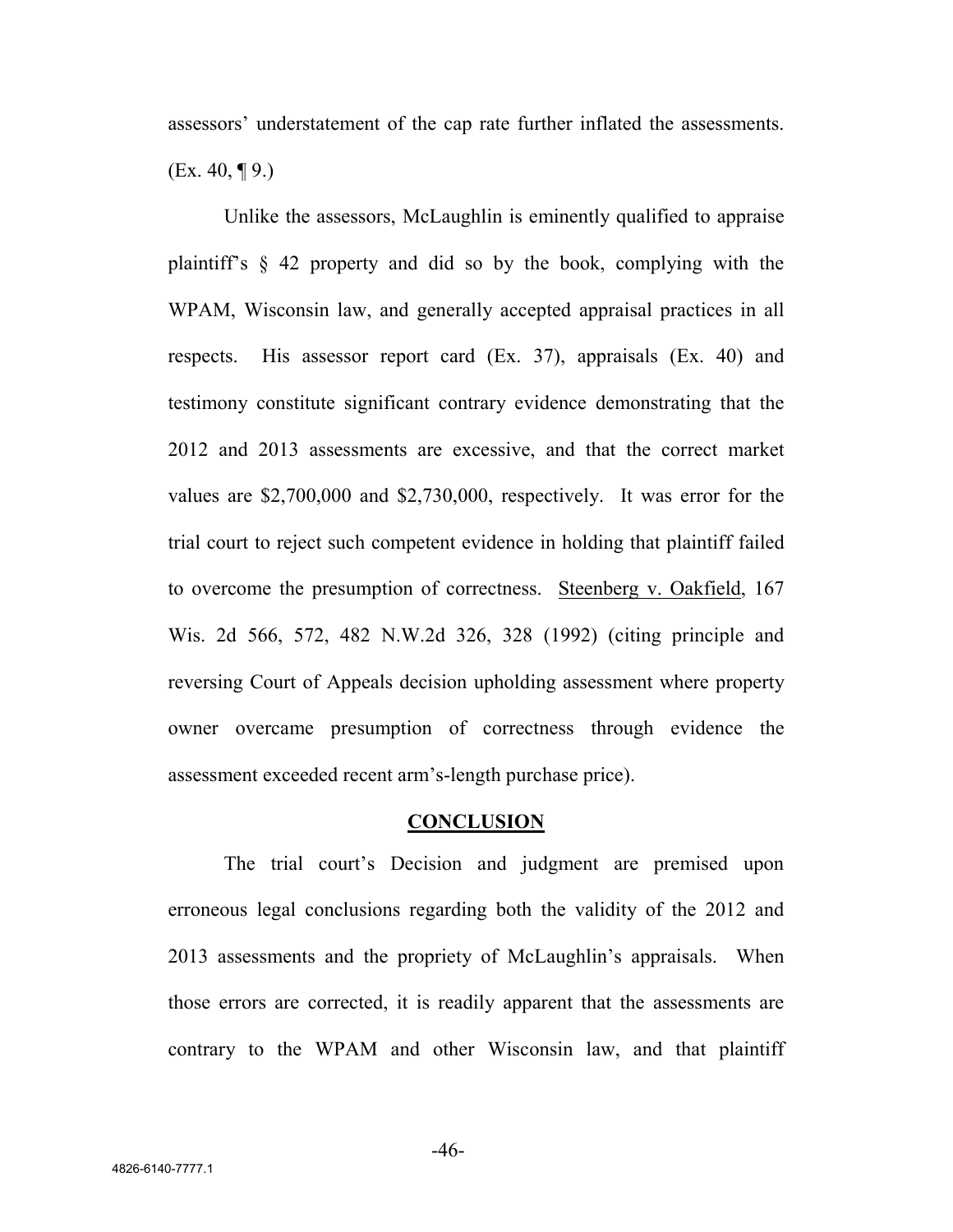presented significant contrary evidence establishing that the assessments are excessive.

For all of the foregoing reasons, plaintiff respectfully requests that the Court reverse the trial court's judgment, determine that the 2012 and 2013 assessments should have been \$2,700,000 and \$2,730,000, respectively, and direct the entry of judgment in plaintiff's favor accordingly.

Dated this 6th day of February, 2015.

Respectfully submitted,

### **FOLEY & LARDNER LLP**

/s/ Maureen A. McGinnity Maureen A. McGinnity, WBN No. 1009581 **FOLEY & LARDNER LLP** 777 East Wisconsin Avenue Milwaukee, WI 53202 (414) 297-5510 (414) 297-4900 (Facsimile) mmcginnity@foley.com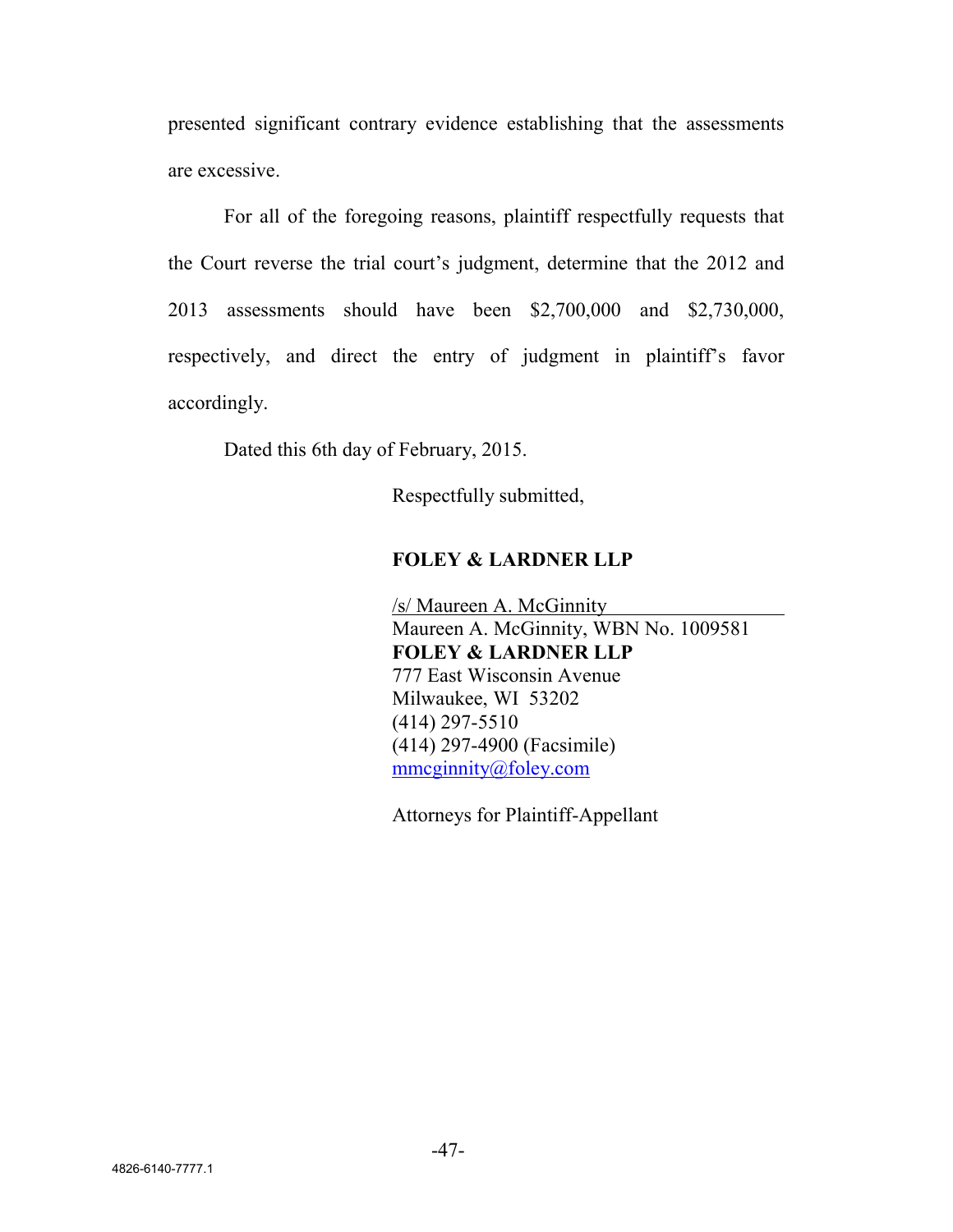### **FORM AND LENGTH CERTIFICATION**

I certify that this brief conforms to the rules contained in § 809.19(8)(b) for a brief produced using proportional serif font. The length of this brief is 10,897 words.

Dated this 6th day of February, 2015.

/s/ Maureen A. McGinnity Maureen A. McGinnity, WBN No. 1009581 **FOLEY & LARDNER LLP** 777 East Wisconsin Avenue Milwaukee, WI 53202 (414) 297-5510 (414) 297-4900 (Facsimile) mmcginnity@foley.com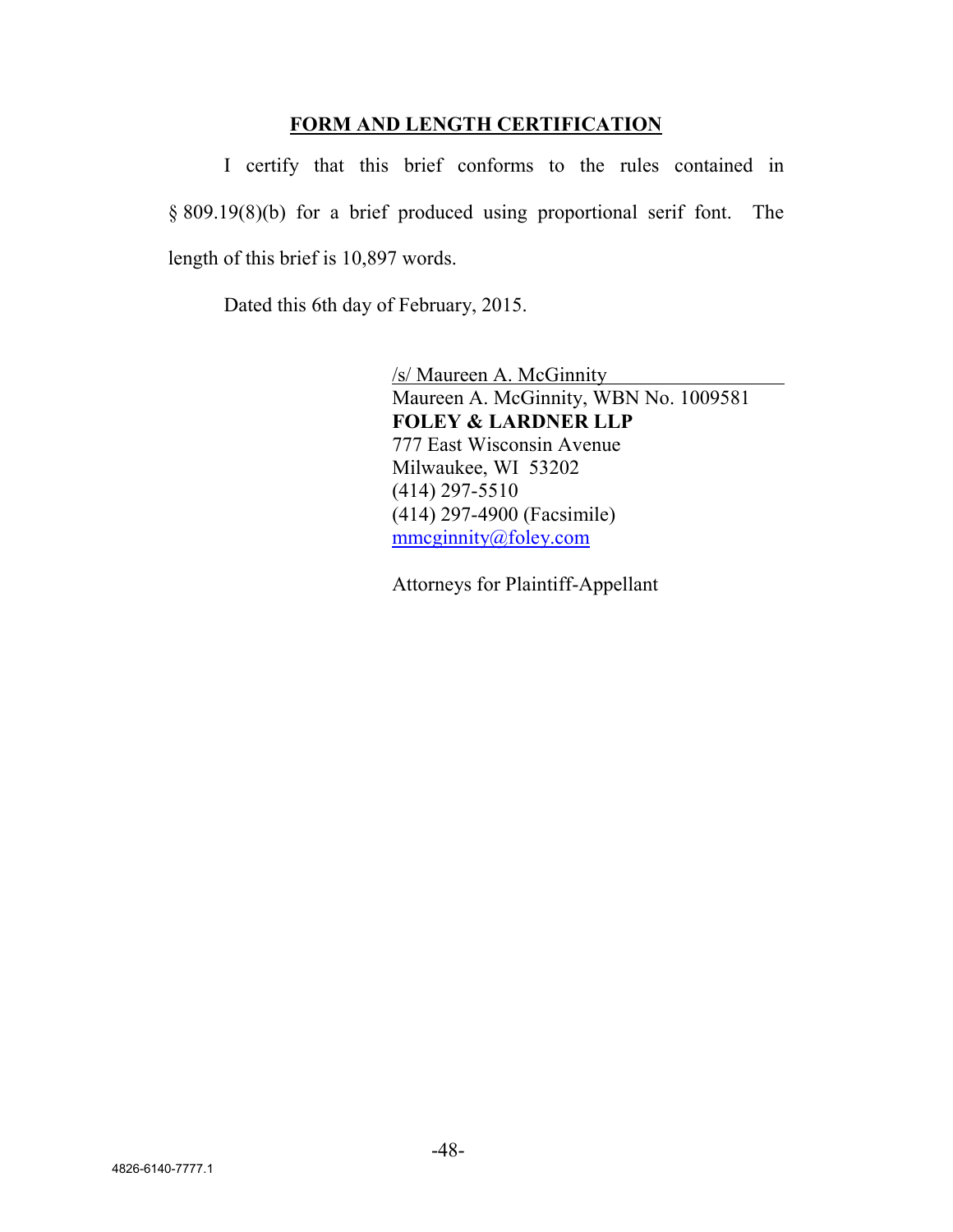#### **APPENDIX CERTIFICATION**

I hereby certify that filed with this Brief, either as a separate document or as a part of this brief, is an appendix that complies with sec.  $809.19(2)(a)$  and that contains, at a minimum, (1) a table of contents, (2) the findings or opinion of the circuit court, and (3) portions of the record essential to an understanding of the issues raised, including oral or written rulings or decisions showing the circuit court's reasoning regarding those issues.

I further certify that if this appeal is taken from a circuit court order or judgment entered in a judicial review of an administrative decision, the appendix contains the findings of fact and conclusions of law, if any, and final decision of the administrative agency.

I further certify that if the record is required by law to be confidential, the portions of the record included in the appendix are reproduced using first names and last initials instead of full names of persons, specifically including juveniles and parents of juveniles, with a

-49-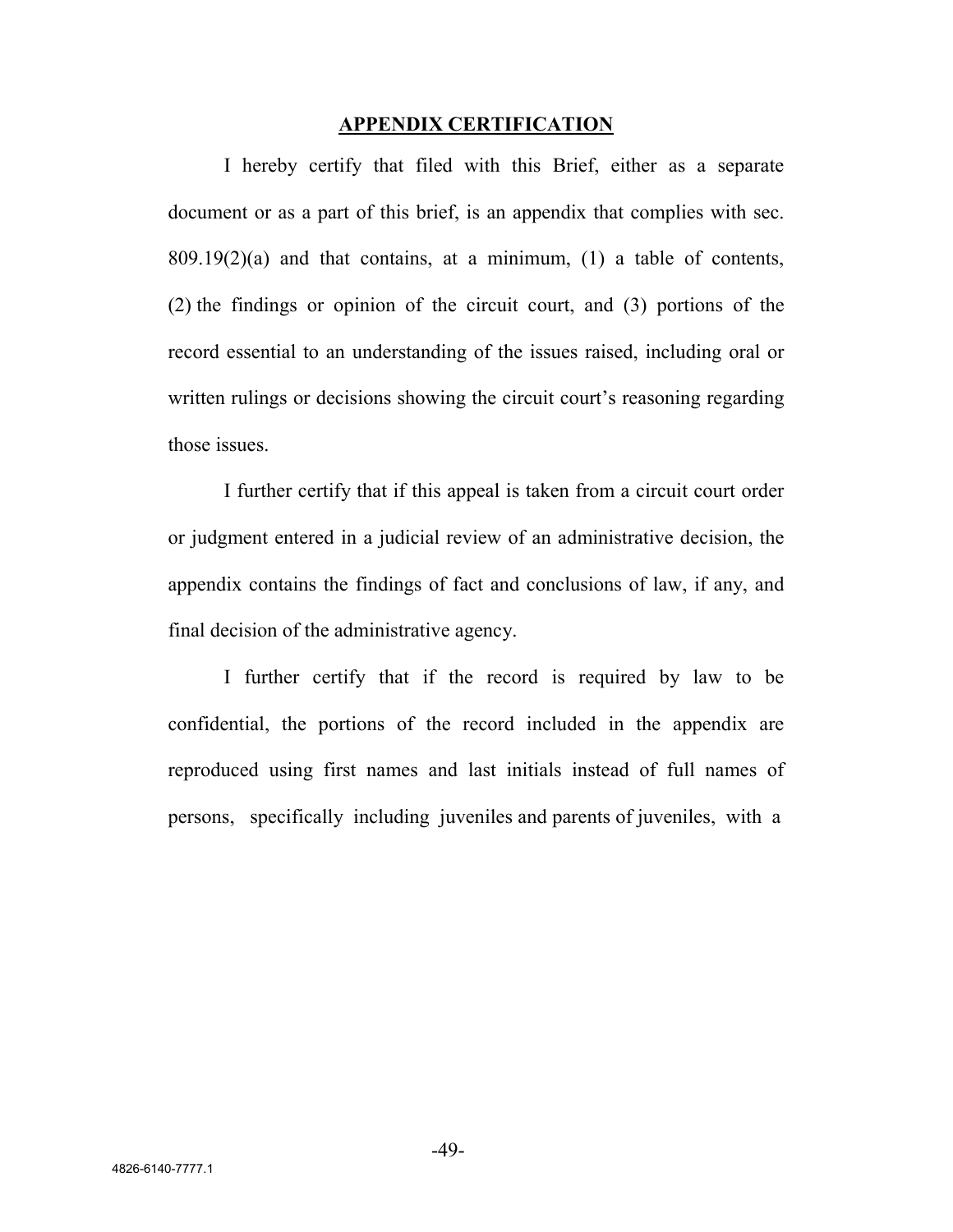notation that the portions of the record have been so reproduced to preserve

confidentiality and with appropriate references to the record.

Dated this 6th day of February, 2015.

 $\ddot{\phantom{0}}$ 

/s/ Maureen A. McGinnity Maureen A. McGinnity, WBN No. 1009581 **FOLEY & LARDNER LLP** 777 East Wisconsin Avenue Milwaukee, WI 53202 (414) 297-5510 (414) 297-4900 (Facsimile) mmcginnity@foley.com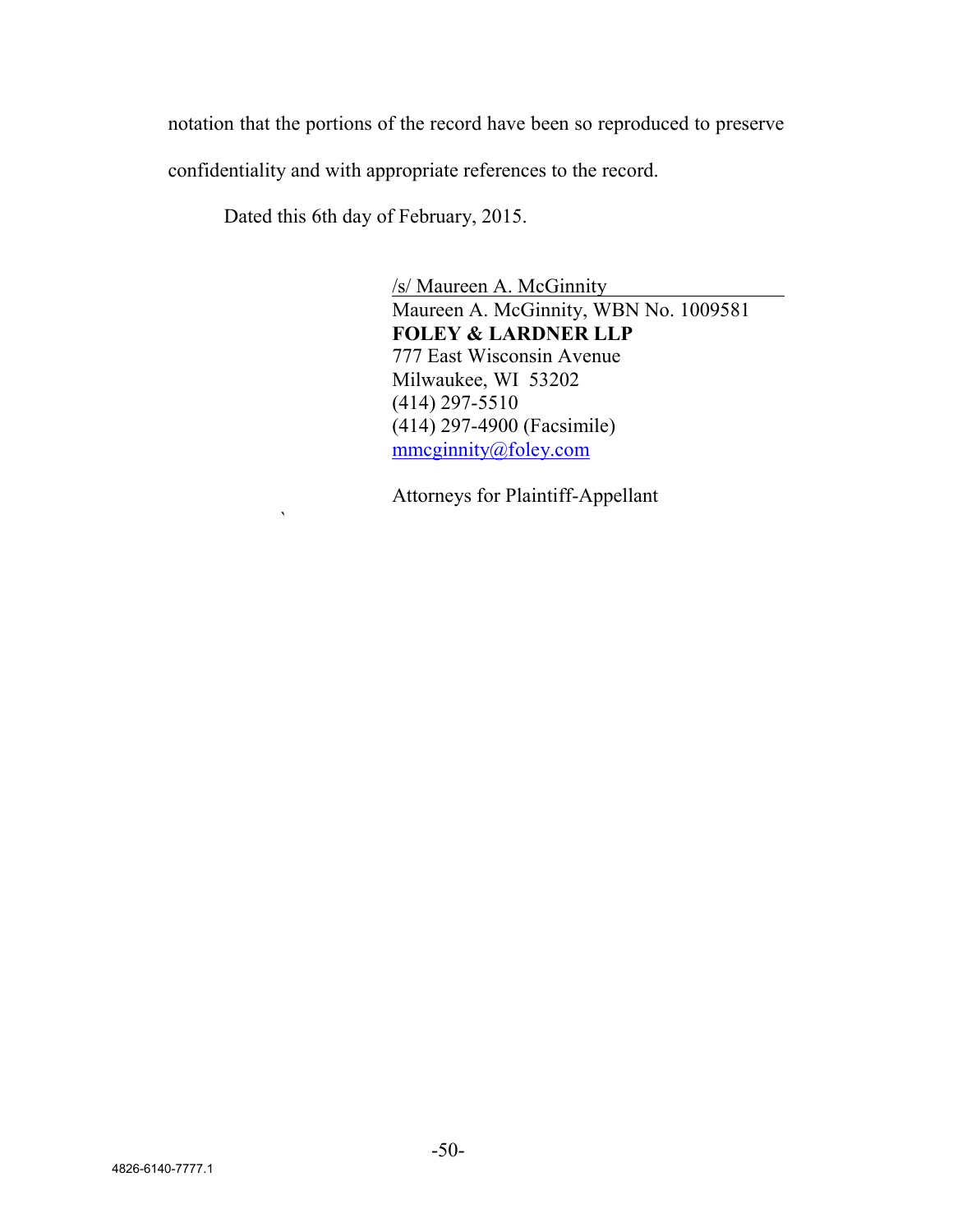# **E-FILING CERTIFICATION**

Pursuant to Wis. Stat.  $\S 809.19(12)(f)$ , I hereby certify that the text of the electronic copies of Appellant's Brief and Appendix are identical to the text of the paper copies.

Dated this 6th day of February, 2015.

/s/ Maureen A. McGinnity Maureen A. McGinnity, WBN No. 1009581 **FOLEY & LARDNER LLP** 777 East Wisconsin Avenue Milwaukee, WI 53202 (414) 297-5510 (414) 297-4900 (Facsimile) mmcginnity@foley.com